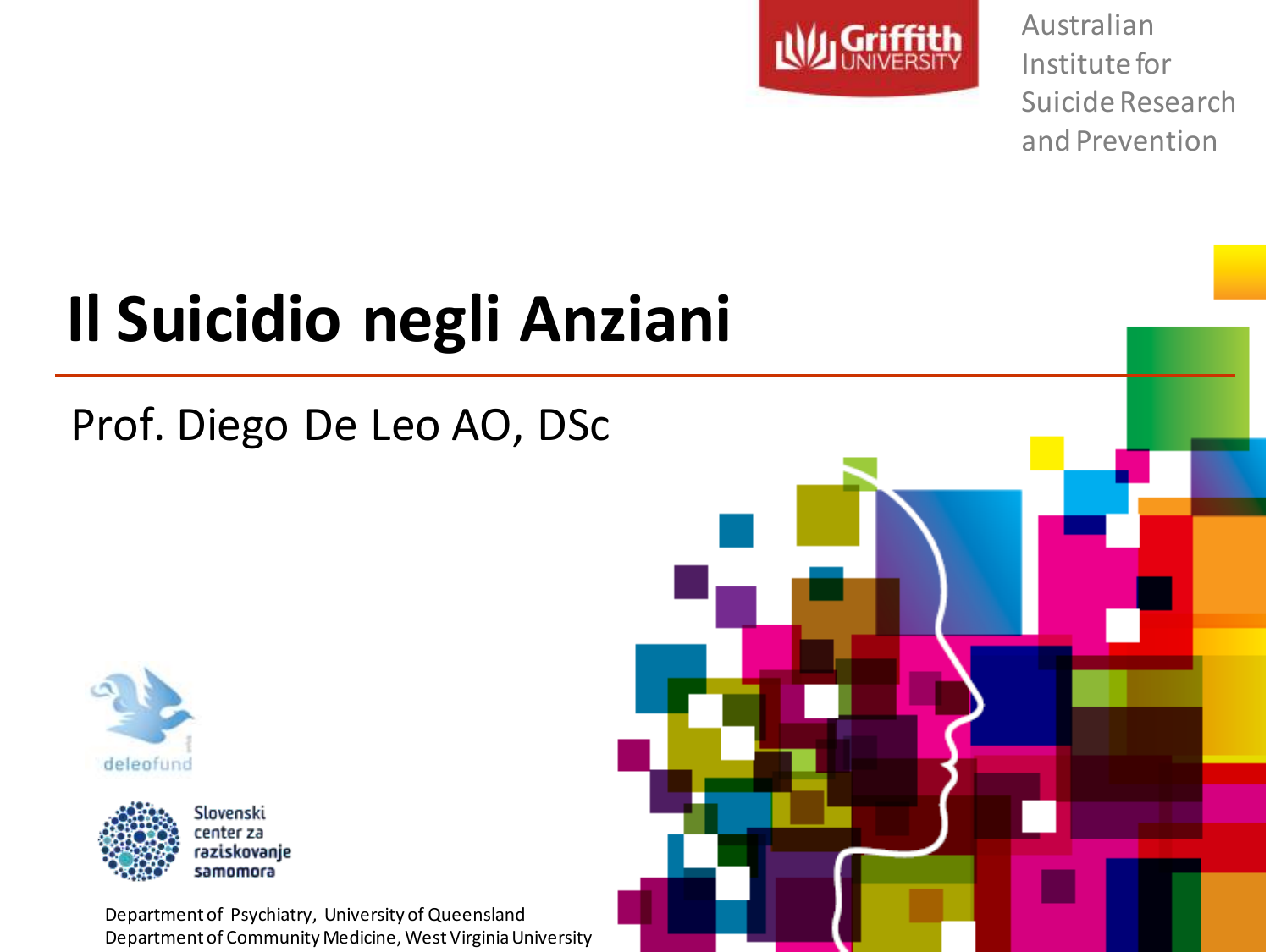## Some epidemiological considerations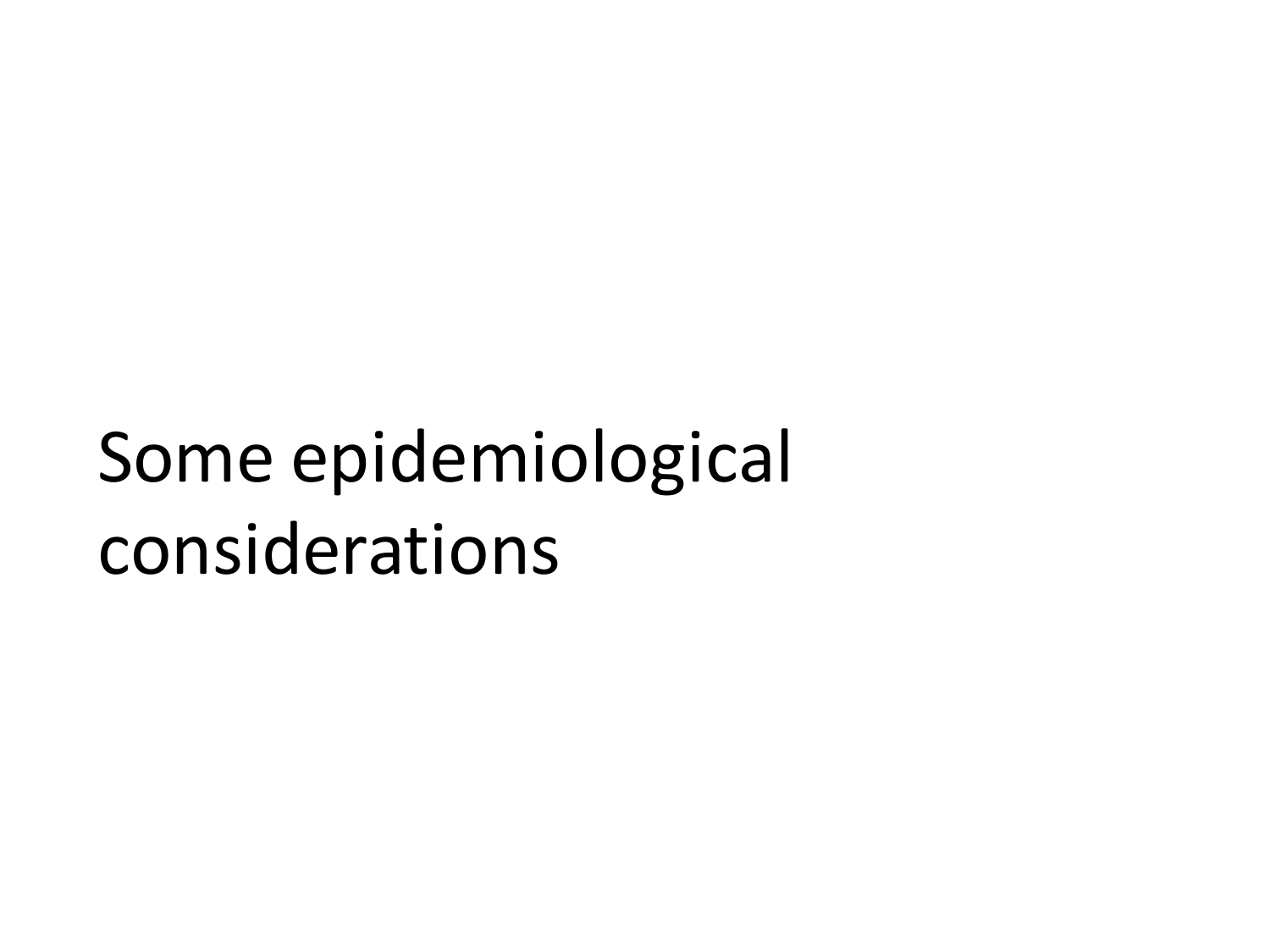*Death attributed to selected causes in 32 countries, 2000*

|                                 |           |           | <b>Males</b> |            |      | <b>Females</b> |       |              |       |      |
|---------------------------------|-----------|-----------|--------------|------------|------|----------------|-------|--------------|-------|------|
| Cause                           | $15 - 24$ | $25 - 44$ | $45 - 64$    | $65+$      | All  | $15 - 24$      | 25-44 | $45 -$<br>64 | $65+$ | All  |
| <b>Motor Vehicle Accidents</b>  | 28.4      | 10.2      | 1.8          | 0.4        | 1.8  | 24.7           | 6.2   | 1.3          | 0.2   | 0.7  |
| Suicide                         | 14.9      | 12.5      | 3.7          | <u>0.6</u> | 2.2  | 10.2           | 7.2   | 2.3          | 0.3   | 0.7  |
| Homicide                        | 10.7      | 4.9       | 0.6          | 0.1        | 0.7  | 5.7            | 2.5   | 0.3          | 0.0   | 0.2  |
| <b>Cerebrovascular Disease</b>  | 0.8       | 2.6       | 5.4          | 9.6        | 8.0  | 1.8            | 4.1   | 6.8          | 12.7  | 11.4 |
| <b>Ischaemic Heart Disease</b>  | 0.5       | 6.7       | 17.3         | 18.9       | 17.1 | 0.6            | 3.8   | 9.8          | 17.8  | 16.0 |
| Influenza and Pneumonia         | 0.8       | 1.2       | 1.5          | 5.0        | 3.9  | 1.5            | 1.5   | 1.6          | 5.3   | 4.7  |
| <b>Diabetes Mellitus</b>        | 0.2       | 1.3       | 2.8          | 2.3        | 2.2  | 0.6            | 1.9   | 4.1          | 2.8   | 2.9  |
| <b>Bronchus and Lung Cancer</b> | 0.1       | 2.0       | 10.2         | 7.4        | 7.3  | 0.2            | 2.9   | 8.4          | 3.0   | 3.5  |

*De Leo & Evans, 2004*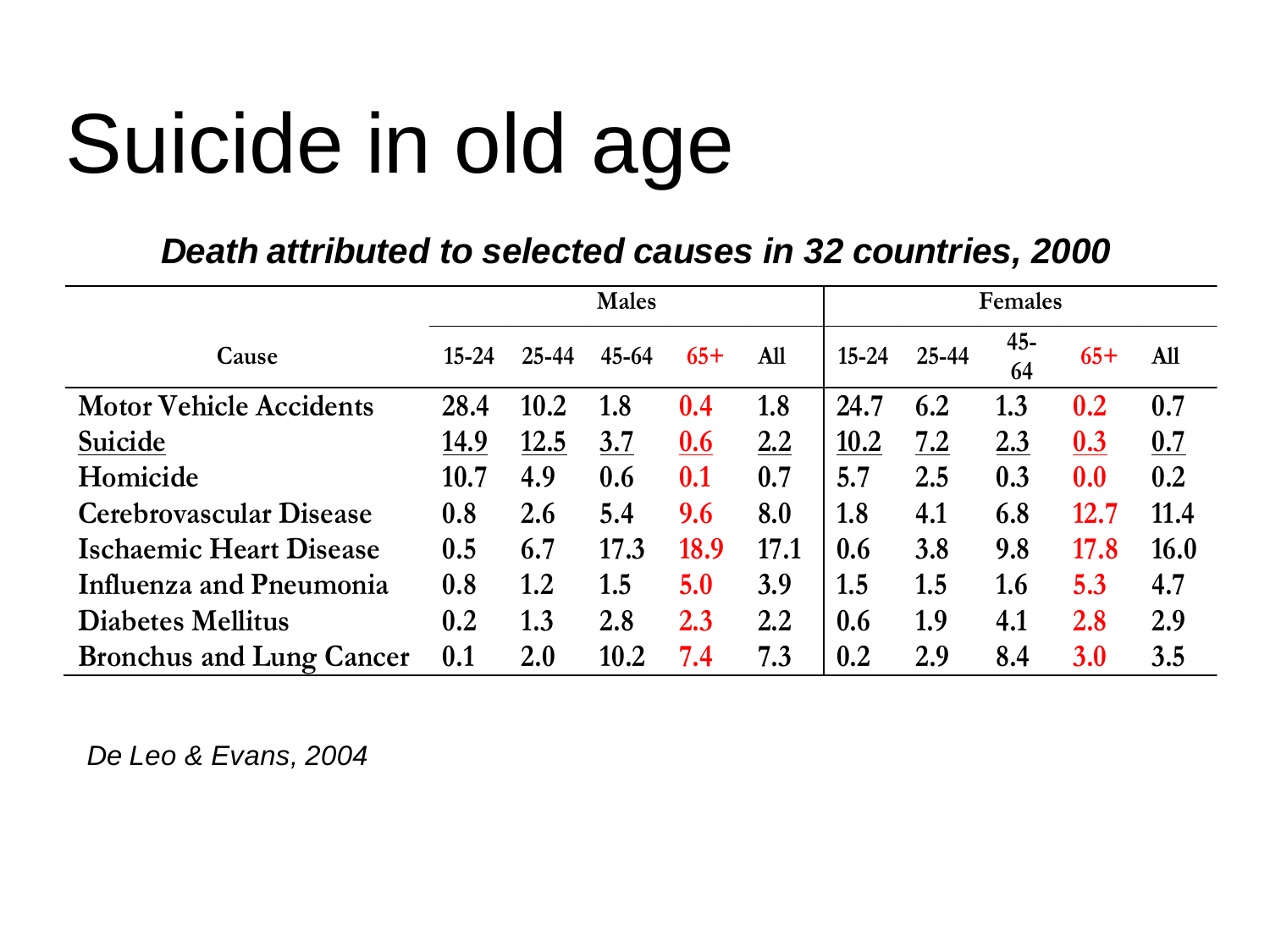#### The new Burden of Disease Study

**1990,**  World population: 5,263,593 suicide cases: 670,000

road injuries: 905,000

#### **2010,**  World population: 6,891,008 suicide cases: 880,000

road injuries: 1,313,000

*(Murray et al, 2012)*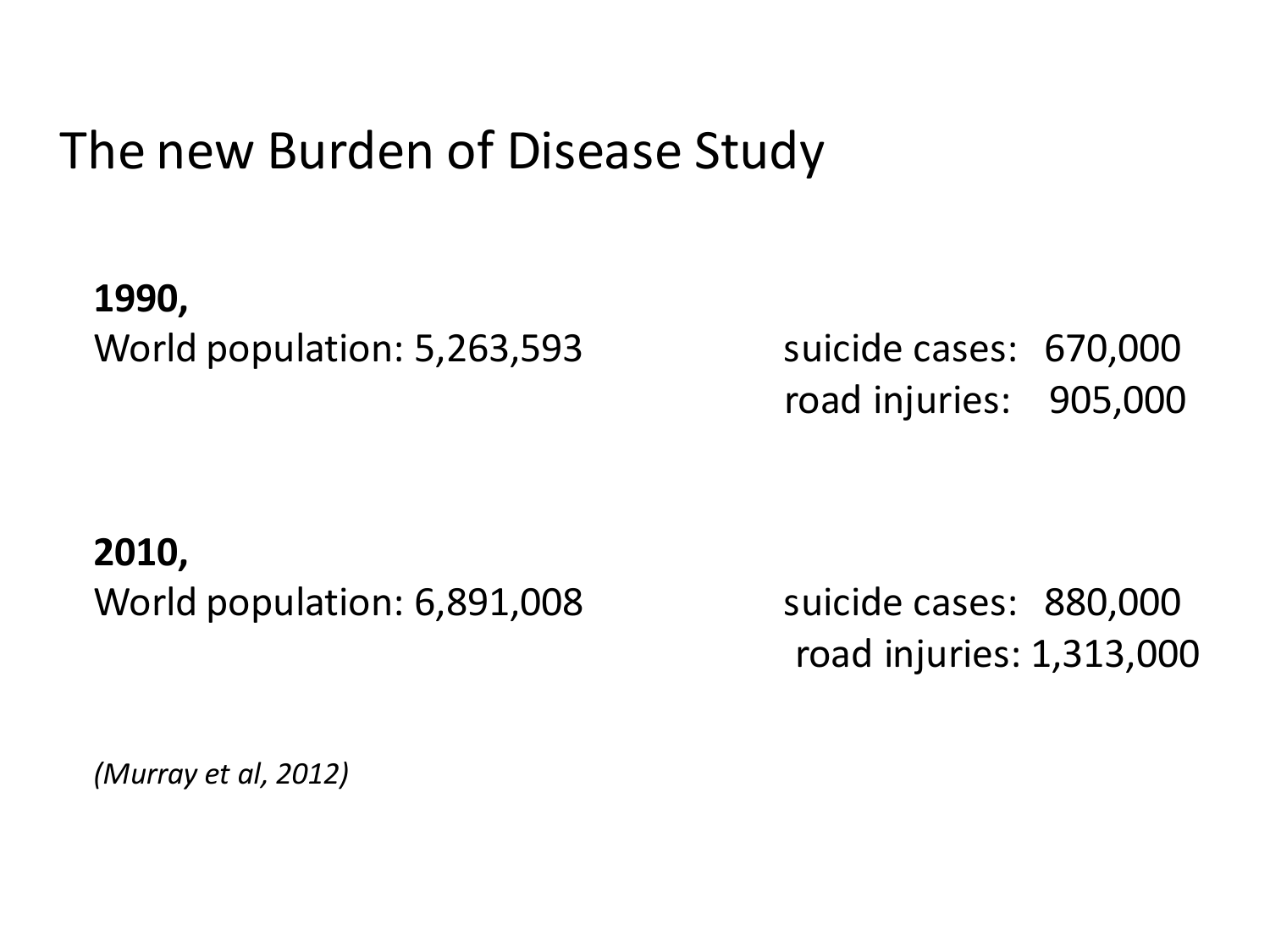#### Suicide mortality rates, selected countries



(Bertolote& De Leo, 2012)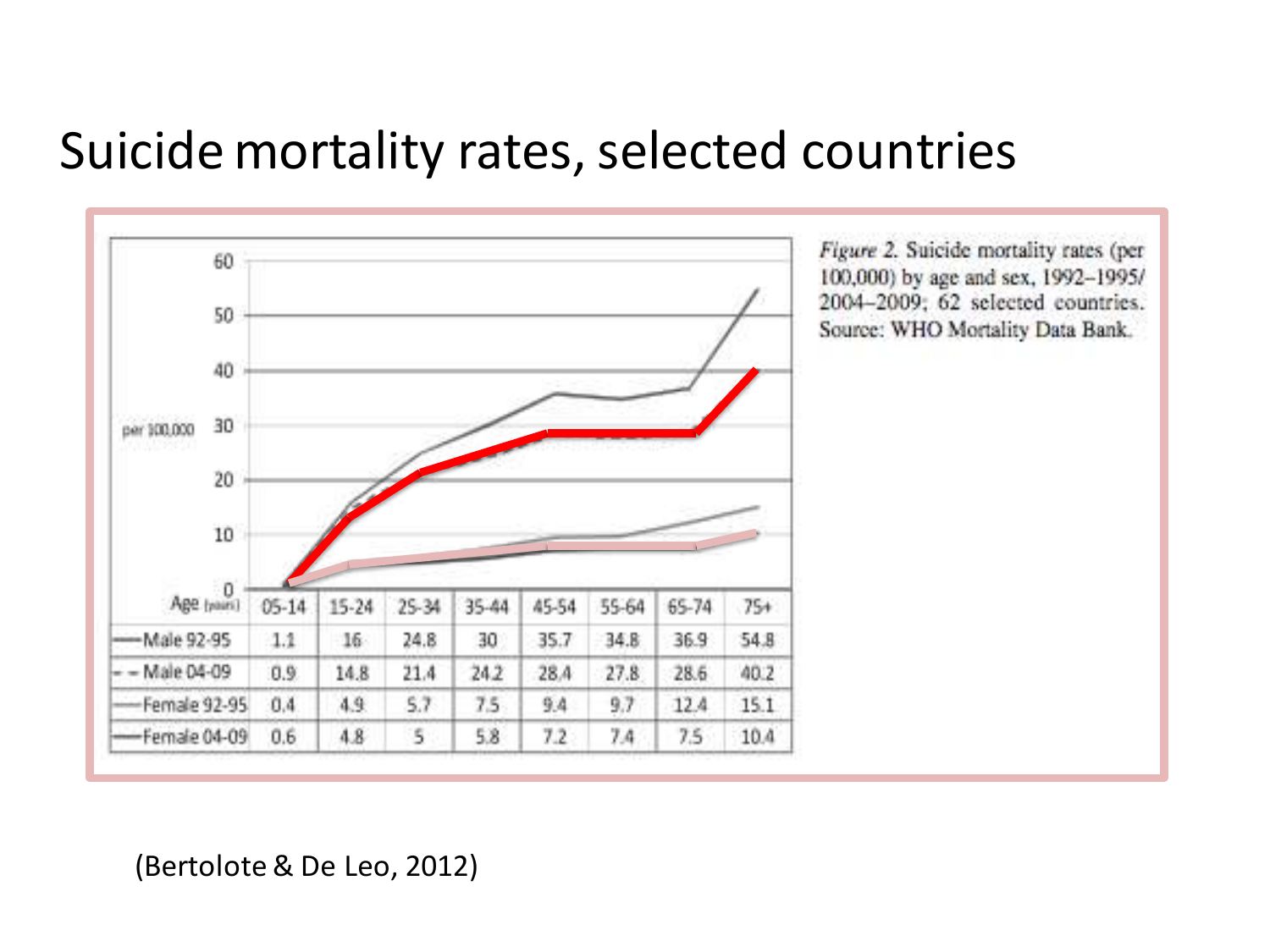#### Changes in suicide rates, selected countries



Figure 3. Suicide mortality rates (per 100,000), variation by age and sex, 1992-2009; 62 selected countries. Source: WHO Mortality Data Bank.

(Bertolote& De Leo, 2012)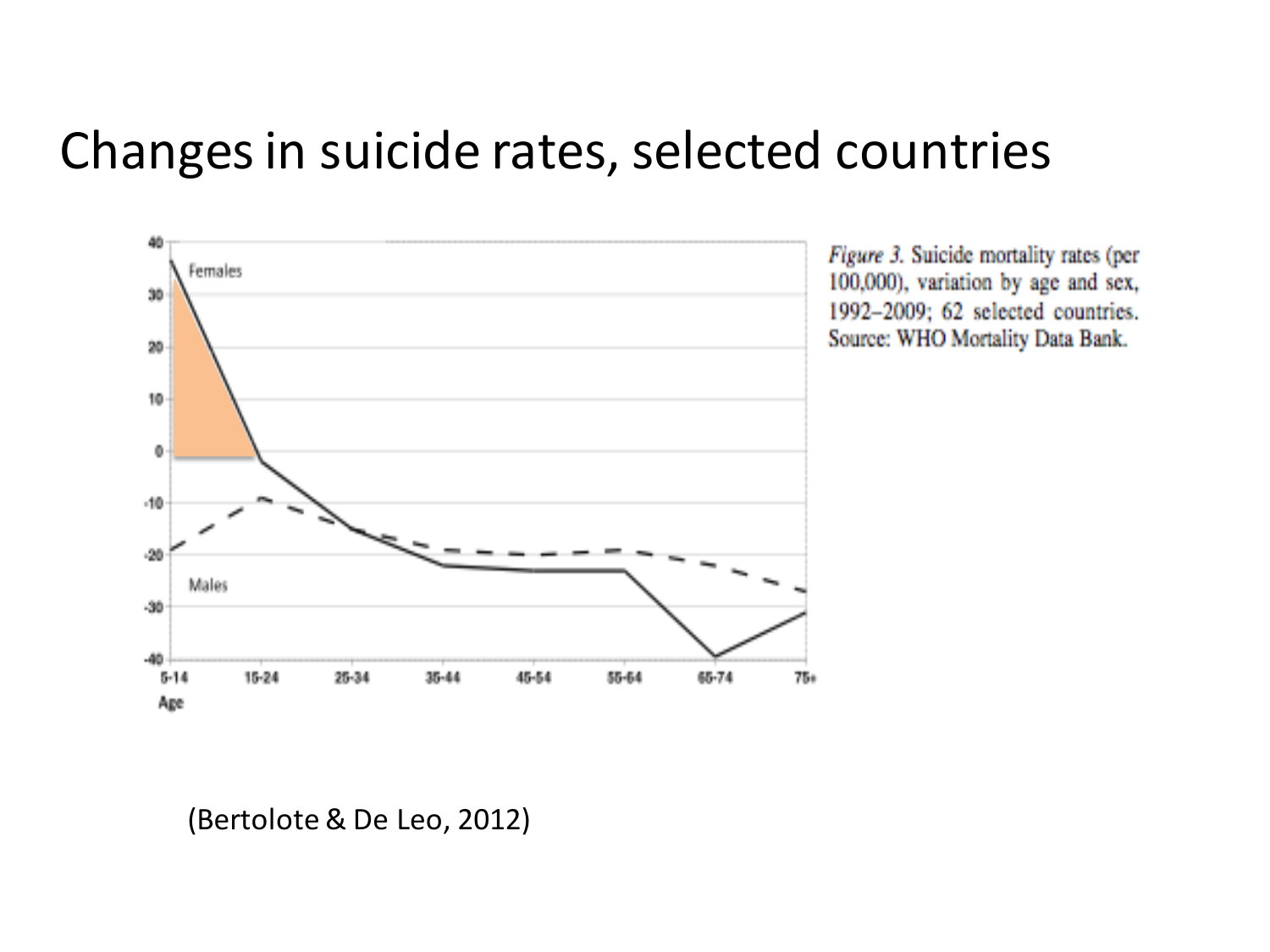#### **Profile of suicide rates in selected countries**



Source: the Australian Bureau of Statistics



- **High rate of youth suicide**
- **Common suicide methods are hanging, carbon monoxide**

**poisoning and firearms** (Australian Bureau of Statistics, 2007; Ministry of Health, 2006)

- **Gender ratio of 3.5-4 males to 1 female**
- **Rural suicide rates are higher than urban suicide rates** (Judd et al, 2006)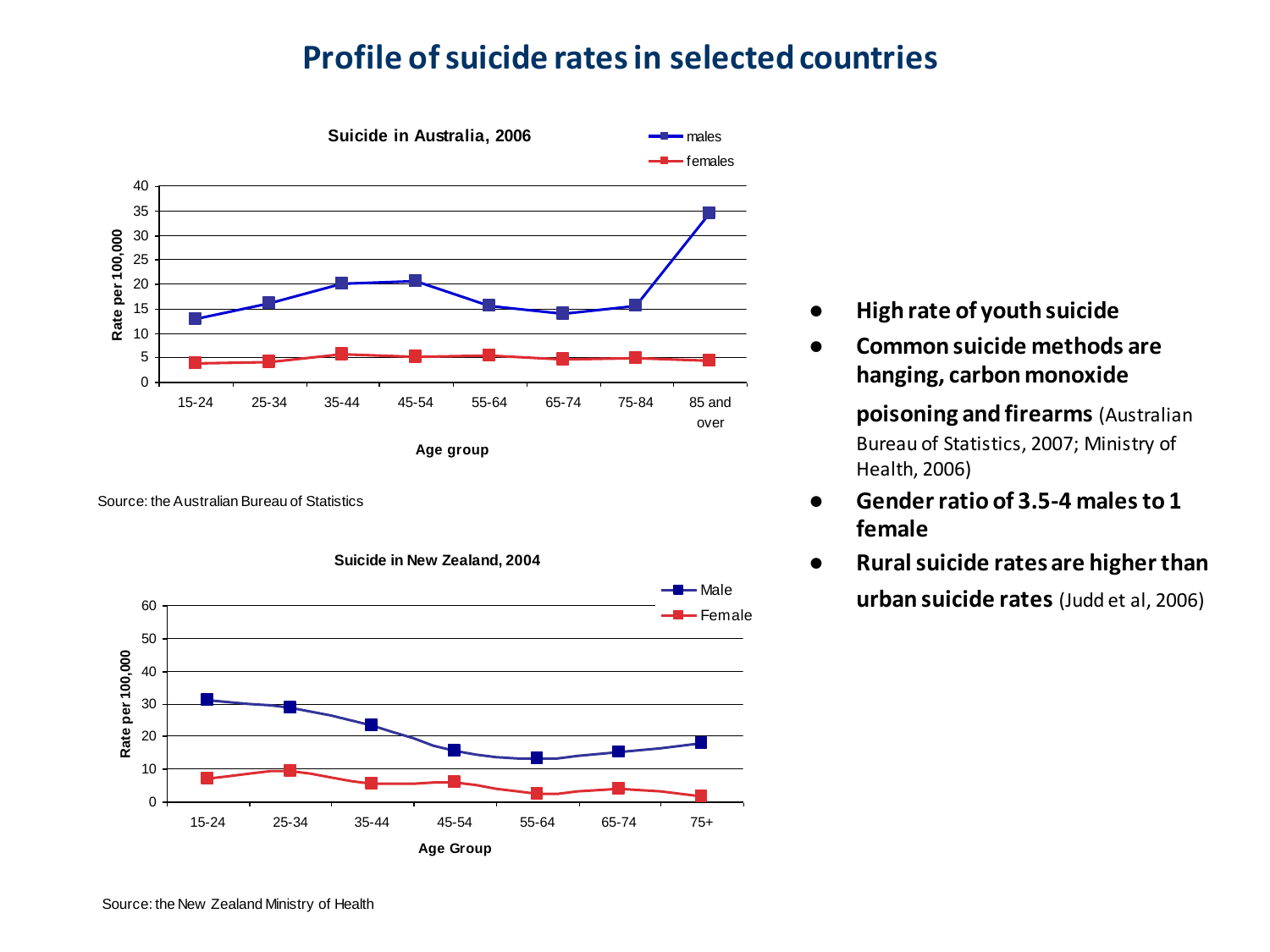#### **Profile of suicide rates in selected countries**



**Suicide in the Republic of Korea, 2006**

- **High rate of elderly suicide**   $\bullet$
- **Common methods are hanging,**   $\bullet$ **agricultural poisoning and jumping from a height** (Ministry of Health, 2005)
- **Gender ratio of 2.2 males to 1**   $\bullet$ **female**



- **Increasing rate of suicide in middle-** $\bullet$ **aged groups**(Ito, 2005)
- **Common methods are hanging and**   $\bullet$ **poisoning by gases**(Ito, 2005)
- **Gender ratio of 2.8 males to 1**   $\bullet$ **female**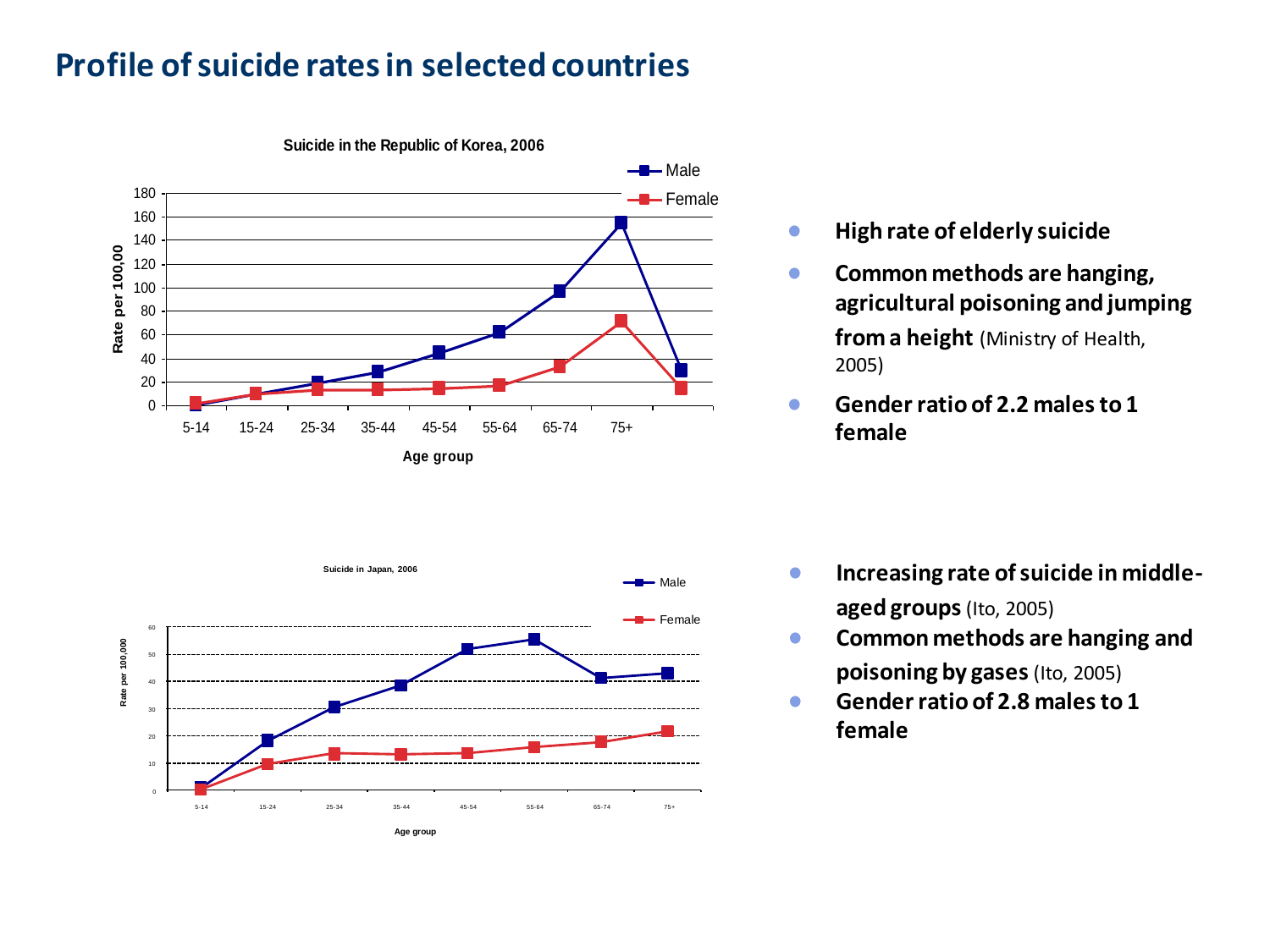#### **Profile of suicide rates in selected countries**



**Average number of suicide deaths in Guam, 1996-2005**

- **Suicide higher in younger age groups**(Office of Vital Statistics, Department of Public Health, 2005)
- **Gender ratio of 6 males to 1 female** (Booth, 1999)



- **Suicide higher in younger age**   $\bullet$ **groups**(Rubenstein, 1992; 2002)
- **Common method is hanging** (Hezel,  $\bullet$ 1897; 1989)
- **Gender ratio of 12 males to 1**   $\bullet$ **female** (Booth, 1999; Rubenstein, 1992; 2002)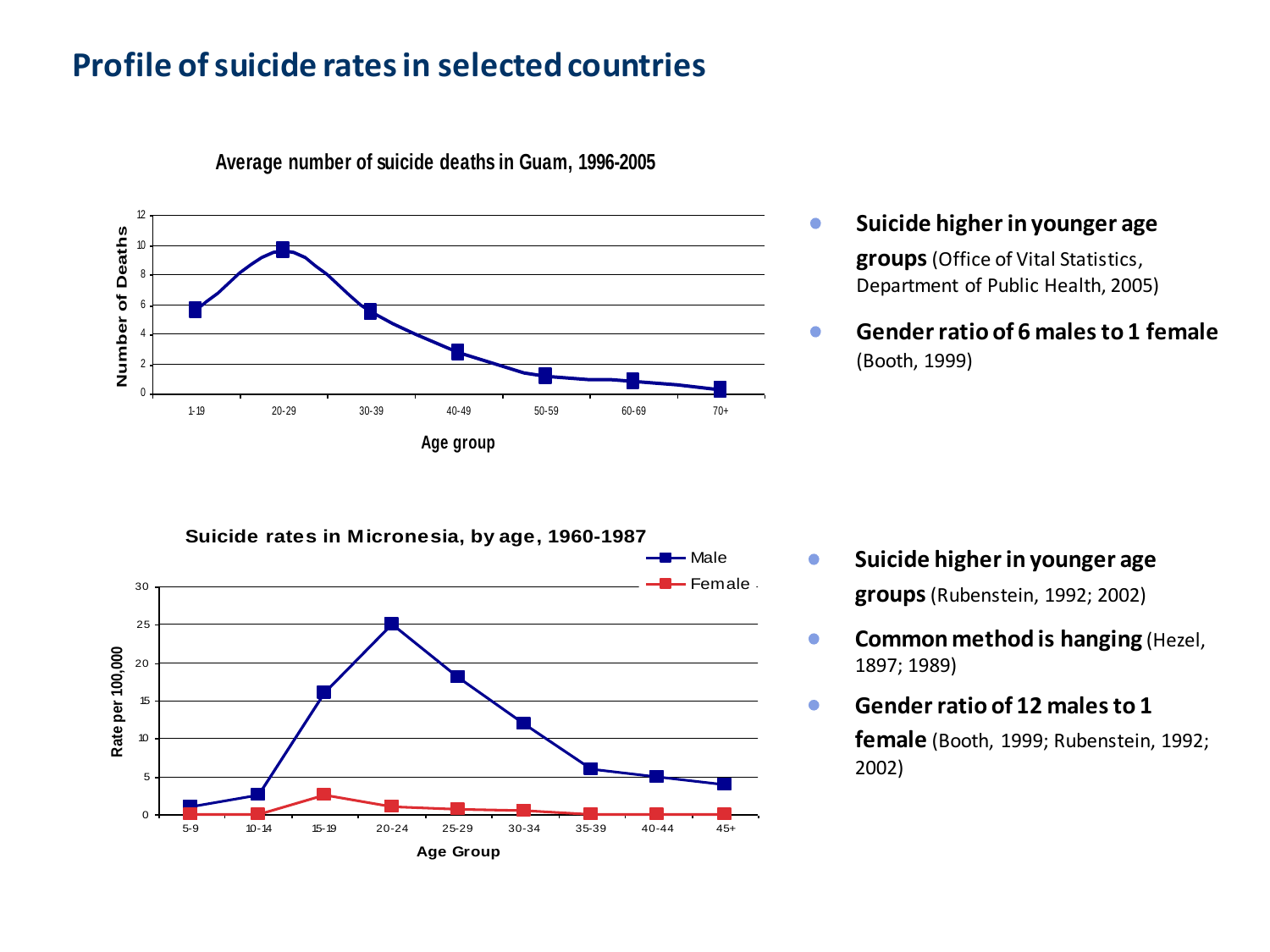Although in the last three decades suicide rates among the elderly have been declining in many countries, they are still globally the highest; death by suicide in old age is on average three times more common than in youth under 25 years of age (De Leo *et al*., 2009).

As the number of elderly people continues to increase, the absolute number of elderly suicide is predicted to rise even more.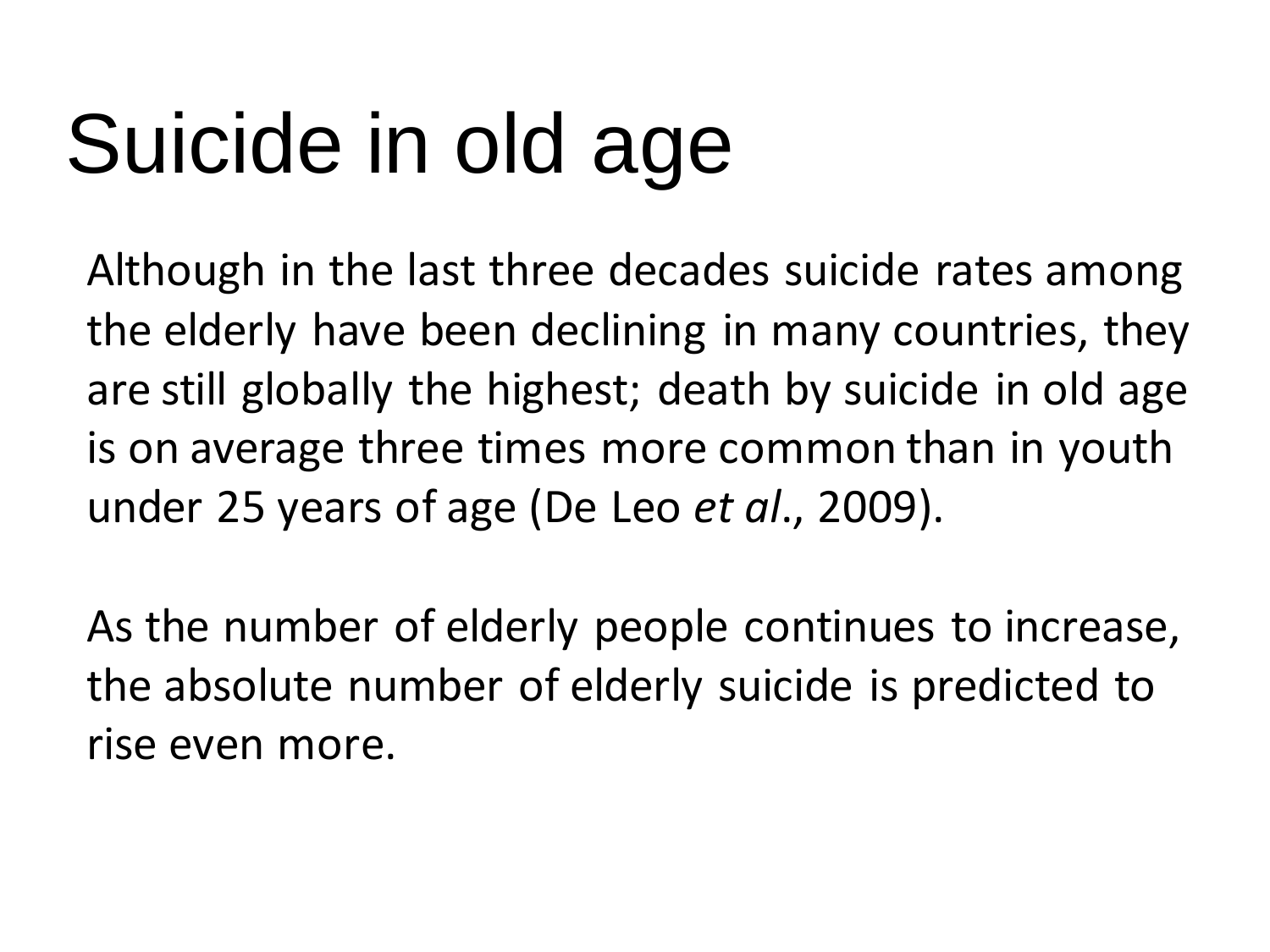#### **Data quality: Suicide in old age is frequently under-reported**

*Ubiquitous causes of under-reporting*

- Chronic Illness (Elderly)
- Missing persons (Elderly)
- Euthanasia/Assisted Suicide (Elderly)
- Particular Suicide Methods (e.g. Accidents)
- Dubious Circumstances of the Act (Elderly)
- Social Conditions (Insurance Policy)
- Social Position of Deceased
- Political Pressures
- Lack of Standardised Certification Procedures
- Remoteness of Reportable Deaths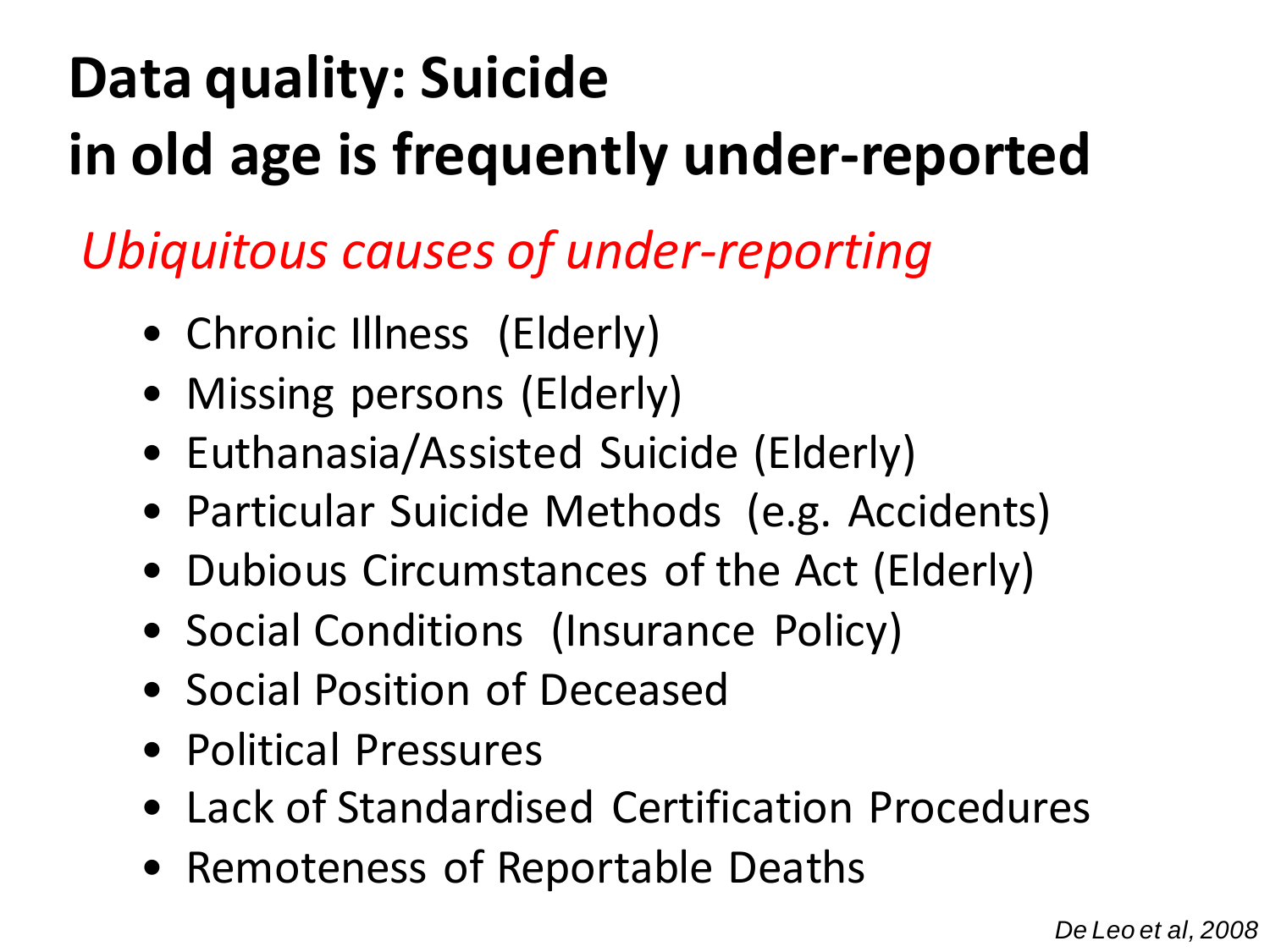The available literature is not reflective of contributions equally representative of the different nations, but derives mostly from western scholars (in the majority of cases of English mother-tongue). This can constitute a serious bias, which not only concerns the East and West of the world, but also countries of established economies.

For example, there are important differences between the elderly people of Italy or Spain and their peers from the UK or the USA. These differences have a certain impact on type and role of local risk factors for suicide; however, their extent has yet to be satisfactorily understood.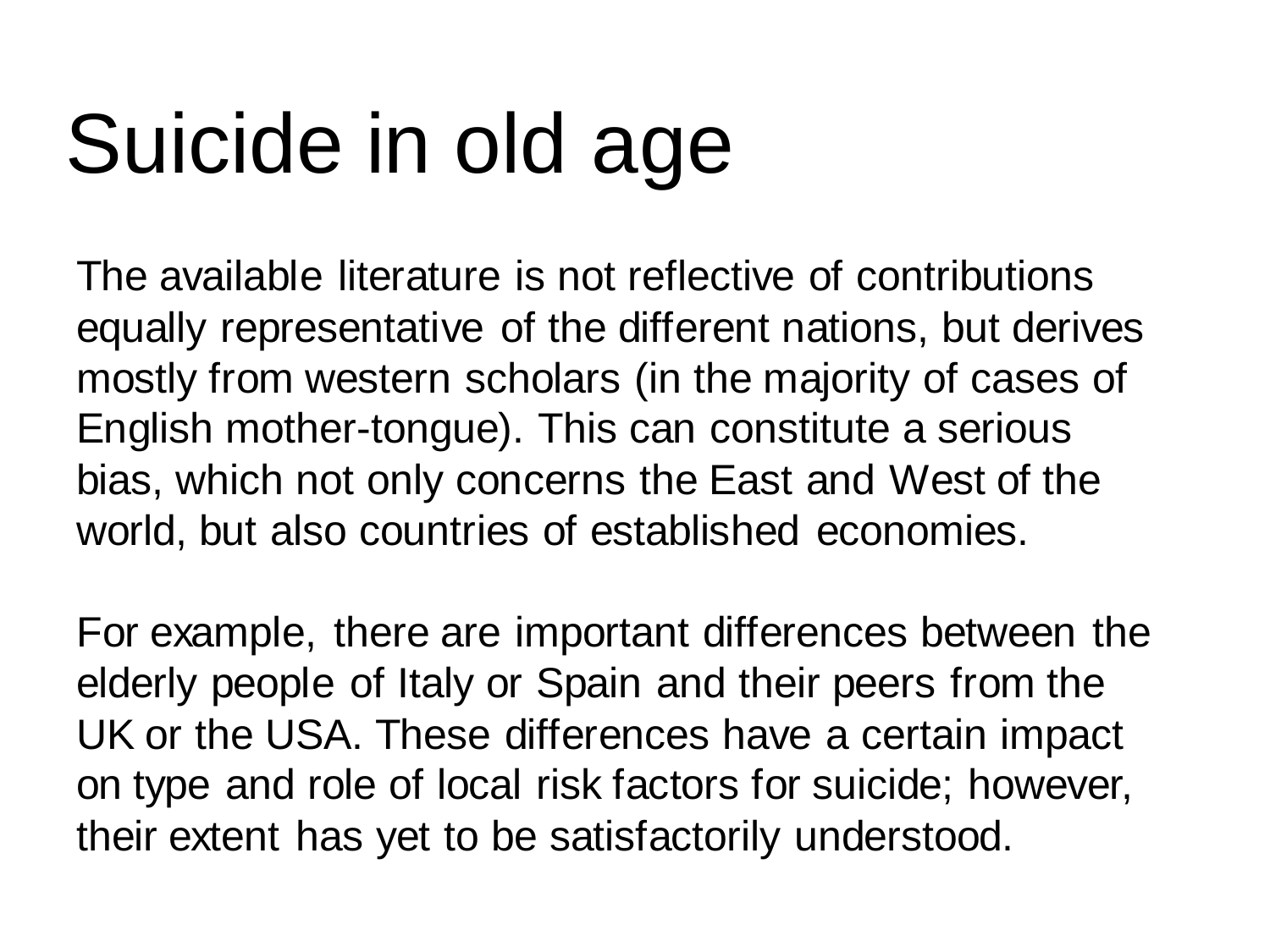| <b>MALES</b>    | $15 - 24$ |                 | 25-34 |                 | 35-44 |                 | 45-54 |                 | 55-64 |                 | 65-74 |                 | $75+$ |
|-----------------|-----------|-----------------|-------|-----------------|-------|-----------------|-------|-----------------|-------|-----------------|-------|-----------------|-------|
| Lithuan.        | 46.3      | Lithuan.        | 80.8  | Lithuan.        | 101.9 | Lithuan.        | 154.4 | Lithuan.        | 123.7 | Lithuan.        | 84.8  | <b>Hungary</b>  | 124.7 |
| Estonia         | 30.3      | Latvia          | 45.5  | <b>Hungary</b>  | 64.7  | Hungary         | 77.3  | Latvia          | 69.7  | Slovenia        | 78.0  | Slovenia        | 113.8 |
| <b>Finland</b>  | 27.8      | Estonia         | 45.2  | Latvia          | 60.6  | Latvia          | 76.6  | Estonia         | 69.6  | <b>Hungary</b>  | 69.4  | Lithuan.        | 89.4  |
| N Zeal.         | 27.1      | <b>Finland</b>  | 37.1  | Estonia         | 57.6  | Estonia         | 71.5  | Slovenia        | 68.1  | Latvia          | 64.5  | Austria         | 88.6  |
| <b>Ireland</b>  | 25.3      | Slovenia        | 35.1  | Slovenia        | 47.6  | Slovenia        | 65.7  | Hungary         | 62.9  | Austria         | 52.4  | Switzerl.       | 79.4  |
| Latvia          | 25.2      | N Zeal.         | 32.8  | <b>Finland</b>  | 43.5  | Poland          | 47.3  | <b>Poland</b>   | 40.8  | Estonia         | 50.7  | Latvia          | 77.0  |
| Slovenia        | 21.7      | <b>Hungary</b>  | 30.2  | <b>Poland</b>   | 37.6  | <b>Finland</b>  | 46.3  | <b>Finland</b>  | 39.0  | Switzerl.       | 39.4  | <b>France</b>   | 76.4  |
| Norway          | 21.3      | <b>Scotland</b> | 28.6  | <b>France</b>   | 37.5  | <b>France</b>   | 38.1  | Austria         | 34.2  | <b>France</b>   | 38.3  | <b>Estonia</b>  | 69.2  |
| Poland          | 19.7      | Austral.        | 28.1  | <b>Scotland</b> | 31.7  | Austria         | 34.4  | Switzerl.       | 33.8  | <b>Finland</b>  | 37.9  | <b>Portugal</b> | 64.1  |
| Austria         | 19.2      | Ireland         | 27.9  | N Zeal.         | 27.5  | Switzerl.       | 32.9  | <b>France</b>   | 31.0  | <b>Poland</b>   | 33.3  | German.         | 57.7  |
| Canada          | 18.9      | <b>Poland</b>   | 26.7  | Austria         | 27.4  | Denmar.         | 26.6  | German.         | 25.4  | <b>Portugal</b> | 33.3  | Denmar.         | 56.2  |
| Switzerl.       | 18.2      | <b>France</b>   | 24.6  | Austral.        | 27.0  | German.         | 26.3  | <b>Sweden</b>   | 24.6  | Denmar.         | 30.3  | <b>Finland</b>  | 44.1  |
| Austral.        | 17.5      | Austria         | 22.2  | Ireland         | 26.1  | Sweden          | 26.1  | <b>Portugal</b> | 23.5  | German.         | 28.8  | <b>Spain</b>    | 42.1  |
| <b>Scotland</b> | 17.3      | Switzerl.       | 21.8  | Canada          | 26.0  | Canada          | 26.0  | Denmar.         | 23.5  | <b>Sweden</b>   | 28.4  | <b>Sweden</b>   | 38.0  |
| <b>USA</b>      | 16.6      | Canada          | 21.5  | Switzerl.       | 25.9  | Ireland         | 23.9  | Ireland         | 22.6  | <b>USA</b>      | 23.6  | <b>USA</b>      | 36.9  |
| <b>Hungary</b>  | 16.2      | Norway          | 21.2  | <b>USA</b>      | 23.2  | <b>USA</b>      | 23.9  | <b>USA</b>      | 21.4  | Norway          | 21.7  | <b>Italy</b>    | 32.8  |
| Sweden          | 12.6      | <b>USA</b>      | 20.4  | Denmar.         | 22.8  | Austral.        | 21.9  | Canada          | 21.2  | <b>Spain</b>    | 20.8  | Poland          | 30.6  |
| <b>France</b>   | 11.6      | Sweden          | 16.0  | Sweden          | 22.3  | <b>Scotland</b> | 21.9  | Norway          | 21.0  | Austral.        | 18.2  | N Zeal.         | 26.3  |
| German.         | 11.2      | German.         | 15.8  | German.         | 21.3  | Norway          | 21.2  | N Zeal.         | 19.7  | Canada          | 18.0  | Norway          | 24.3  |
| Denmar.         | 10.6      | Denmar.         | 14.7  | Norway          | 21.0  | Netherl.        | 20.4  | Scotl.          | 17.6  | <b>Italy</b>    | 18.0  | Netherl.        | 24.0  |
| Netherl.        | 7.5       | <b>England</b>  | 14.2  | Netherl.        | 18.1  | N Zeal.         | 18.8  | Netherl.        | 16.8  | N Zeal.         | 17.2  | Austral.        | 23.3  |
| <b>England</b>  | 6.9       | Netherl.        | 13.8  | <b>Portugal</b> | 16.2  | <b>Portugal</b> | 18.1  | Austral.        | 16.1  | Ireland         | 15.9  | Canada          | 23.2  |
| <b>Italy</b>    | 6.6       | <b>Portugal</b> | 12.7  | England         | 15.3  | <b>Spain</b>    | 14.0  | England         | 14.7  | Netherl.        | 14.3  | Greece          | 12.2  |
| <b>Spain</b>    | 6.6       | <b>Spain</b>    | 11.8  | <b>Spain</b>    | 13.2  | <b>Italy</b>    | 12.2  | <b>Spain</b>    | 14.6  | Scotl.          | 12.0  | Scotl.          | 12.1  |
| <b>Portugal</b> | 5.7       | <b>Italy</b>    | 10.3  | <b>Italy</b>    | 10.5  | England         | 12.1  | <b>Italy</b>    | 13.4  | England         | 8.7   | England         | 11.7  |
| <b>Greece</b>   | 2.9       | Greece          | 2.6   | <b>Greece</b>   | 6.2   | Greece          | 7.3   | Greece          | 6.9   | <b>Greece</b>   | 8.0   | Ireland         | 11.1  |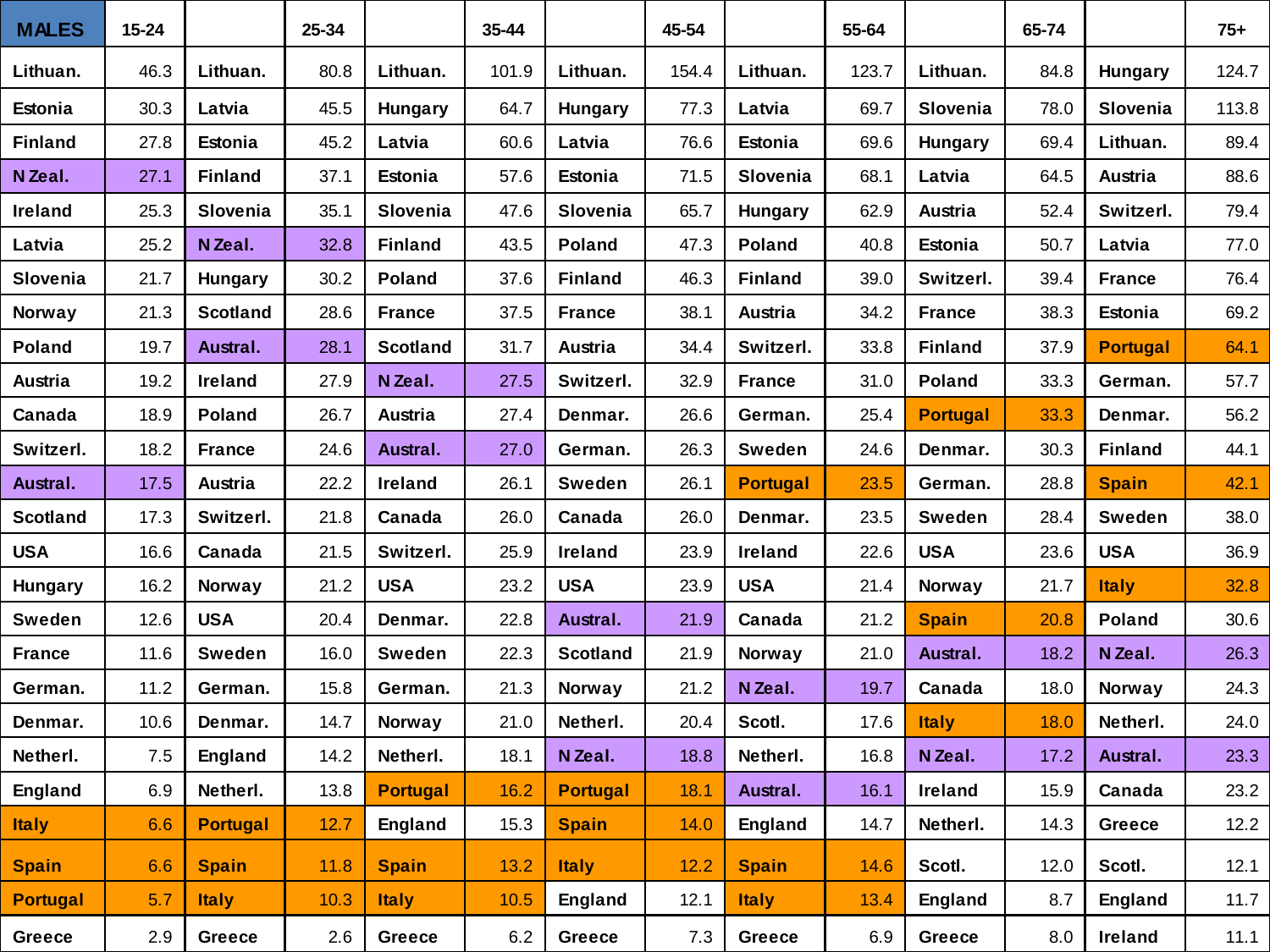| <b>FEMALES</b>  | 15-24 |                 | 25-34 |                 | 35-44 |                 | 45-54 |                 | 55-64 |                 | 65-74 |                 | $75+$ |
|-----------------|-------|-----------------|-------|-----------------|-------|-----------------|-------|-----------------|-------|-----------------|-------|-----------------|-------|
| N Zeal.         | 9.4   | Lithuan.        | 9.5   | Lithuan.        | 16.5  | Lithuan.        | 25.4  | Lithuan.        | 20.0  | Lithuan.        | 20.8  | <b>Hungary</b>  | 34.7  |
| <b>Finland</b>  | 8.5   | <b>Finland</b>  | 8.9   | <b>Finland</b>  | 13.6  | <b>Hungary</b>  | 18.7  | Switzerl.       | 18.6  | Slovenia        | 20.6  | Switzerl.       | 28.4  |
| Scotl.          | 7.4   | N Zeal.         | 8.3   | Hungary         | 13.5  | <b>Finland</b>  | 17.3  | Slovenia        | 18.5  | Hungary         | 18.8  | Estonia         | 26.9  |
| Norway          | 6.4   | Latvia          | 7.8   | <b>France</b>   | 11.7  | Slovenia        | 17.2  | Latvia          | 15.9  | Switzerl.       | 17.5  | Lithuan.        | 26.7  |
| Lithuan.        | 5.8   | <b>Scotland</b> | 7.4   | Slovenia        | 9.8   | <b>France</b>   | 14.9  | <b>Hungary</b>  | 15.8  | Austria         | 14.7  | Slovenia        | 26.2  |
| Slovenia        | 5.4   | Switzerl.       | 6.8   | Switzerl.       | 9.6   | Switzerl.       | 13.6  | <b>France</b>   | 14.1  | Latvia          | 14.4  | Latvia          | 24.2  |
| <b>Estonia</b>  | 5.4   | Norway          | 6.7   | Austria         | 9.3   | Latvia          | 13.0  | <b>Finland</b>  | 13.7  | <b>France</b>   | 13.2  | Austria         | 19.8  |
| Canada          | 5.4   | Austral.        | 6.6   | <b>Scotland</b> | 9.0   | <b>Estonia</b>  | 13.0  | Sweden          | 12.3  | Denmar.         | 13.2  | Denmar.         | 18.0  |
| Switzerl.       | 5.2   | <b>France</b>   | 6.5   | Norway          | 8.6   | Austria         | 11.5  | <b>Estonia</b>  | 12.1  | Estonia         | 11.2  | German.         | 17.3  |
| Sweden          | 5.2   | <b>Sweden</b>   | 6.4   | Sweden          | 8.4   | Netherl.        | 10.5  | Austria         | 11.5  | German.         | 10.3  | <b>France</b>   | 16.1  |
| Austral.        | 4.4   | Estonia         | 6.2   | Latvia          | 7.8   | Denmar.         | 10.5  | Denmar.         | 9.8   | <b>Finland</b>  | 10.0  | <b>Portugal</b> | 12.4  |
| Latvia          | 4.3   | Austria         | 5.7   | Denmar.         | 7.5   | Sweden          | 10.5  | German.         | 9.6   | Sweden          | 9.2   | <b>Sweden</b>   | 10.3  |
| Austria         | 4.3   | Canada          | 5.7   | Netherl.        | 7.5   | Scotl.          | 9.4   | Norway          | 9.6   | <b>Portugal</b> | 8.1   | Netherl.        | 8.9   |
| Ireland         | 4.3   | <b>Hungary</b>  | 5.2   | Canada          | 7.4   | Norway          | 9.3   | Netherl.        | 9.3   | Netherl.        | 7.5   | <b>Spain</b>    | 8.4   |
| <b>Hungary</b>  | 3.6   | Slovenia        | 5.1   | N Zeal.         | 7.1   | Canada          | 8.5   | <b>Portugal</b> | 8.4   | Poland          | 6.8   | <b>Finland</b>  | 8.3   |
| <b>France</b>   | 3.4   | Ireland         | 5.0   | Austral.        | 7.0   | Poland          | 8.2   | Ireland         | 7.9   | Norway          | 6.7   | <b>Italy</b>    | 6.4   |
| <b>USA</b>      | 3.1   | Netherl.        | 4.6   | <b>USA</b>      | 6.7   | German.         | 8.0   | <b>Poland</b>   | 7.8   | <b>Spain</b>    | 6.5   | <b>Poland</b>   | 6.1   |
| Netherl.        | 3.1   | <b>USA</b>      | 4.5   | Estonia         | 6.5   | Ireland         | 7.7   | Canada          | 6.4   | <b>Italy</b>    | 5.4   | Austral.        | 4.9   |
| German.         | 2.9   | German.         | 3.9   | German.         | 6.1   | <b>USA</b>      | 7.5   | <b>Scotland</b> | 6.1   | <b>Scotland</b> | 4.9   | N Zeal.         | 4.9   |
| <b>Poland</b>   | 2.5   | Portugal        | 3.3   | Ireland         | 5.7   | N Zeal.         | 6.9   | <b>USA</b>      | 5.8   | Austral.        | 4.7   | Norway          | 4.6   |
| Denmar.         | 2.5   | <b>England</b>  | 3.2   | Poland          | 5.6   | Austral.        | 6.8   | <b>Spain</b>    | 5.4   | N Zeal.         | 4.5   | <b>USA</b>      | 4.0   |
| <b>Spain</b>    | 1.8   | Denmar.         | 3.1   | <b>Portugal</b> | 4.1   | <b>Portugal</b> | 5.2   | <b>England</b>  | 5.4   | Canada          | 4.2   | England         | 3.9   |
| England         | 1.7   | <b>Poland</b>   | 3.0   | <b>Spain</b>    | 3.8   | <b>Spain</b>    | 4.8   | N Zeal.         | 5.4   | <b>USA</b>      | 3.9   | <b>Scotland</b> | 3.0   |
| <b>Italy</b>    | 1.5   | <b>Spain</b>    | 2.9   | England         | 3.7   | <b>Italy</b>    | 4.0   | Austral.        | 5.1   | Ireland         | 3.5   | Canada          | 2.8   |
| <b>Portugal</b> | 1.4   | <b>Italy</b>    | 2.4   | <b>Italy</b>    | 3.3   | England         | 3.5   | <b>Italy</b>    | 4.7   | England         | 2.9   | Ireland         | 2.5   |
| Greece          | 0.7   | Greece          | 0.8   | Greece          | 1.5   | Greece          | 1.5   | Greece          | 1.2   | Greece          | 1.9   | Greece          | 1.8   |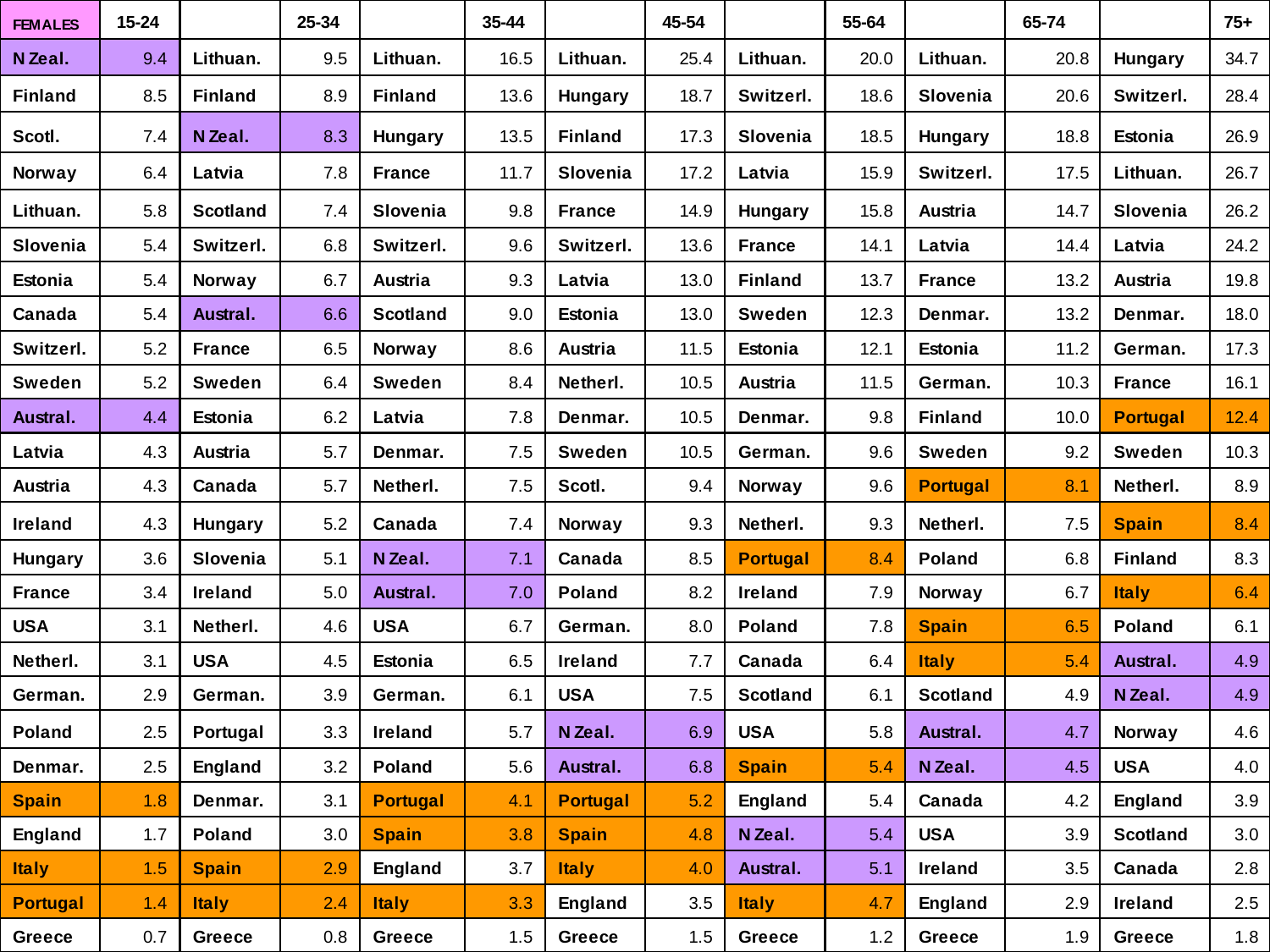| Portugal           | 11.2 |
|--------------------|------|
| <b>Hungary</b>     | 7.7  |
| <b>France</b>      | 6.6  |
| Spain              | 6.4  |
| <b>Denmark</b>     | 5.3  |
| Slovenia (EU)      | 5.2  |
| Germany            | 5.1  |
| Italy              | 5.0  |
| <b>Austria</b>     | 4.6  |
| <b>Switzerland</b> | 4.4  |
| Greece             | 4.2  |
| <b>Netherlands</b> | 3.2  |
| Latvia (EU)        | 3.1  |
| <b>Sweden</b>      | 3.0  |
| <b>Estonia</b>     | 2.3  |
| <b>USA</b>         | 2.2  |
| Lithuania          | 1.9  |
| <b>England</b>     | 1.7  |
| <b>Finland</b>     | 1.6  |
| <b>Poland</b>      | 1.6  |
| <b>Australia</b>   | 1.3  |
| Canada             | 1.2  |
| Norway             | 1.1  |
| <b>New Zealand</b> | 1.0  |
| <b>Scotland</b>    | 0.7  |
| <b>Ireland</b>     | 0.4  |

| <b>Rate ratio</b><br>elderly/youth<br>(75+ versus 15-24<br>yrs old),<br><b>Western Countries</b><br>$(2002 - 2006)$ |
|---------------------------------------------------------------------------------------------------------------------|
| Anglo-Saxon countries                                                                                               |

Sources: WHO, EU, Bureaus of Statistics and various suicide researchers worldwide

#### Males **Females Females**

| <b>Hungary</b>     | 9.54 |
|--------------------|------|
| Portugal           | 8.97 |
| <b>Denmark</b>     | 7.35 |
| Germany            | 6.07 |
| Latvia             | 5.58 |
| <b>Switzerland</b> | 5.43 |
| <b>Estonia</b>     | 5.01 |
| <b>Slovenia</b>    | 4.85 |
| <b>France</b>      | 4.77 |
| <b>Austria</b>     | 4.65 |
| <b>Spain</b>       | 4.63 |
| Lithuania          | 4.60 |
| <b>Italy</b>       | 4.34 |
| <b>Netherlands</b> | 2.90 |
| Greece             | 2.49 |
| <b>Poland</b>      | 2.48 |
| <b>England</b>     | 2.33 |
| <b>Sweden</b>      | 1.98 |
| <b>USA</b>         | 1.31 |
| <b>Australia</b>   | 1.12 |
| <b>Finland</b>     | 0.98 |
| <b>Norway</b>      | 0.72 |
| <b>Ireland</b>     | 0.58 |
| <b>New Zealand</b> | 0.52 |
| Canada             | 0.51 |
| <b>Scotland</b>    | 0.41 |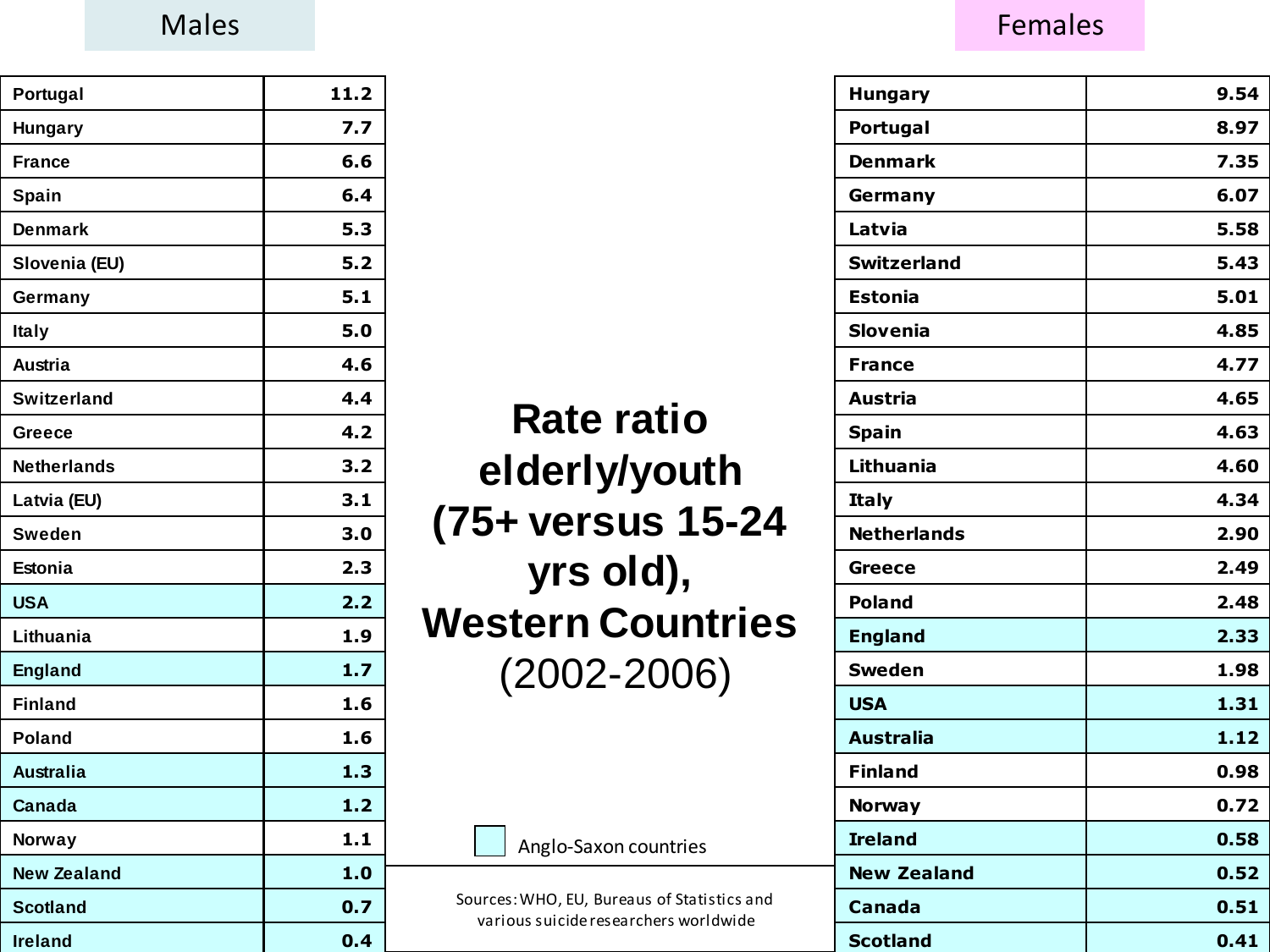It is well known that the differences in the ratio males/females change dramatically with the increasing of age, producing disproportionately higher rates in male subjects compared to their female counterparts (eg, De Leo & Heller, 2004).

This suggests that some risk factors might be particularly age-sensitive, at least in males.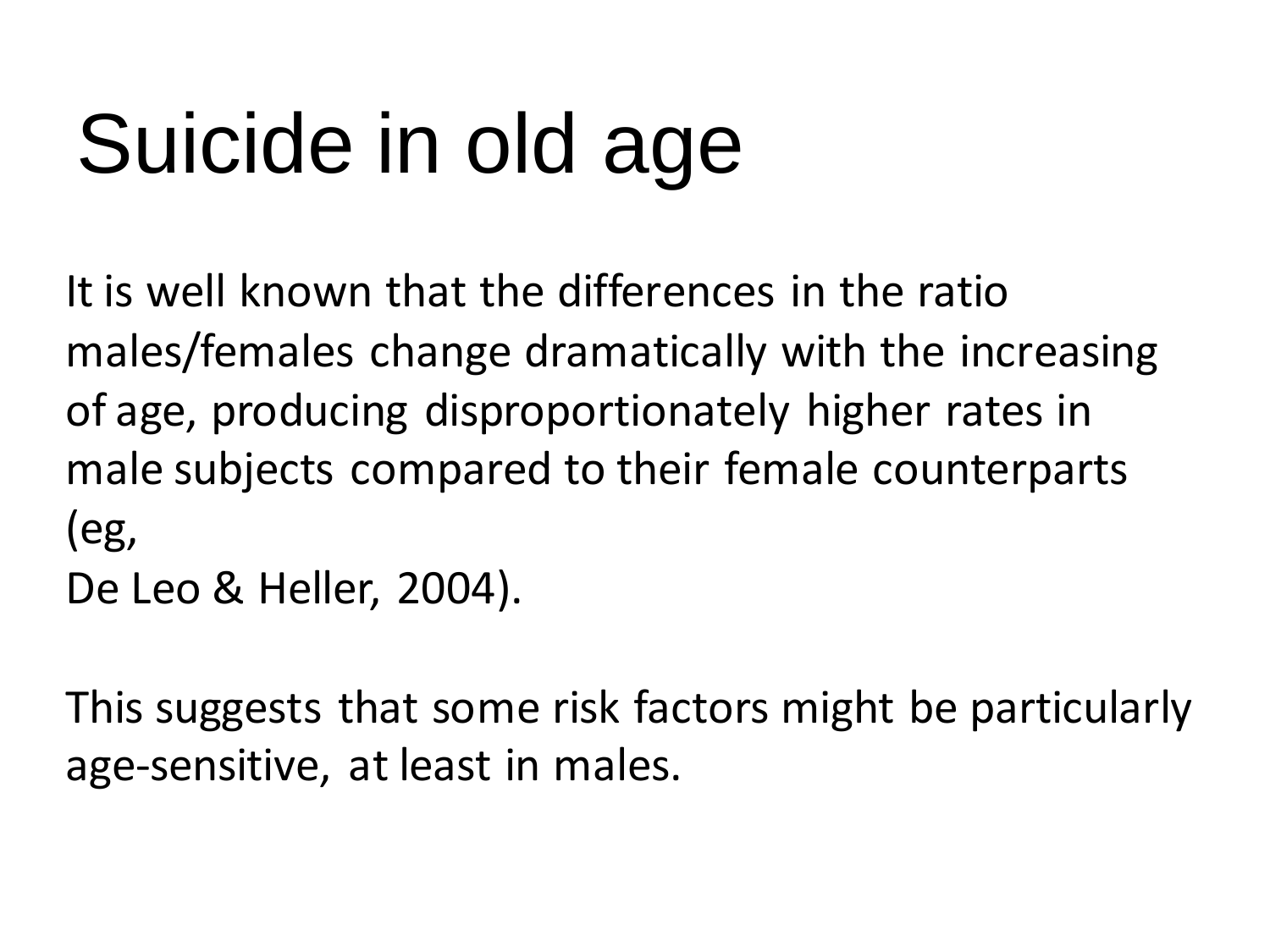*Suicide rates by gender and age group, QLD, 1990-2006*



Rate per 100,000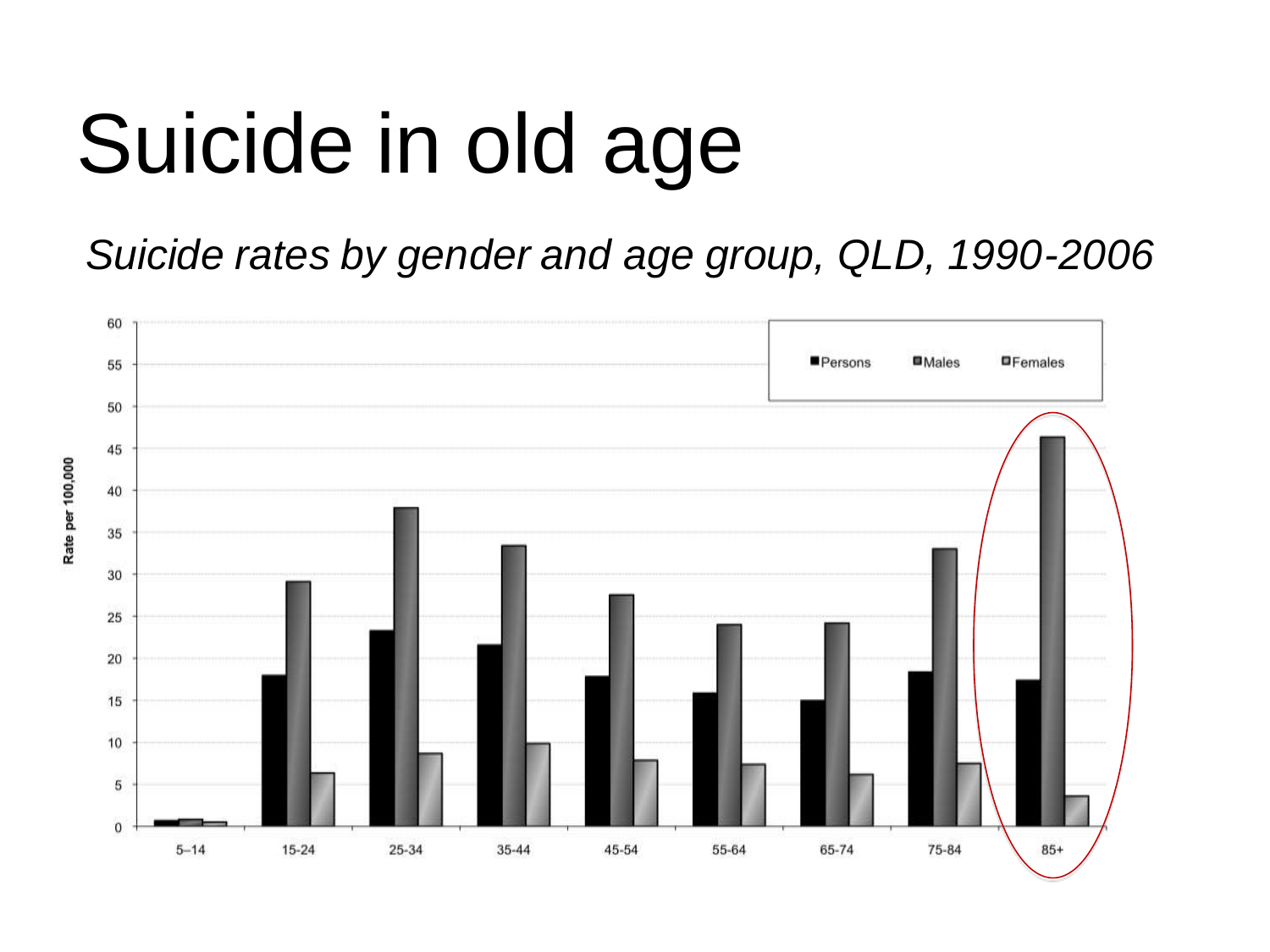## A few peculiarities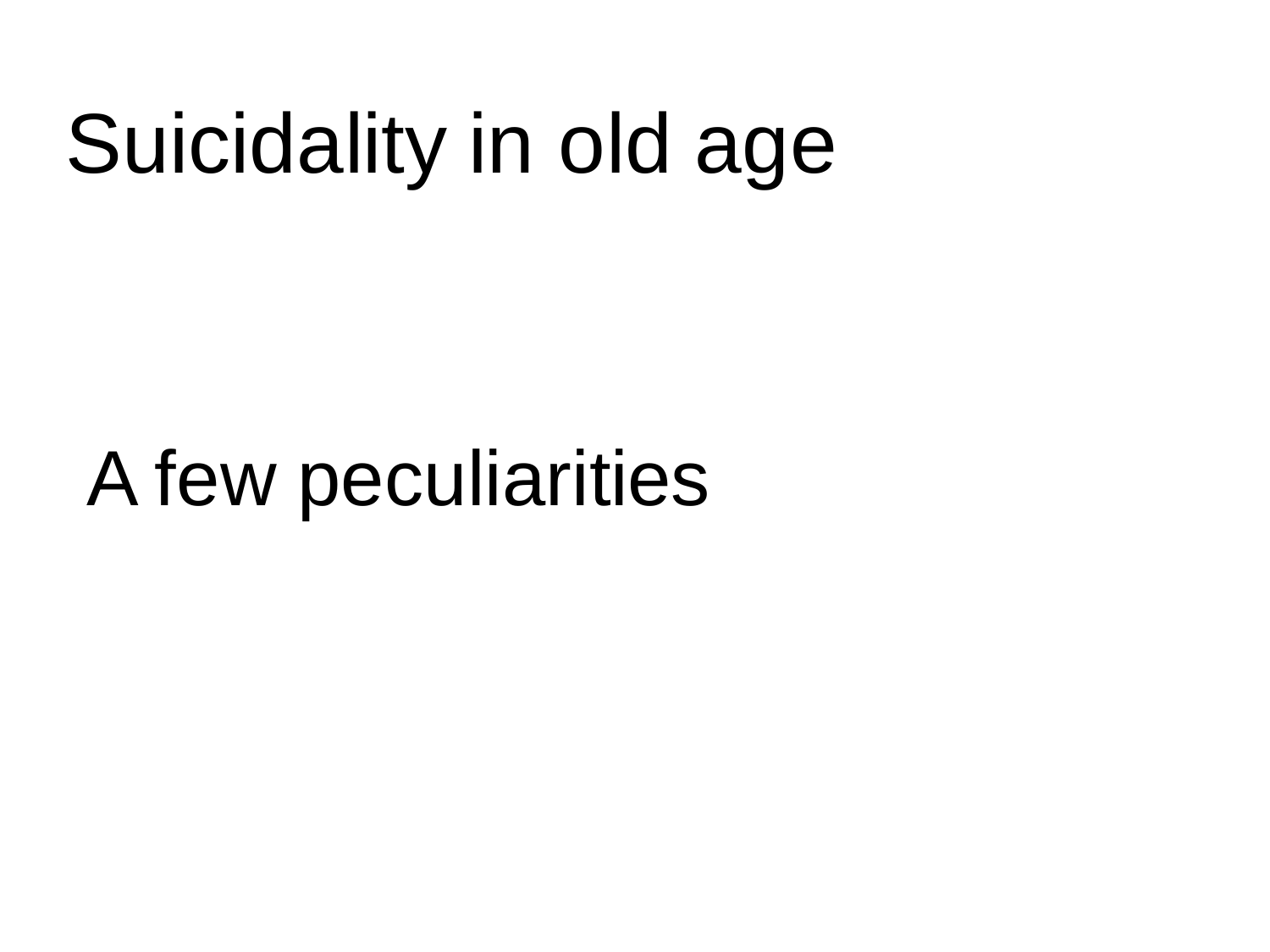The incidence of suicide and the prevalence of non-fatal behaviours exhibit opposite tendencies with respect to age.

Suicide rates tend to peak among the "old-olds" (75+ years), whilst the rates for suicide attempts decline proportionately with advancing age (De Leo & Scocco, 2000).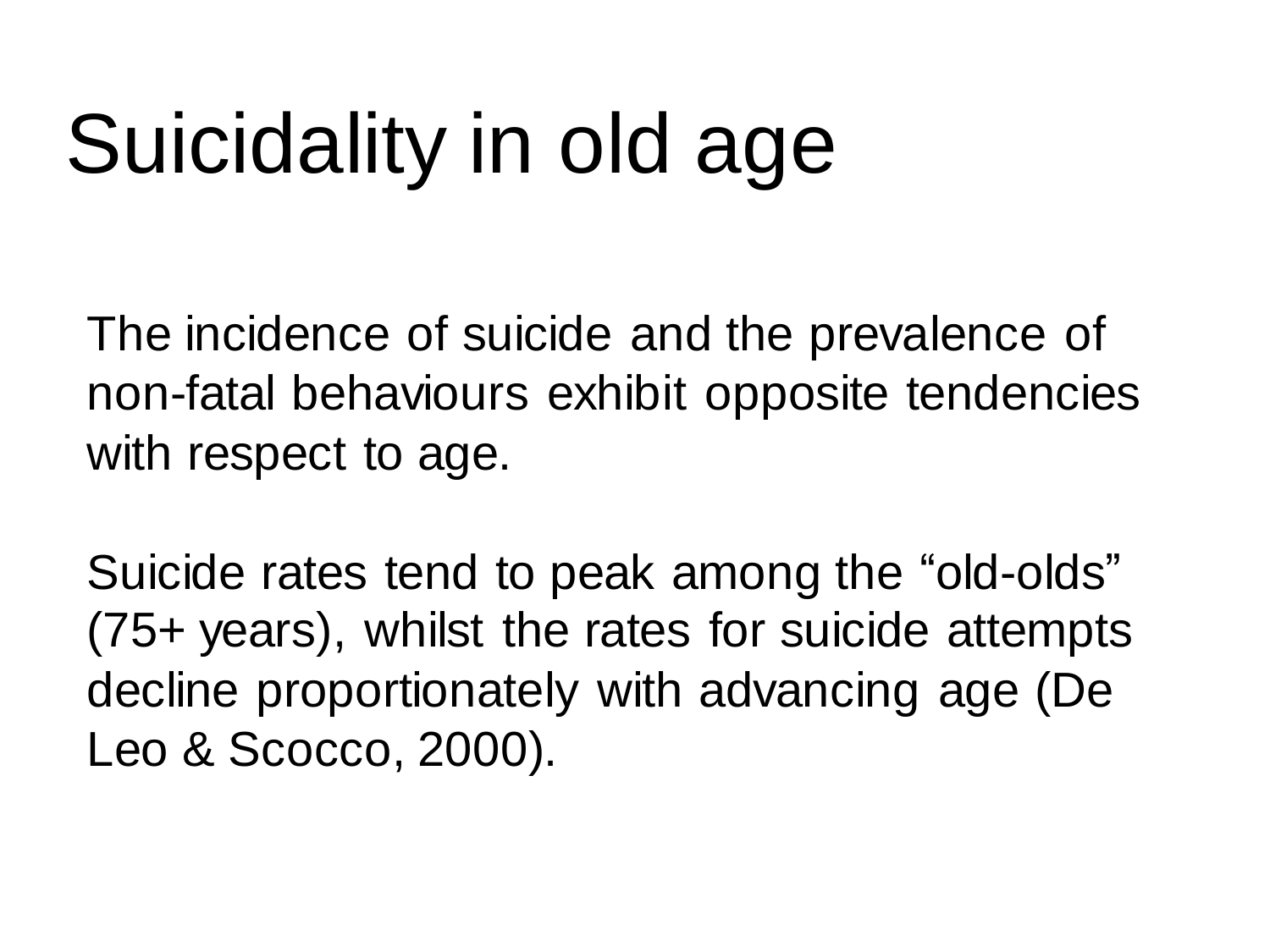The Gold Coast Community Survey, Australia (n=14,443)

|               |               | <b>Death</b><br><b>Thoughts</b><br>$\%$ | <b>Suicide</b><br><b>Ideation</b><br>$\%$ | <b>Attempted</b><br><b>Suicide</b><br>$\%$ |
|---------------|---------------|-----------------------------------------|-------------------------------------------|--------------------------------------------|
| <b>Sample</b> |               | 19.4                                    | 9.8                                       | 3.1                                        |
| <b>Gender</b> | <b>Male</b>   | 17.5                                    | 8.9                                       | 2.3                                        |
|               | <b>Female</b> | 21.4                                    | 10.8                                      | 3.9                                        |
| Age           | 18-24         | 20.3                                    | 10.8                                      | 3.9                                        |
|               | $25 - 34$     | 20.4                                    | 12.5                                      | 3.8                                        |
|               | $35 - 44$     | 22.6                                    | 11.4                                      | 4.1                                        |
|               | 45-54         | 22.3                                    | 11.1                                      | 2.7                                        |
|               | 55-64         | 16.8                                    | 8.1                                       | 2.6                                        |
|               | 65-74         | 14.4                                    | 5.3                                       | 1.9                                        |
|               | $75+$         | 12.5                                    | 5.6                                       | 1.6                                        |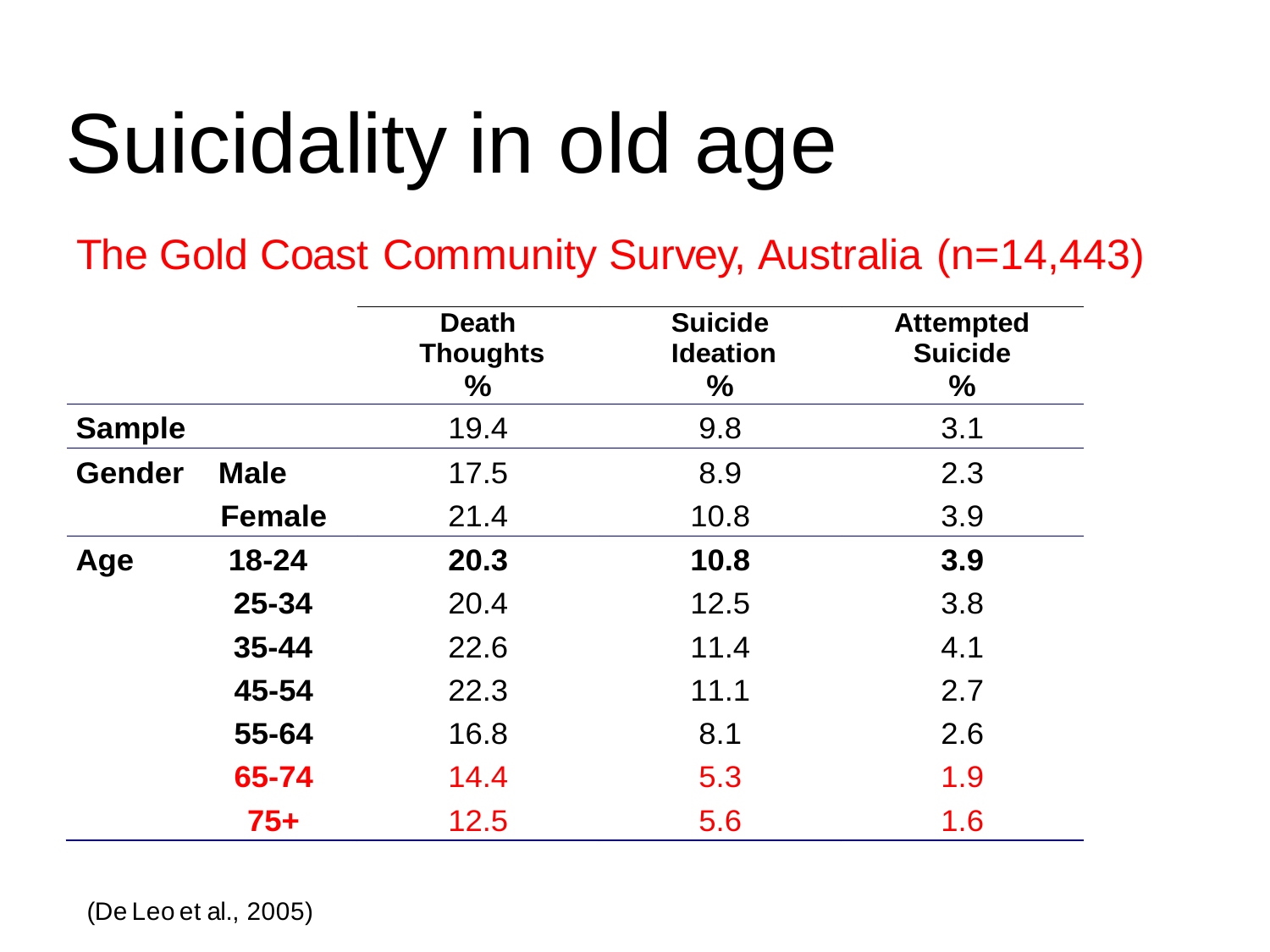The WHO/EURO Multicentre Study on Suicidal Behaviour found that among 22,665 episodes of 'parasuicide' only 9% were made by the elderly, compared to the 50% of the total number of episodes made by subjects in the 15-34 years agegroup.

The ratio between non-fatal and fatal suicidal behaviours was calculated to be 2:1 (De Leo *et al*., 2001). A similar proportion was noted by Hawton and Harriss (2008) in their observations of deliberate self-harm episodes across the lifecycle.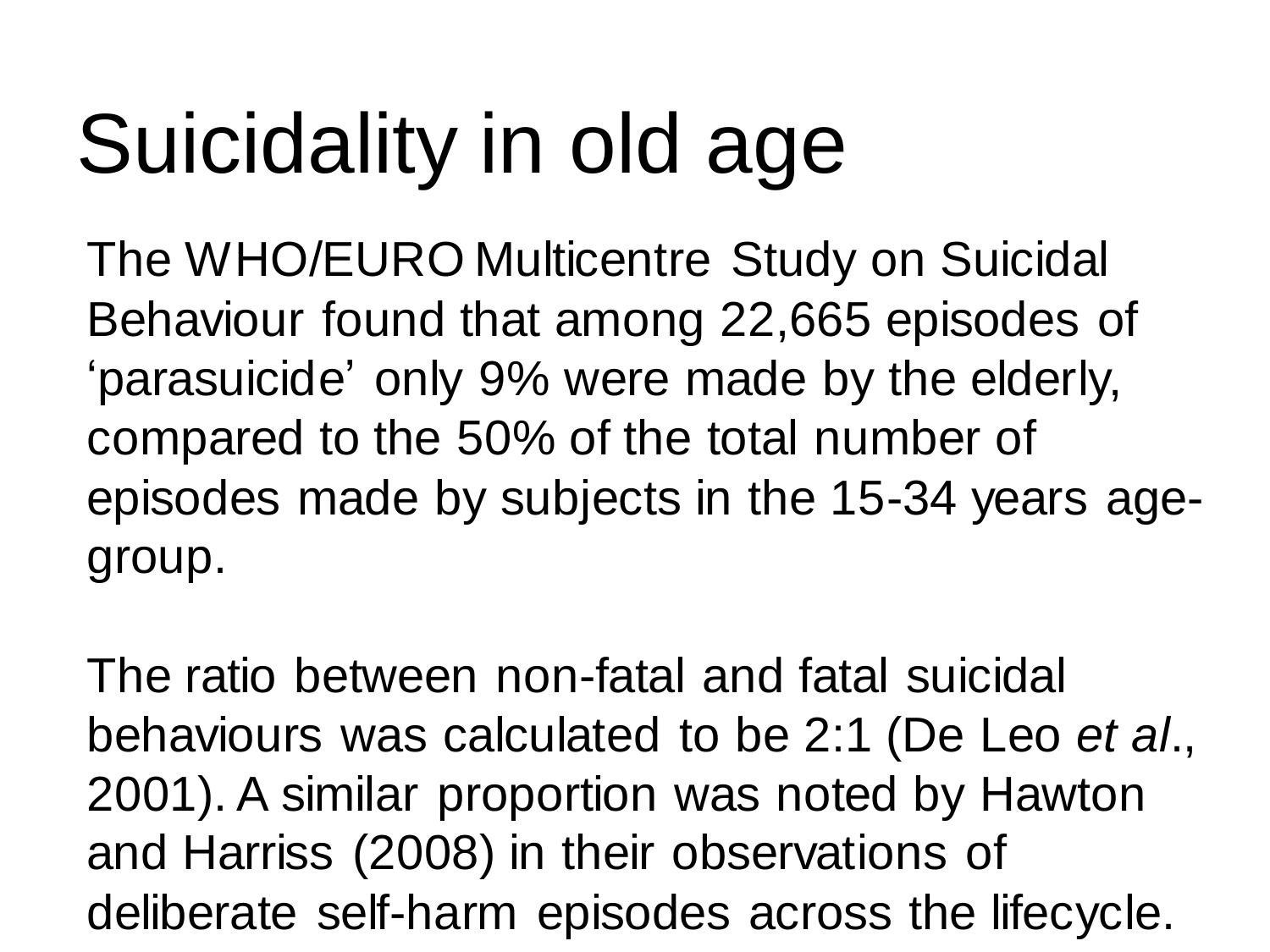Elderly subjects are the suicide attempters with the highest suicide intent scores; their act is less manipulative and less impulsive; methods tend to be violent and there is less opportunity for rescue *(De Leo et al, 2001)*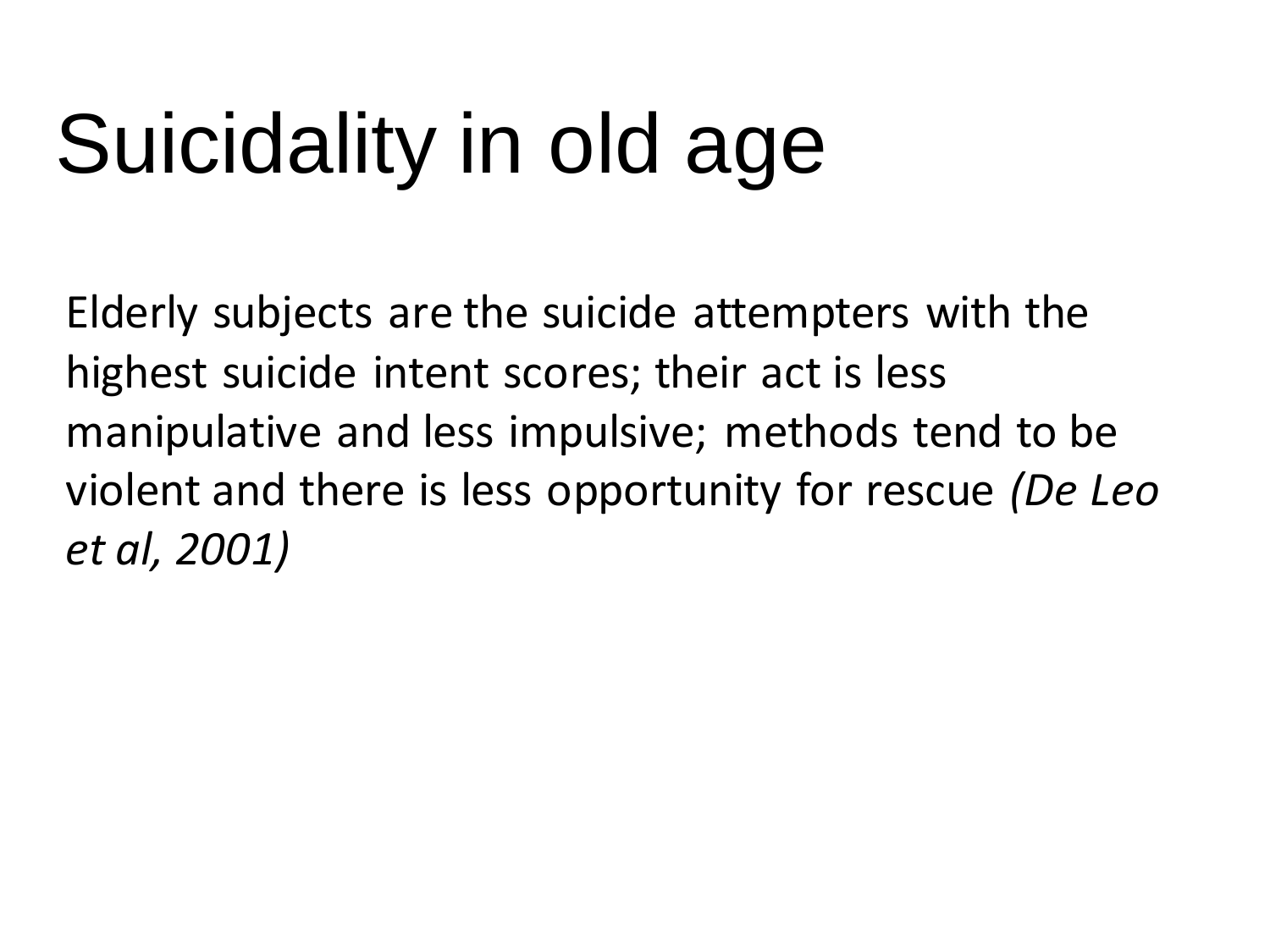#### Suicidality in old age: Help-seeking behaviour

Suicidal risk is often not recognised in older patients. In fact, the majority of elderly suicide victims consulted their primary care physician shortly before their death - 75% within 1 month from dying by suicide, 40% within 1 week and 20% within 24 hours (Montano, 1999).

A substantial level of contact with primary care services has been consistently reported in Western countries, where between 40-80% of elderly persons presented in the 30 days prior to the suicide (Alexopoulos *et al*., 1999; Cattell, 2000; Harwood *et al*., 2000).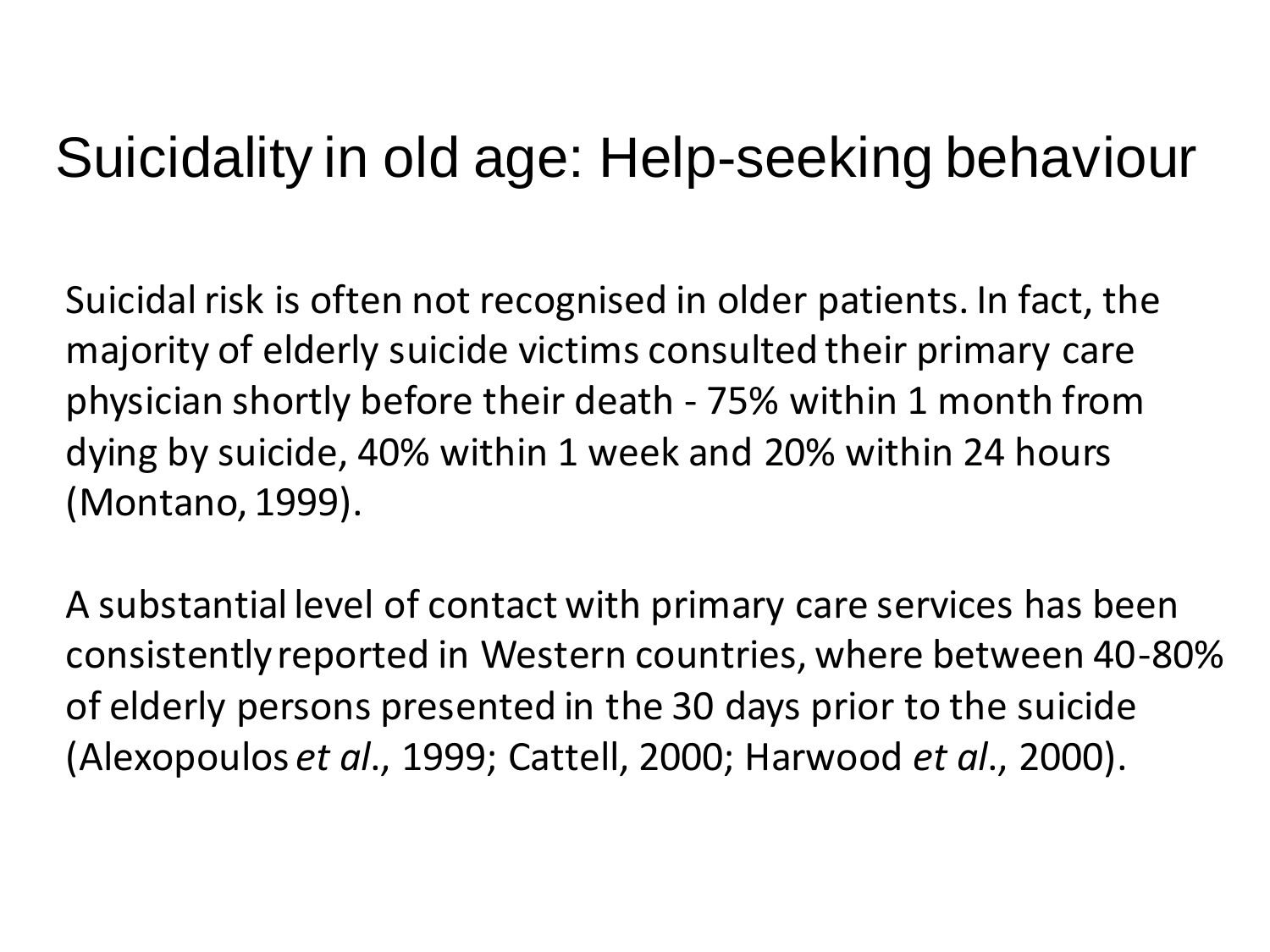## Health Service Contacts

- In the month before death, 7-28% and 20-70% of decedents across age groups had contact with mental health and primary care services, respectively (Pirkis et al., 1998).
- For older decedents, 8-14% and 43-70% had contacted those services in the month before death (Luoma et al., 2002).
- 60-90% of older suicide cases had active psychiatric illness at the time of death (Luoma et al., 2002).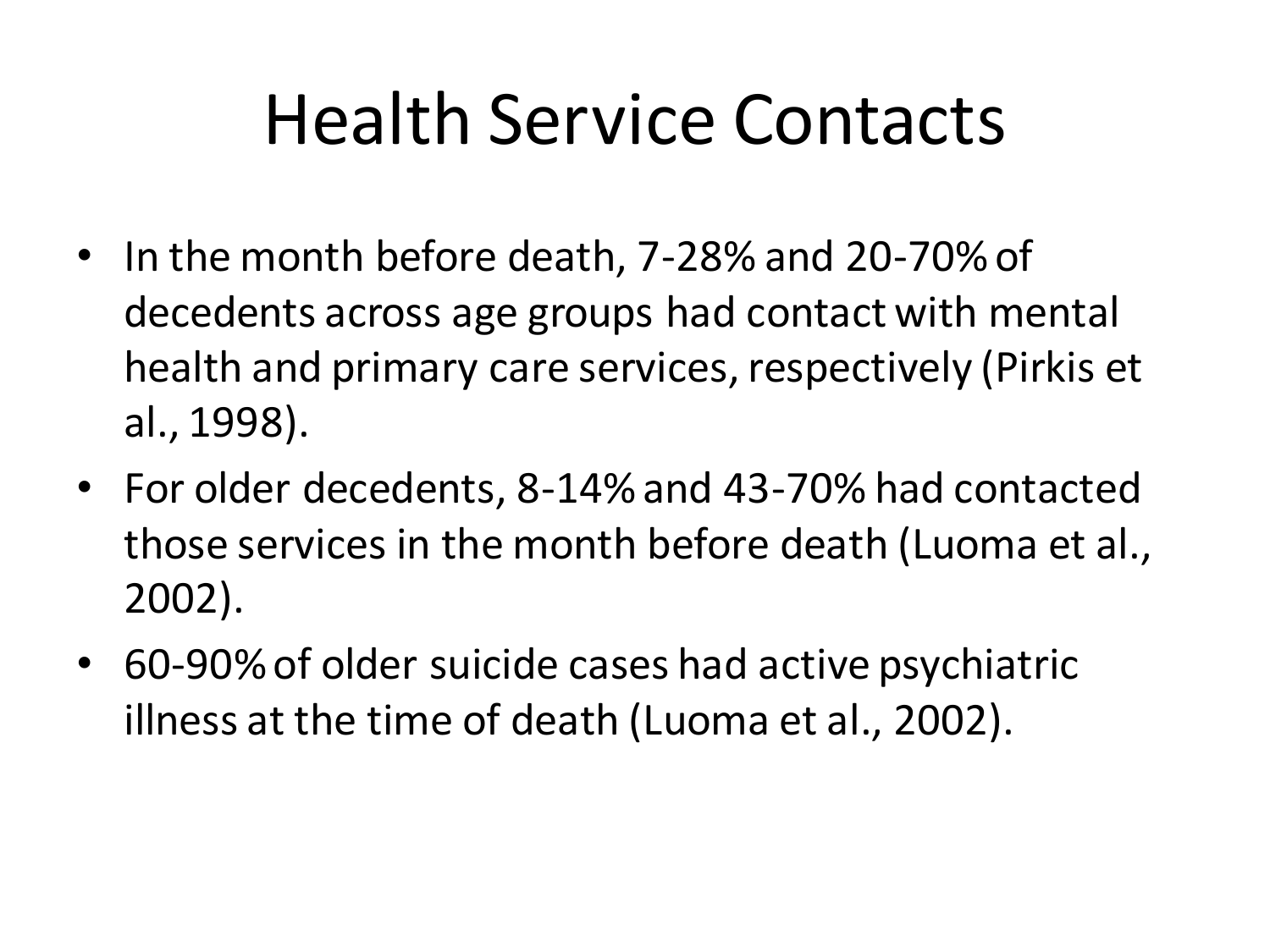### Suicide Risk Factors

- In older suicide completers, physical illness
- •is more significant (Erlangsen et al., 2005)
- •increases with the number of illnesses present (Juurlink et al., 2004)
- regardless of organ category (Waern et al, 2002)
- •and compared to younger decedents, is more often the presenting complaint at last consult (Tadros et al., 2007)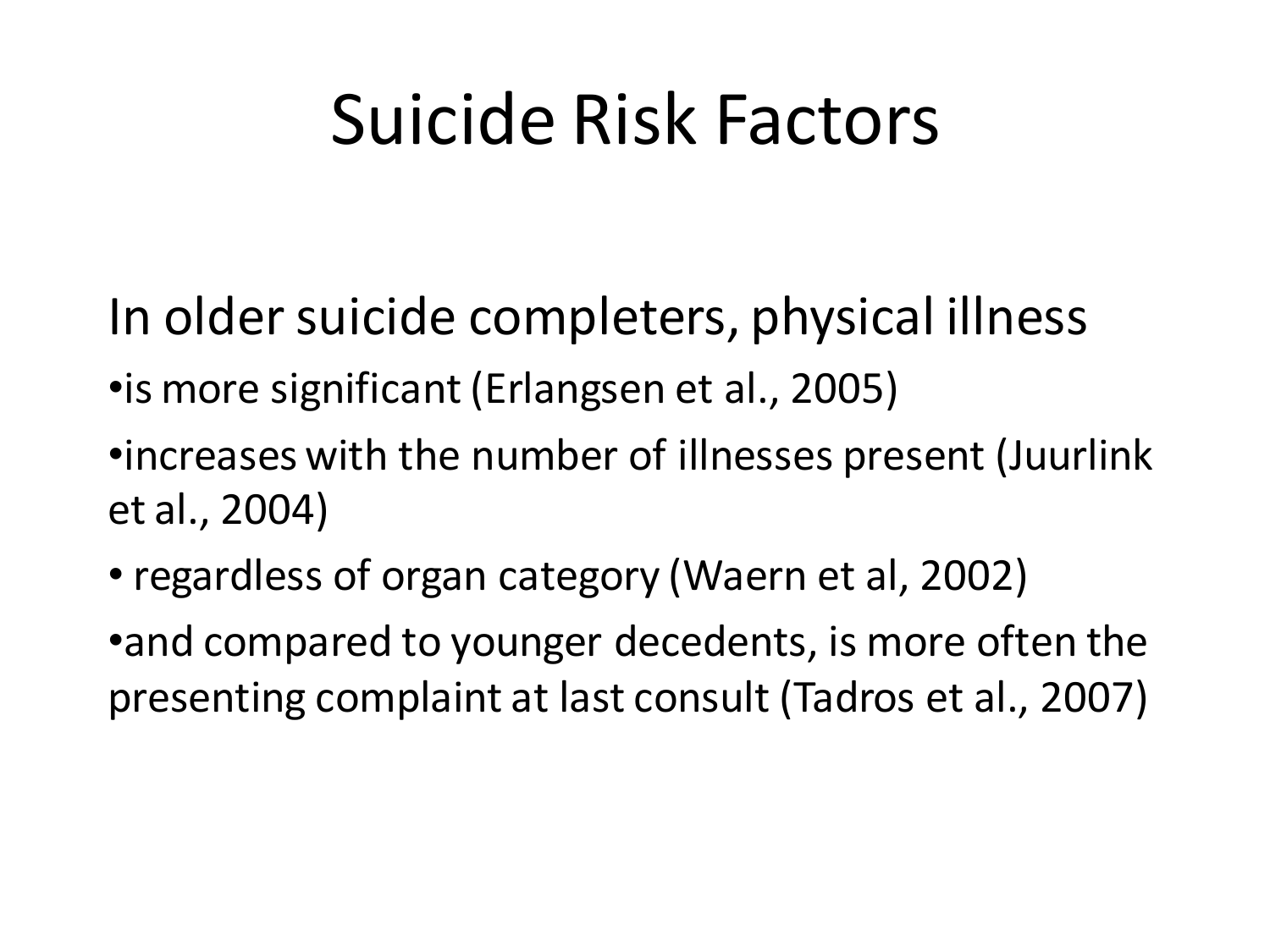## Communication of Intent

#### Isometsa et al. (1995):

- suicide intent is communicated in 22% of last appointments with HCP
- the frequency of communication is dependent on practice settings
	- psychiatric services = 36%
	- $GP = 11\%$
	- medical specialties = 6%
- elderly decedents more likely to present to GP and specialty surgeries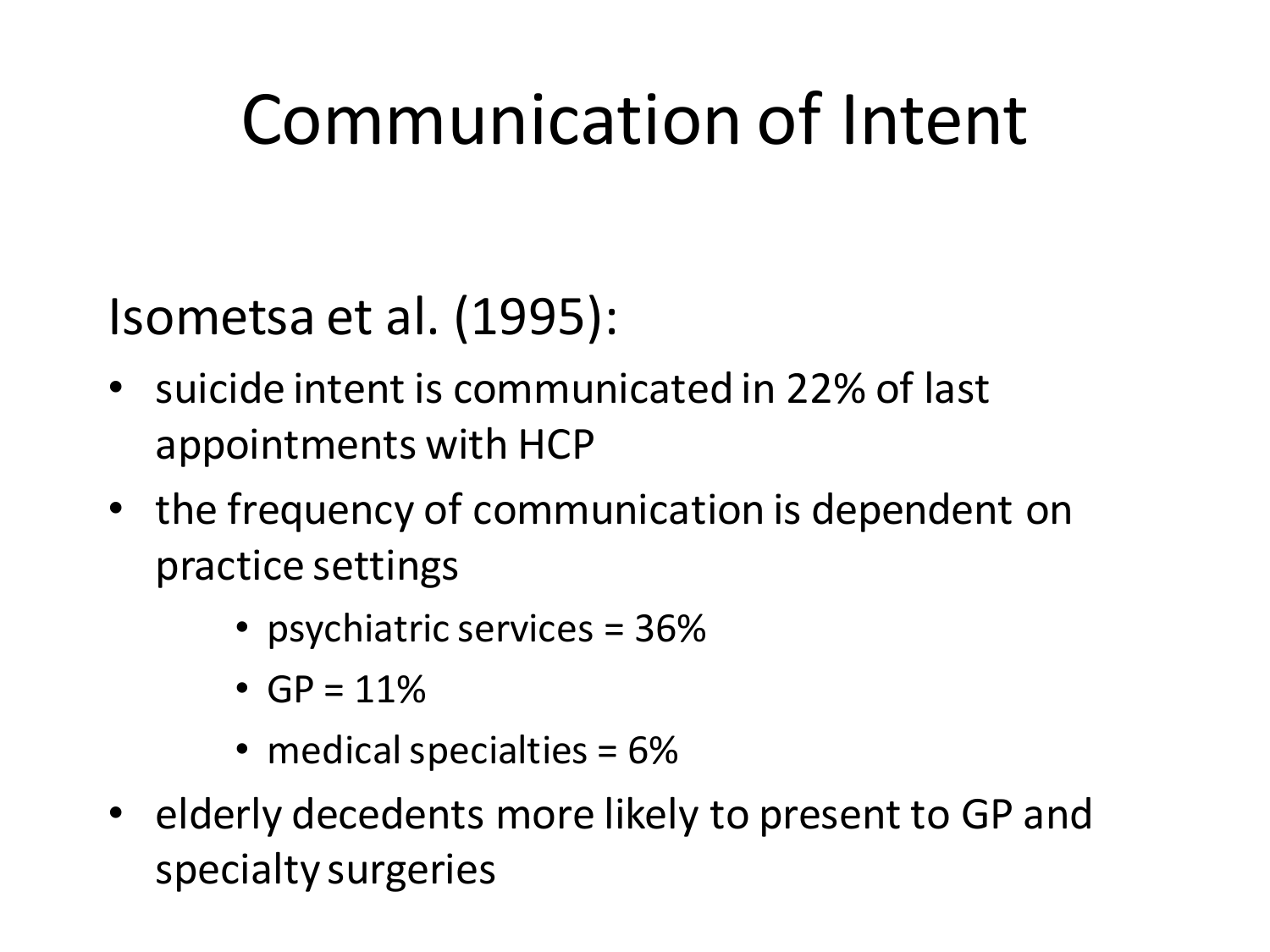## Main risk factors in old age

Risk factors of elderly suicides:

- Mental illness, especially depression
- Hopelessness
- Physical illness
- Family discord
- Financial problems
- Bereavement

De Leo et al. (2009) Suicidal elderly people in clinical and community settings. Risk factors, treatment and suicide prevention. In: D. Wasserman & C. Wasserman (eds). Oxford Textbook of Suicidology and Suicide Prevention: A Global Perspective. Oxford University Press; p. 703-719.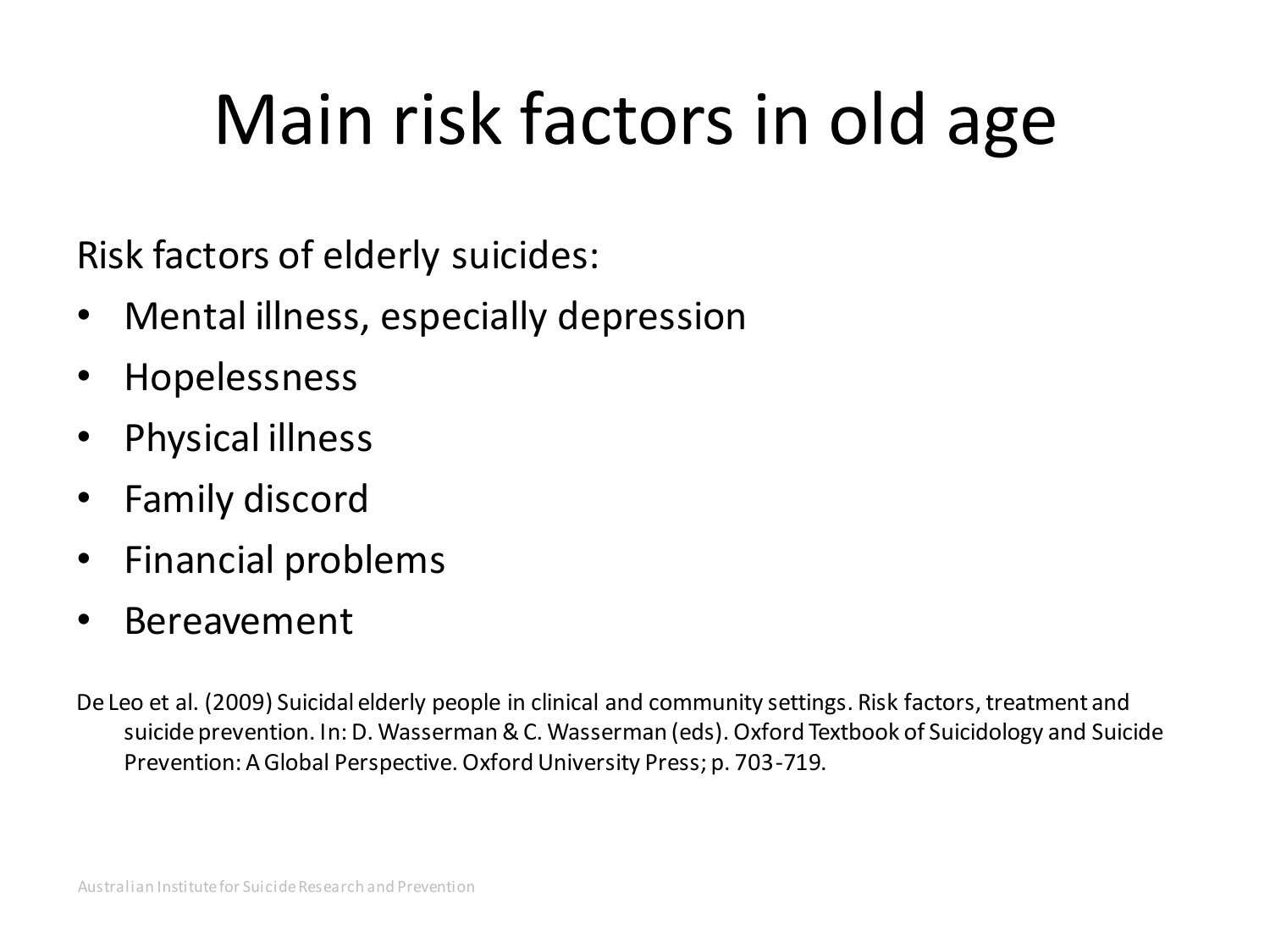# Last Contact with Health Facilities

### Aim of the study

• to analyse differences in the suicide predictors in elderly subjects compared to the middle-aged.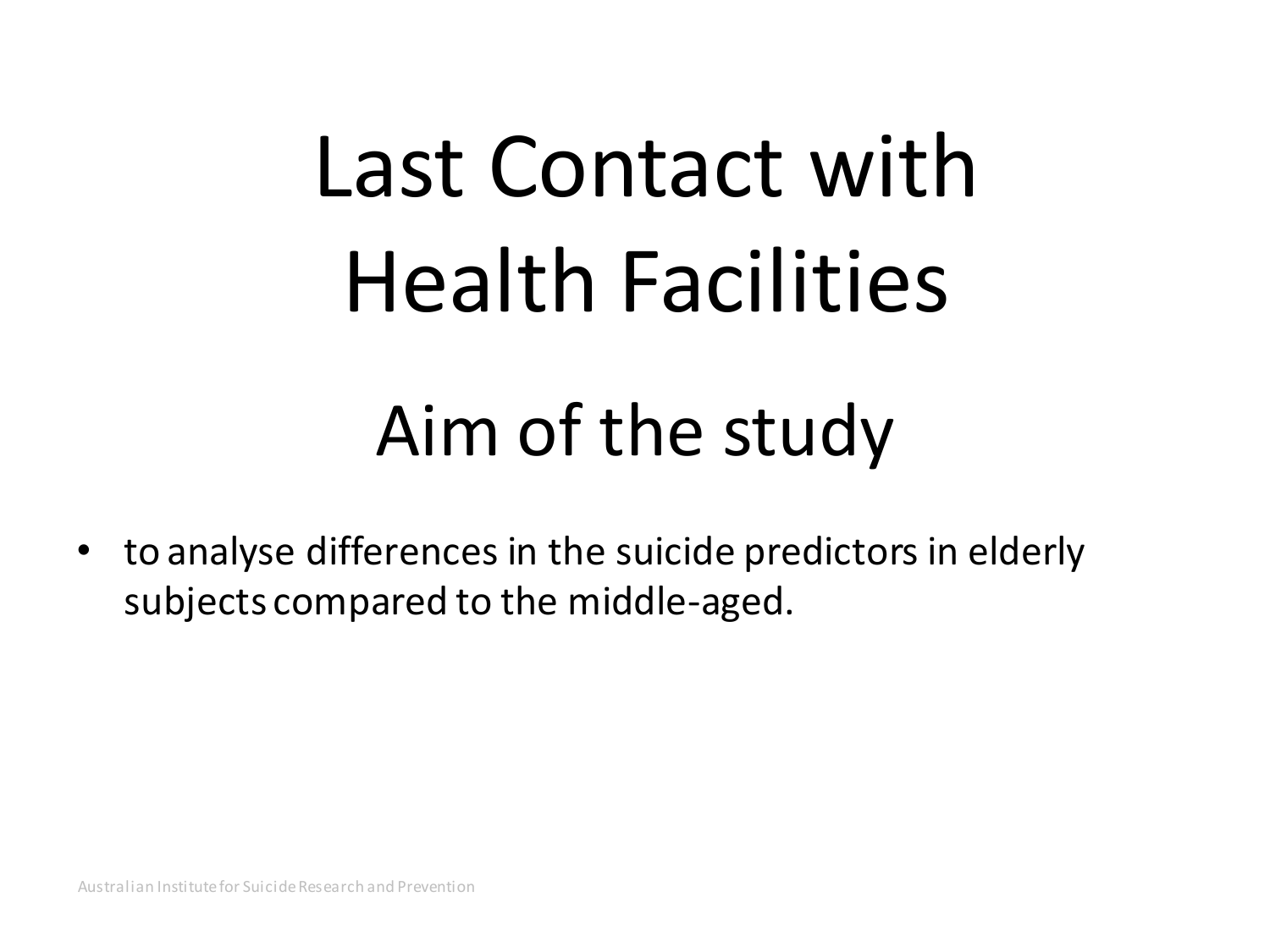## Study design

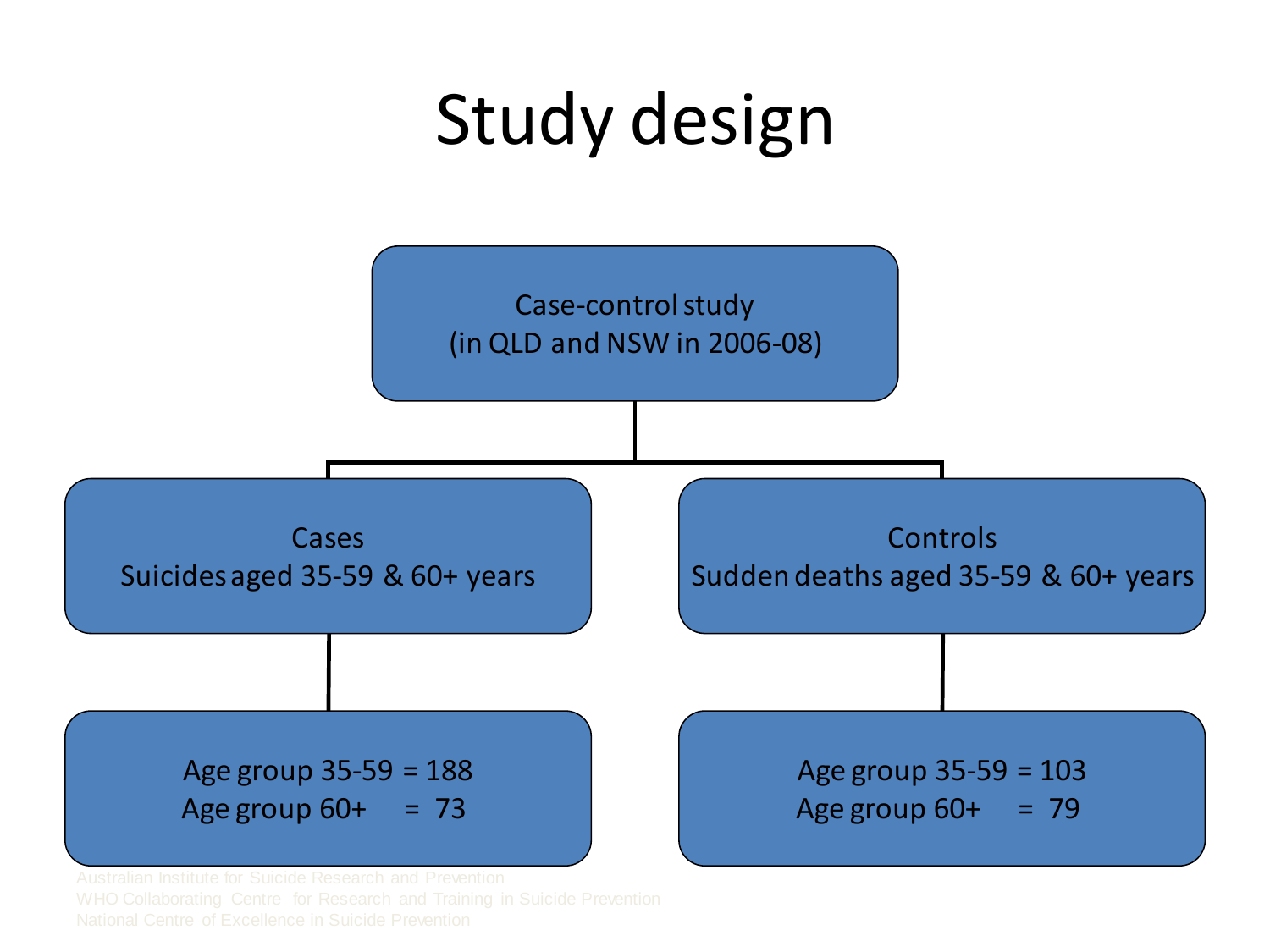### Background information of cases and controls

|               |     |         | Age group 35-59 |              | Age group 60+ |         |      |    |              |    |
|---------------|-----|---------|-----------------|--------------|---------------|---------|------|----|--------------|----|
|               |     | Suicide |                 | Sudden death |               | Suicide |      |    | Sudden death |    |
|               | N   | %       | N               | %            |               | N       | %    | N  | %            |    |
| Gender        |     |         |                 |              |               |         |      |    |              |    |
| Male          | 142 | 75.5    | 87              | 84.5         | ns            | 54      | 74.0 | 53 | 67.1         | ns |
| Female        | 46  | 24.5    | 16              | 15.5         |               | 19      | 26.0 | 26 | 32.9         |    |
| <b>Region</b> |     |         |                 |              |               |         |      |    |              |    |
| <b>QLD</b>    | 148 | 78.7    | 86              | 84.0         | ns            | 58      | 79.5 | 53 | 67.1         | ns |
| <b>NSW</b>    | 40  | 21.3    | 17              | 16.0         |               | 15      | 20.5 | 26 | 32.9         |    |
| <b>Birth</b>  |     |         |                 |              |               |         |      |    |              |    |
| Australia     | 149 | 79.3    | 81              | 78.6         | ns            | 48      | 65.8 | 50 | 63.3         | ns |
| Other         | 39  | 20.7    | 22              | 21.4         |               | 25      | 34.2 | 29 | 36.7         |    |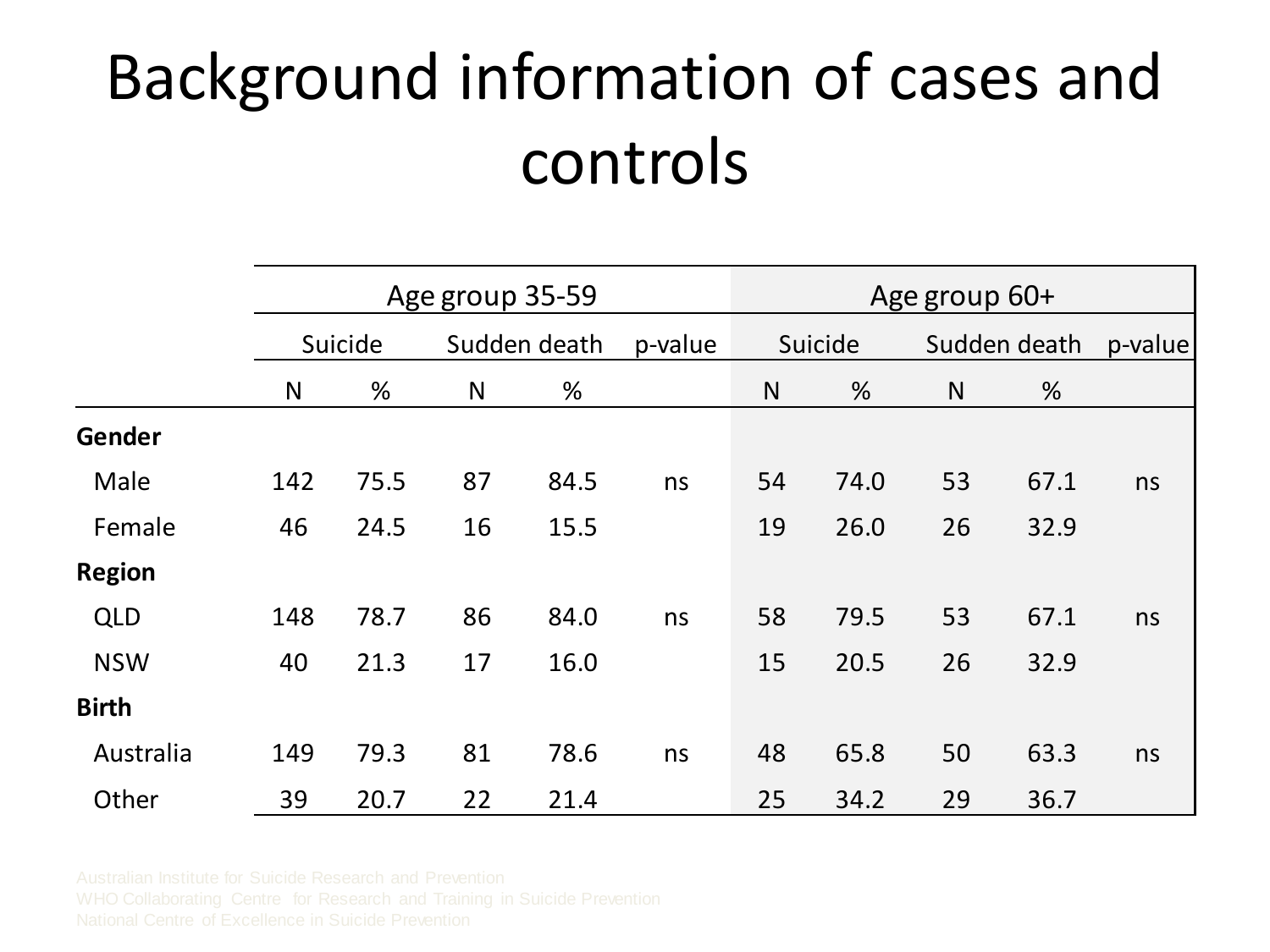#### Marital status

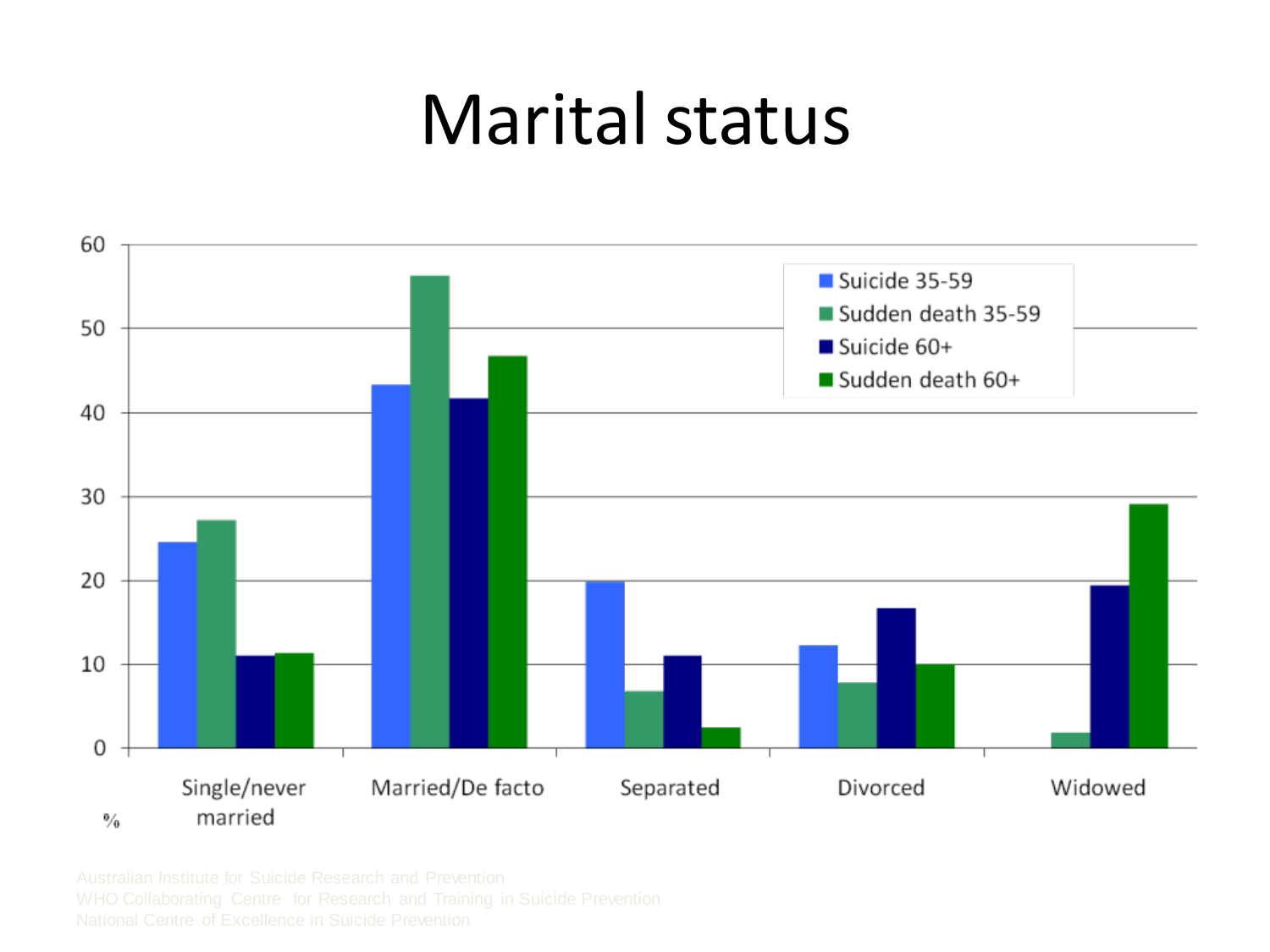### Employment status

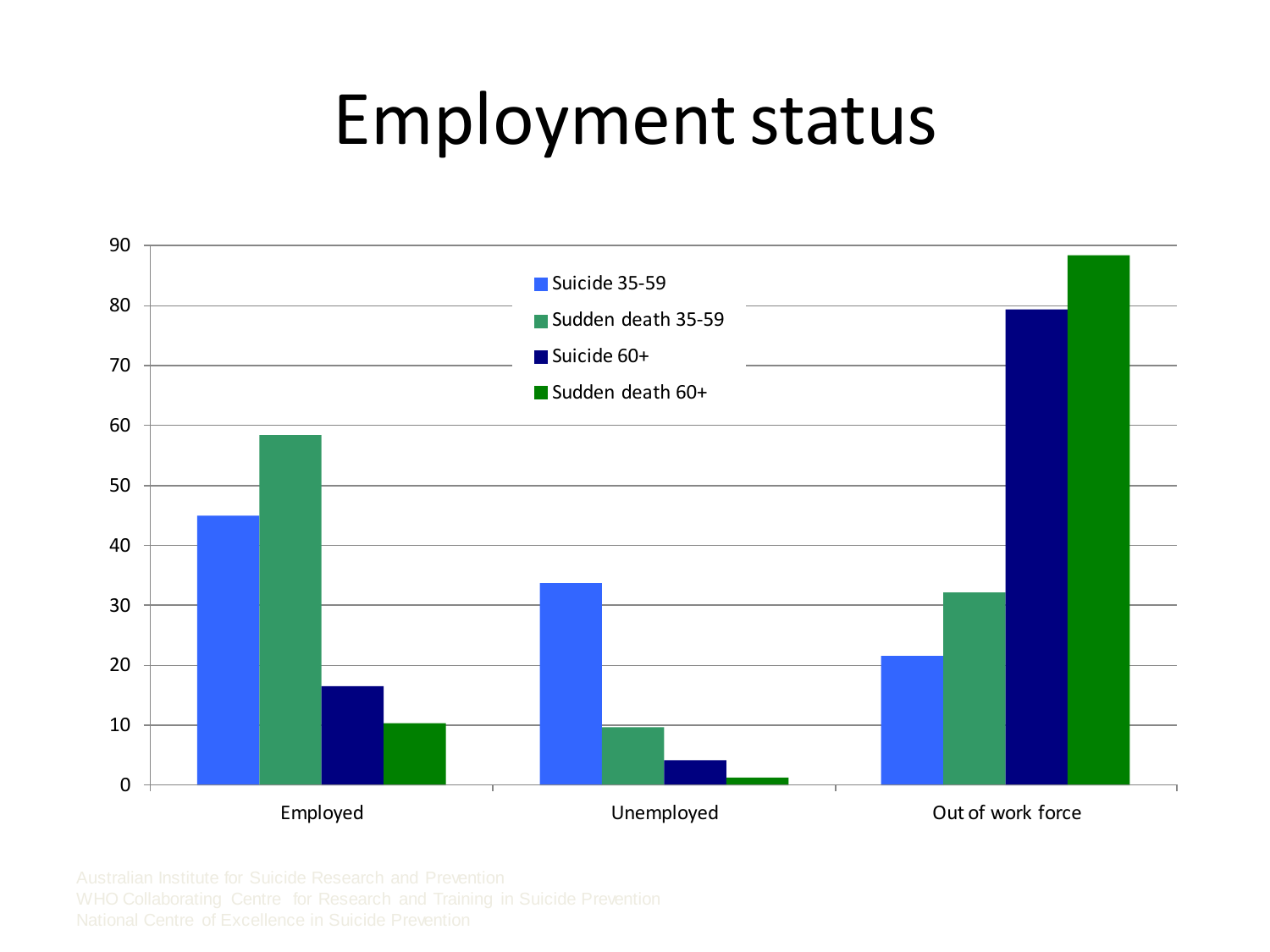### Past suicidal behaviours

|                                                       |                |         |                |             | Age group 35-59                       |                              |      |         |      |                 |             |           | Age group 60+ |                               |  |  |  |
|-------------------------------------------------------|----------------|---------|----------------|-------------|---------------------------------------|------------------------------|------|---------|------|-----------------|-------------|-----------|---------------|-------------------------------|--|--|--|
|                                                       |                | Suicide |                |             | Sudden<br>death<br><b>OR</b><br>95%CI |                              |      | Suicide |      | Sudden<br>death |             | <b>OR</b> |               | 95%CI                         |  |  |  |
|                                                       | N              | %       | N              | %           |                                       |                              | U    | N       | %    | N               | %           |           |               | U                             |  |  |  |
| A suicide attempt in the<br>family/friends            | 34             | 18.8    | 9              | 9.1         | 2.31                                  | 1.06                         | 5.05 | 12      | 16.4 | 11              | 14.5        | 1.16      | 0.48          | 2.83                          |  |  |  |
| A suicide in family/friends                           | 76             | 42.2    | 22             | 22.4        | 2.52                                  | 1.44                         | 4.42 | 19      | 26.8 | 16              | 20.3        | 1.44      | 0.67          | 3.08                          |  |  |  |
| Suicide in the media<br>interested the deceased       |                |         |                |             |                                       |                              |      |         |      |                 |             |           |               |                               |  |  |  |
| before their death                                    | 27             | 16.0    | $\overline{0}$ | 0.0         |                                       | Fisher's exact test <0.0001  |      | 10      | 14.5 | $\mathbf{1}$    | 1.3         |           |               | 12.88 1.60 103.4              |  |  |  |
| Interested in euthanasia<br>A member of an euthanasia | 49             | 29.3    | 30             | 32.3        | 0.87                                  | 0.50                         | 1.51 | 31      | 47.0 | 28              | 39.4        | 1.36      | 0.69          | 2.68                          |  |  |  |
| group                                                 | $\overline{3}$ | 1.6     | $\overline{0}$ | 0.0         |                                       | Fisher's exact test = $0.55$ |      | 6       | 8.5  | $\overline{0}$  | $\mathbf 0$ |           |               | Fisher's exact test = $0.010$ |  |  |  |
| Previous suicide attempt(s)<br>Last attempt 12 months | 100            | 55.2    | 9              | 8.8         |                                       | 12.76 6.06 26.85             |      | 25      | 35.2 | $\overline{2}$  | 2.5         |           |               | 20.92 4.74 92.46              |  |  |  |
| prior death                                           | 54             | 28.7    | $\mathbf{0}$   | $\mathbf 0$ |                                       | Fisher's exact test <0.0001  |      | 12      | 16.4 | $\mathbf 0$     | $\mathbf 0$ |           |               | Fisher's exact test $= 0.001$ |  |  |  |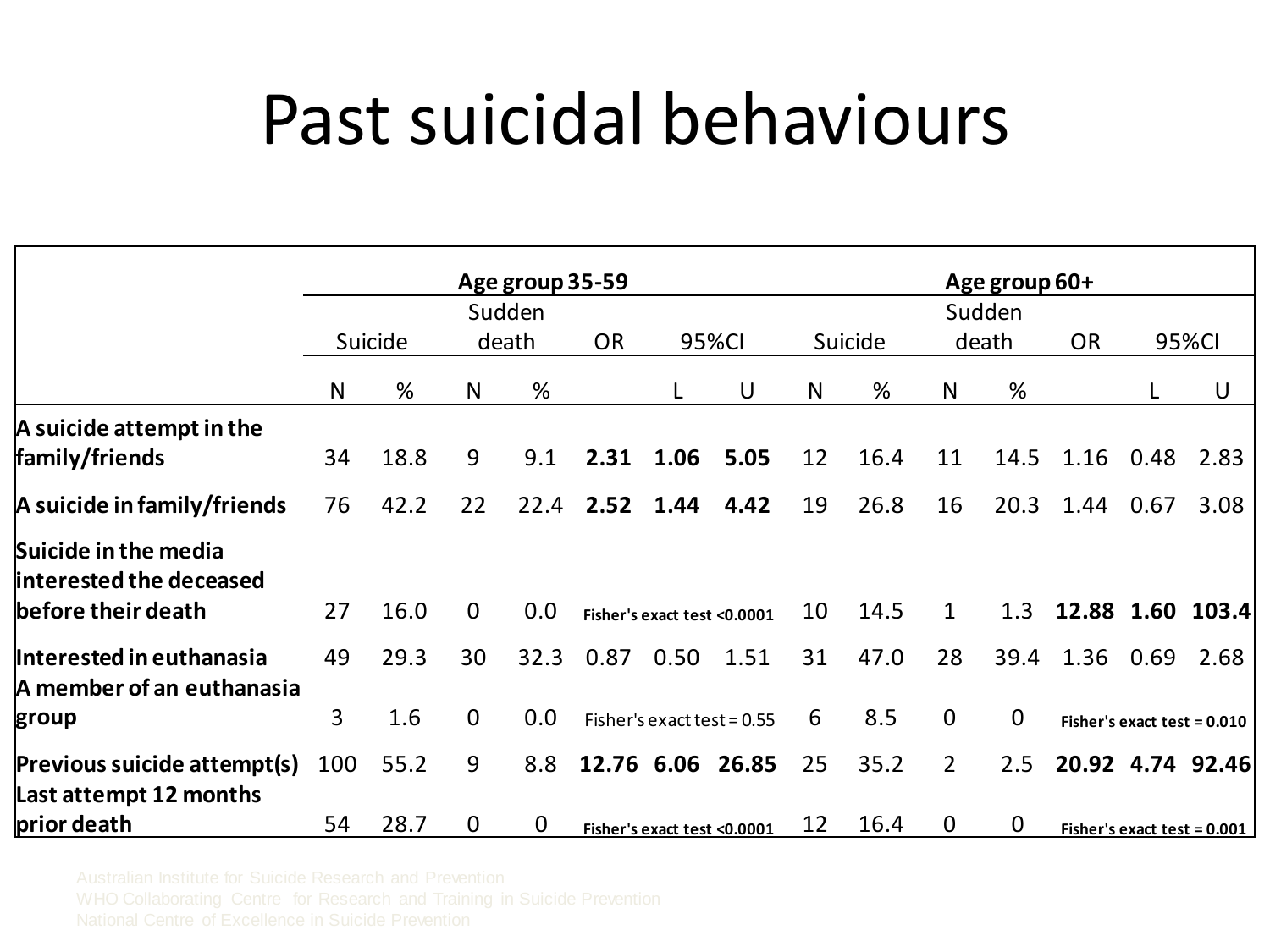## Personality (NEO-FFI)

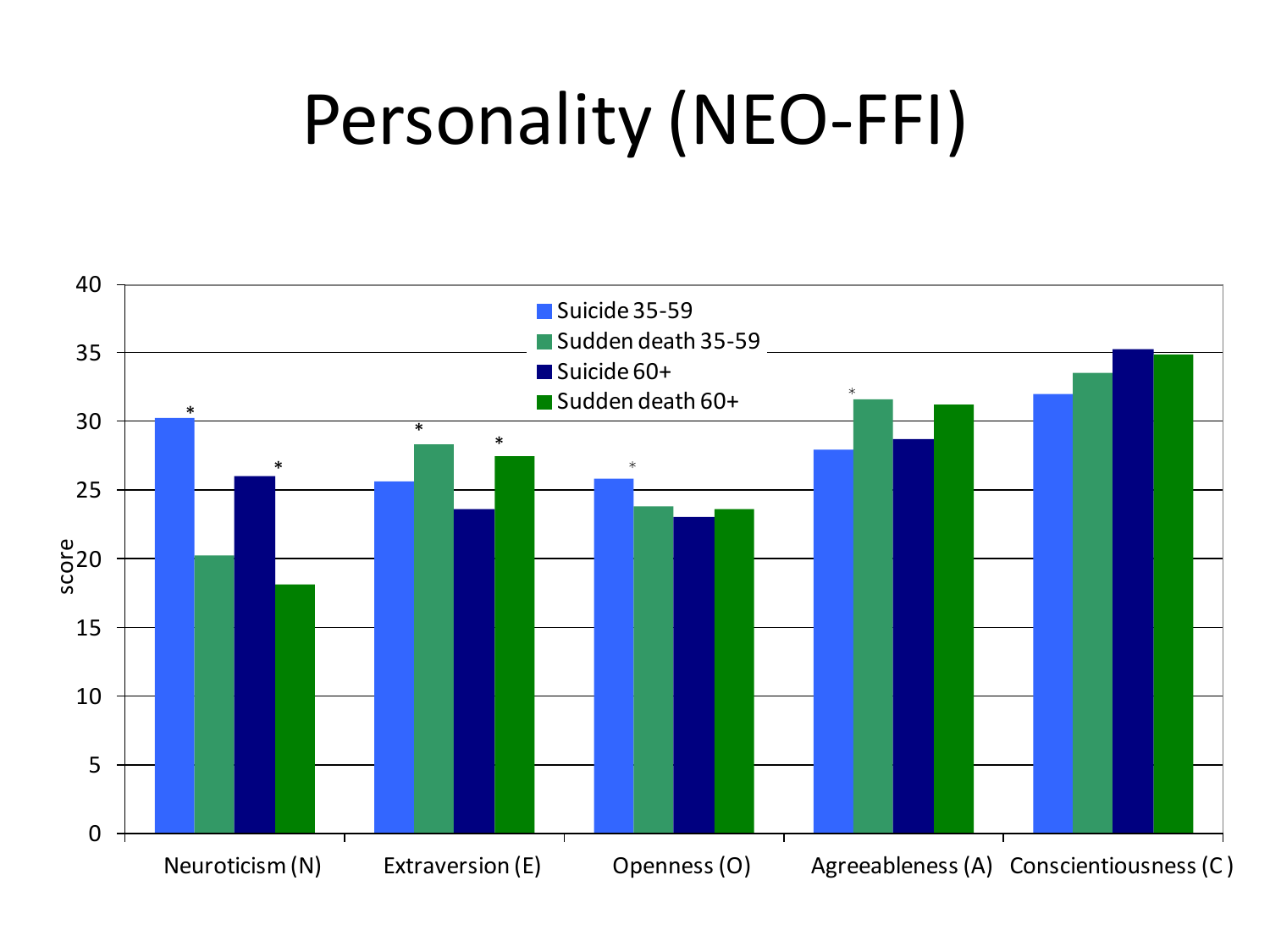## Scales

- Instrumental Activities of Daily Living (higher scores indicate to greater impairment)
- Physical Self Maintenance Scale (higher scores indicate to greater impairment)
- Cumulative Illness Rating Scale (higher scores indicate to greater impairment)
- Aggression Scale

(higher scores indicate to greater level of aggression)

• Memory/IQCODE – Informant Questionnaire on Cognitive Decline in Elderly (higher scores indicate to greater cognitive impairment)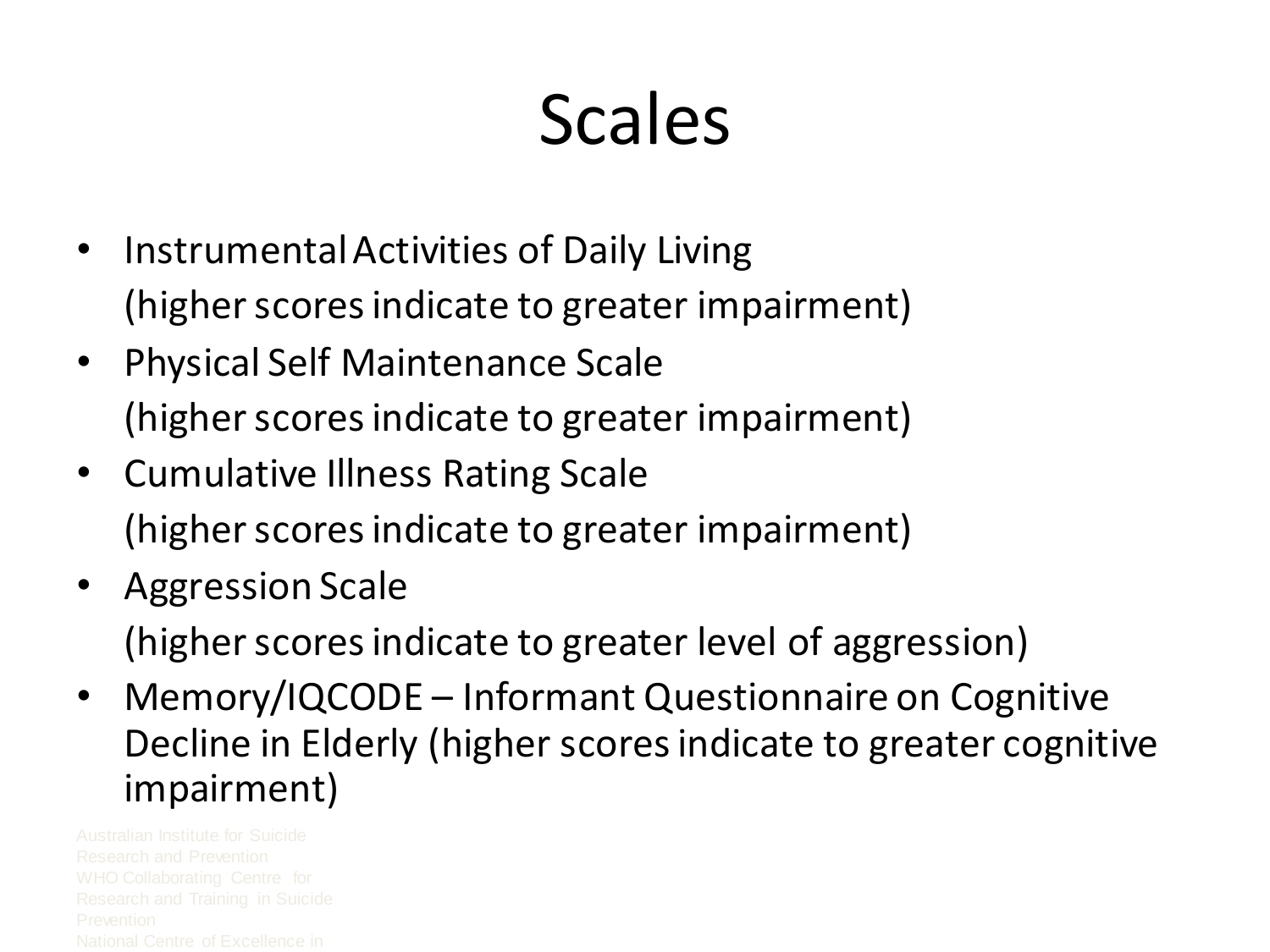### Results of Scales

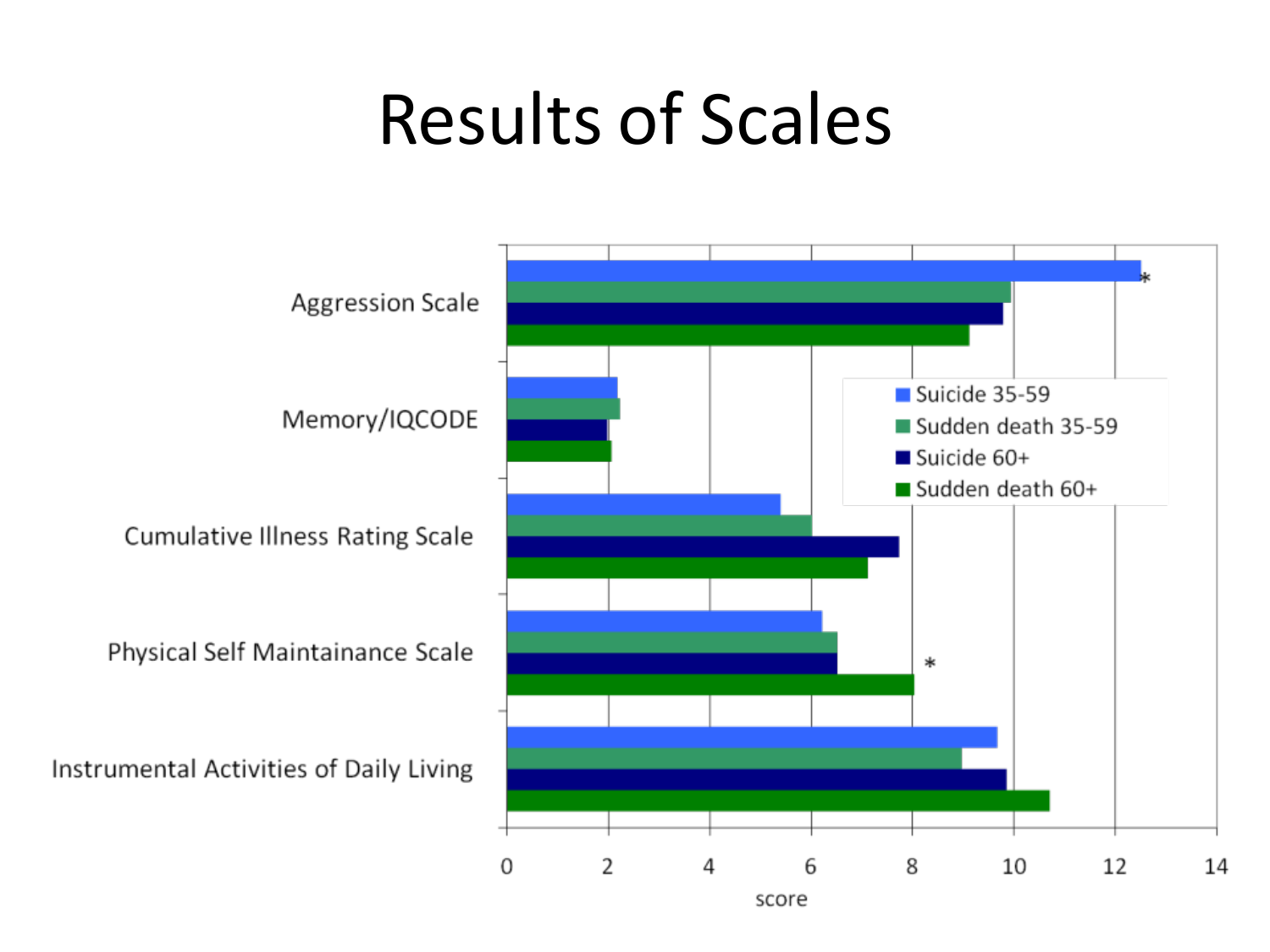## Life events (12 months)

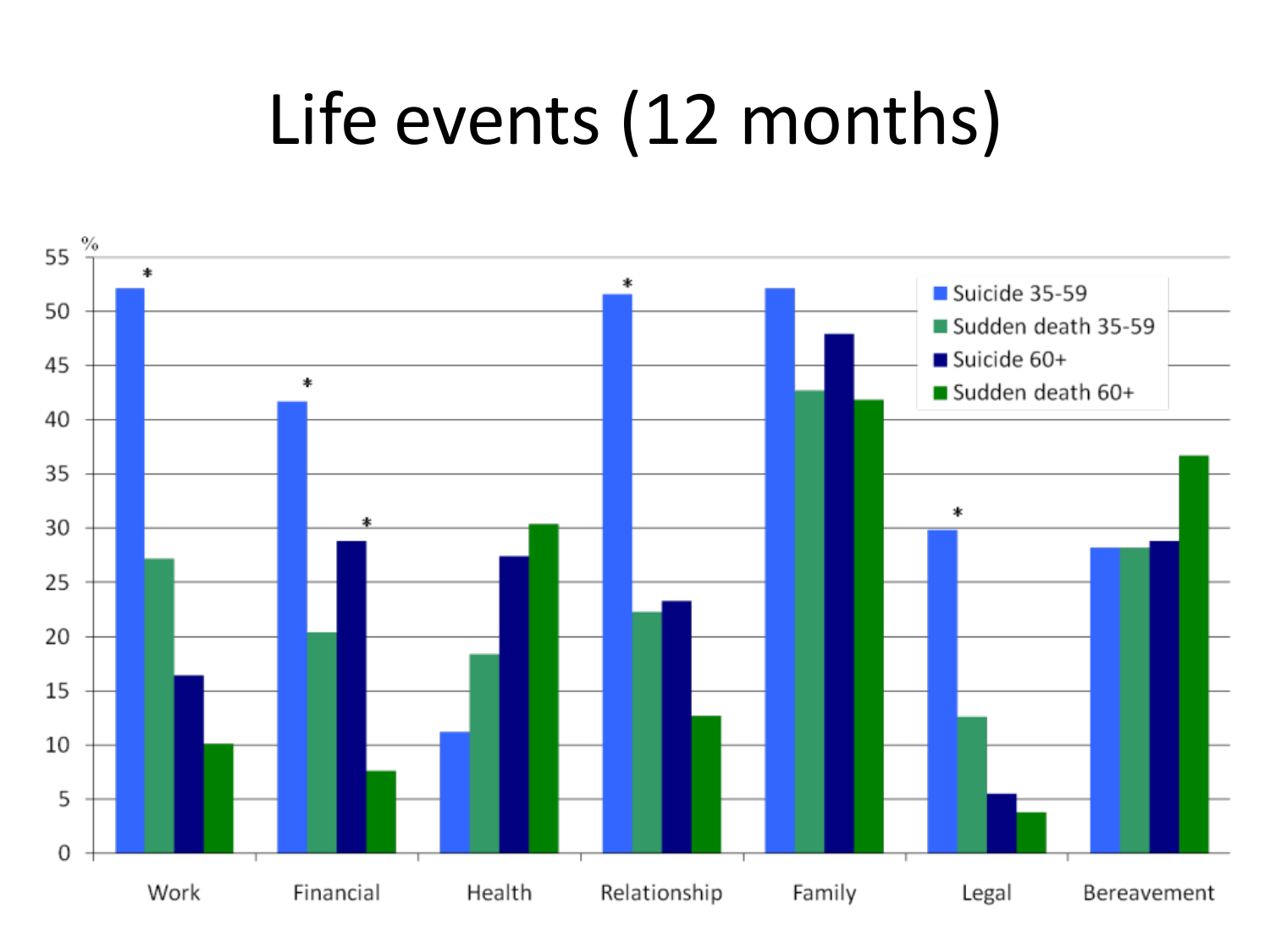## Social Support (Bille-Brahe scale)

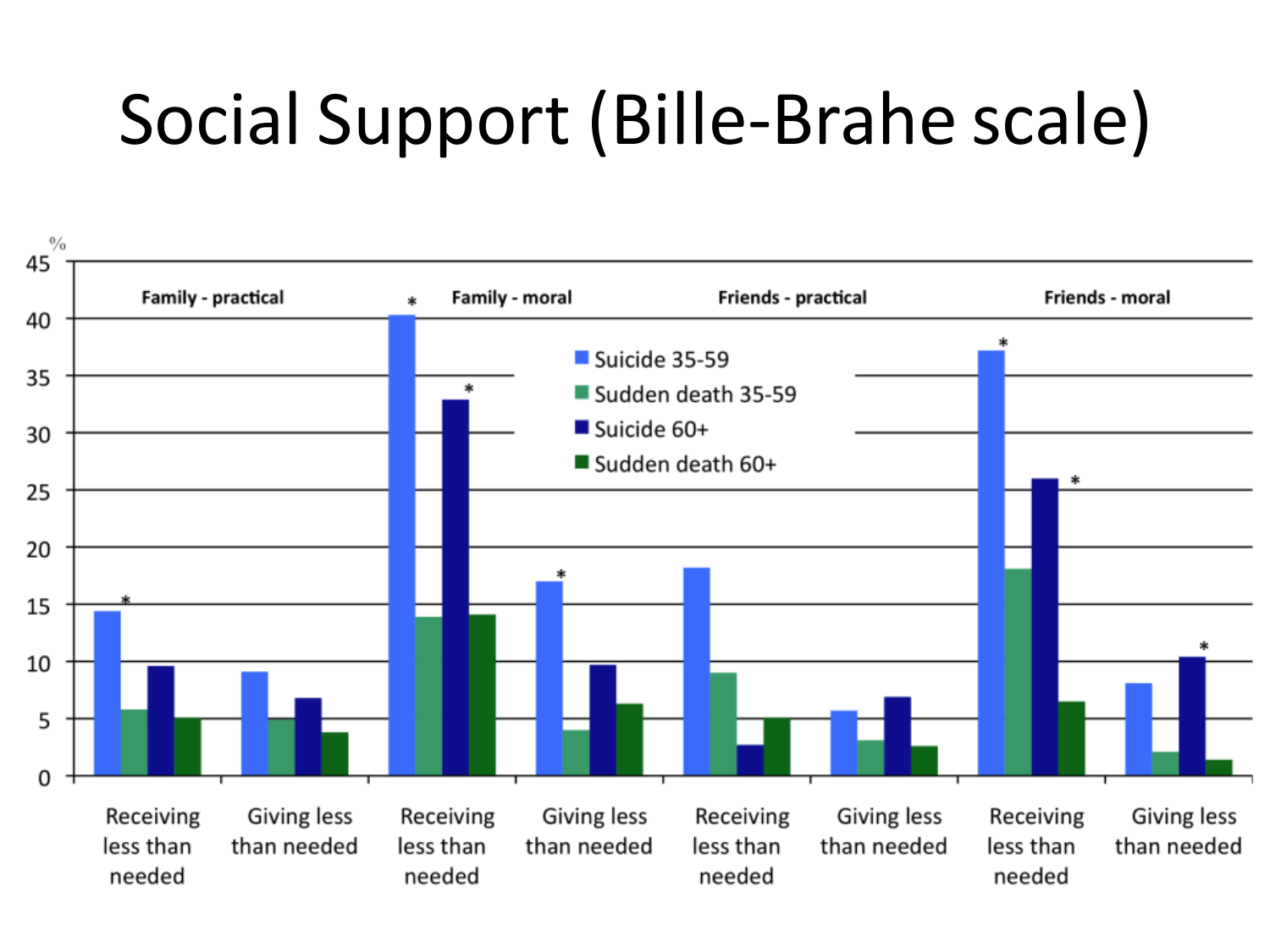## Mental Disorder (SCID-I)

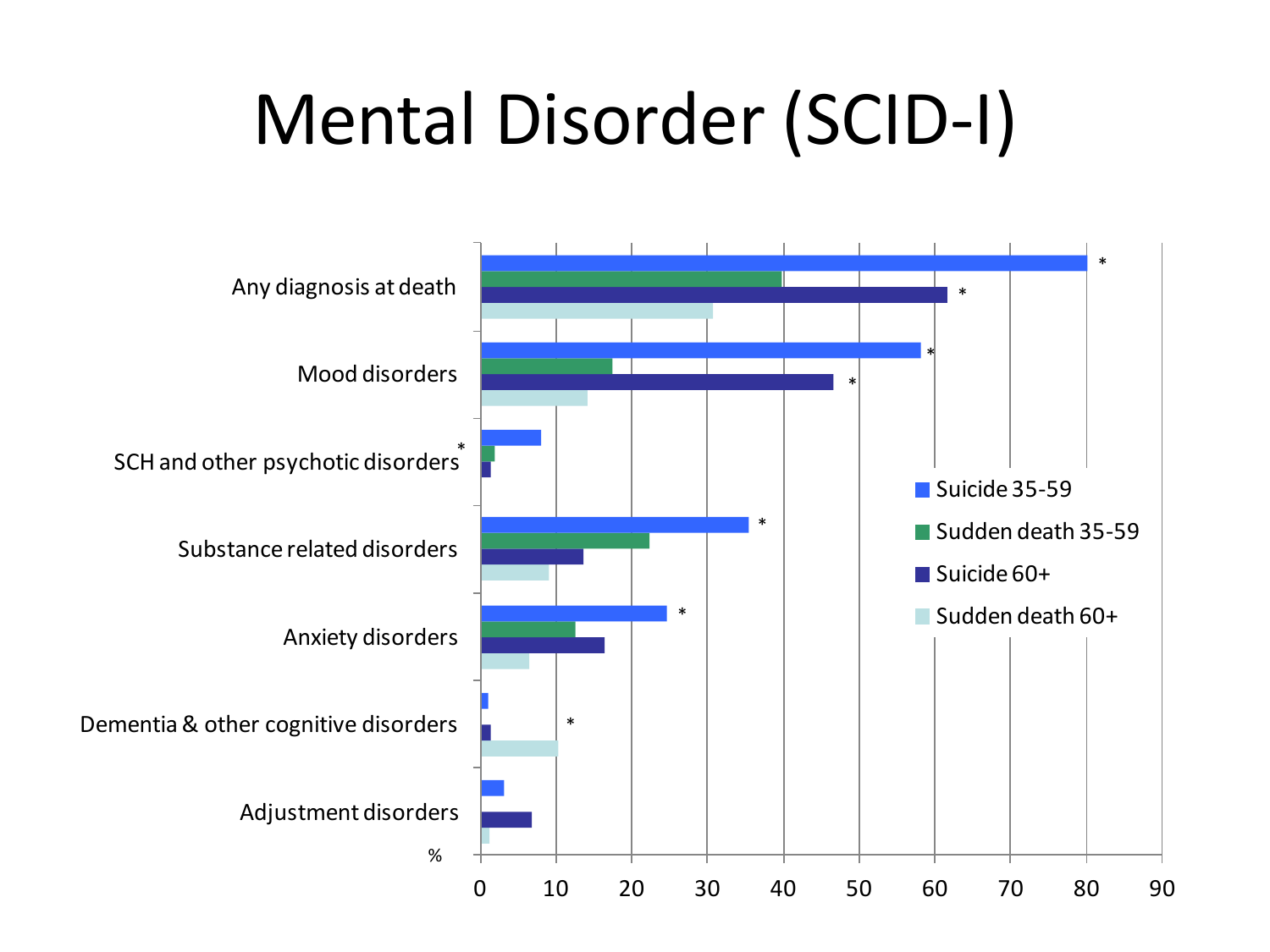## Visiting HCP (3 months prior death)

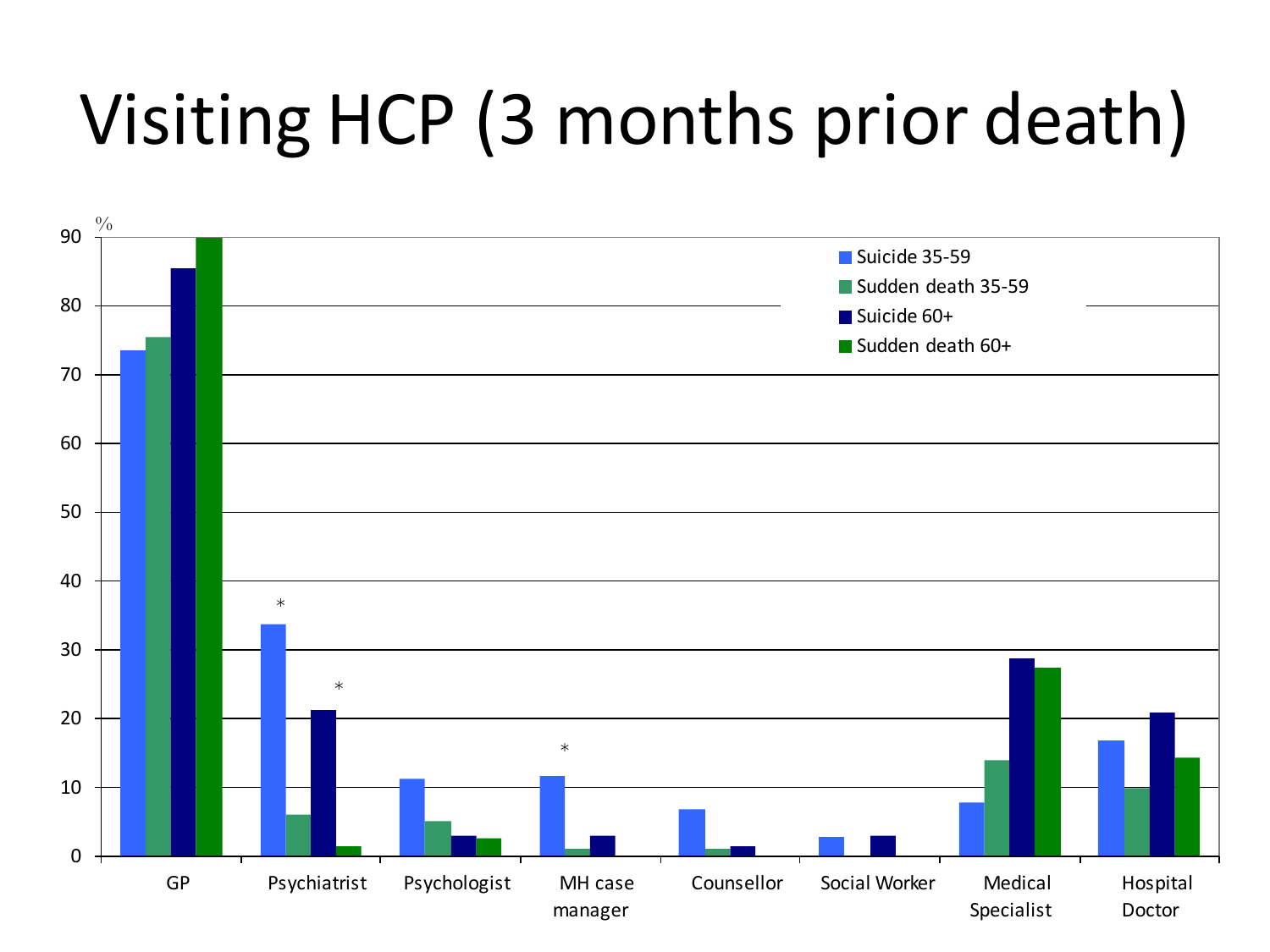### Psychiatric disorders in elderly PA studies

| <b>Author</b>  | Country          | Age   | No of     | Controls/             | <b>Criteria</b>        | Psychiatric dg          |
|----------------|------------------|-------|-----------|-----------------------|------------------------|-------------------------|
|                |                  |       | suicides  | comparison            |                        |                         |
| Chiu et al     | Hong Kong        | $60+$ | $N=70$    | $N = 100$             | <b>DSM-IV (Chinese</b> | 86% in suicides and     |
| 2004           |                  |       |           | (elderly community    | version of SCID)       | 9% of controls          |
|                |                  |       |           | sample)               |                        |                         |
| De Leo et al,  | <b>Australia</b> | $60+$ | $N=73$    | $N=79$                | <b>DSM-IV Axis I</b>   | 62% in elderly suicides |
| 2013           |                  |       |           | (sudden deaths)       | $(SCID-I)$             | and 31% in controls;    |
|                |                  |       |           | & N=188 middle-       |                        | 80% of suicides in age  |
|                |                  |       |           | aged (35-59)          |                        | group 35-59             |
| Harwood et al  | England          | $60+$ | $N = 100$ | $N=54$                | $ICD-10$               | 77% of suicides         |
| 2001           |                  |       |           | (natural deaths)      | (Psychiatric Illness   |                         |
|                |                  |       |           |                       | Questionnaire)         |                         |
| Henriksson et  | Finland          | $60+$ | $N=43$    | $N = 186$             | DSM-III-R              | 91% of elderly suicides |
| al 1995        |                  |       |           | (suicides aged under  |                        | and 94% younger age     |
|                |                  |       |           | 60)                   |                        | groups                  |
| Pompili et al  | Italy            | $65+$ | $N = 99$  | $N=77$                | DSM-IV-TR              | 52.5% of elderly        |
| 2008           |                  |       |           | (suicides aged 36-64) |                        | suicides and 55.8% of   |
|                |                  |       |           |                       |                        | middle-aged suicides    |
| Preville et al | Canada           | $60+$ | $N = 95$  | $N=95$                | DSM-IV                 | 42.1% of suicides and   |
| 2005           |                  |       |           | (matched non-         | $(K-SADS-A)$           | 10.5% from controls     |
|                |                  |       |           | accidental deaths)    |                        |                         |
| Waern et al    | Sweden           | $65+$ | $N = 85$  | $N = 153$             | <b>DSM-IV Axis I</b>   | 96.5% of suicides and   |
| 2002           |                  |       |           | (living controls)     |                        | 18.3% from controls     |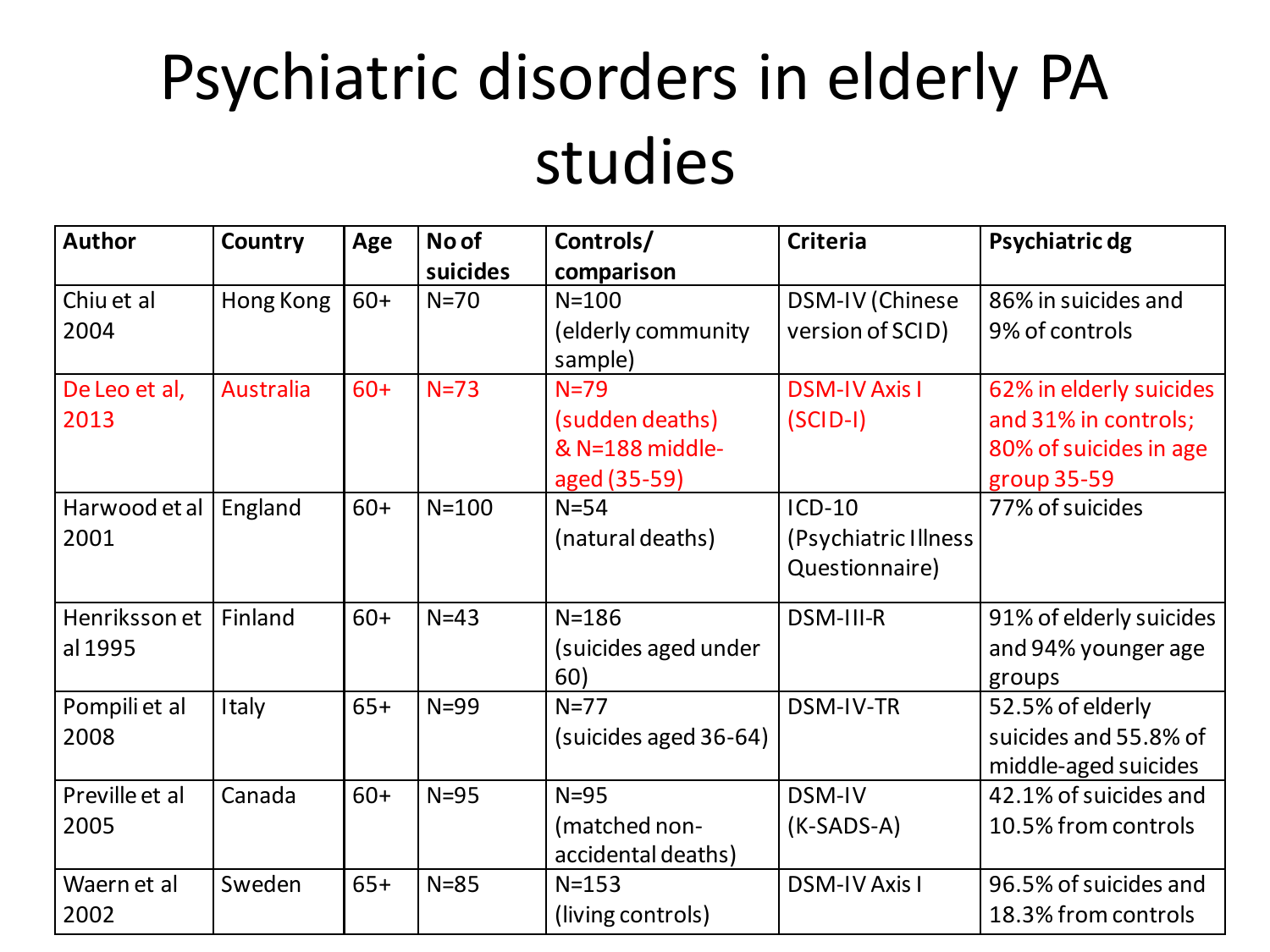Three months prior to death, up to 77% of suicide victims had contact with a GP and 35% had contact with mental health care professionals.

Mental health problems were the reason for the last HCP contact in 51% of suicides and 16% of sudden death controls. Recent suicidal behaviours were the reason in 7% of suicides.

Compared to controls, the suicide group more frequently reported symptoms of depression (37%), anxiety (29%) and sleeping problems (27%). 13% of suicide victims spontaneously reported suicidal feelings (De Leo et al, 2009).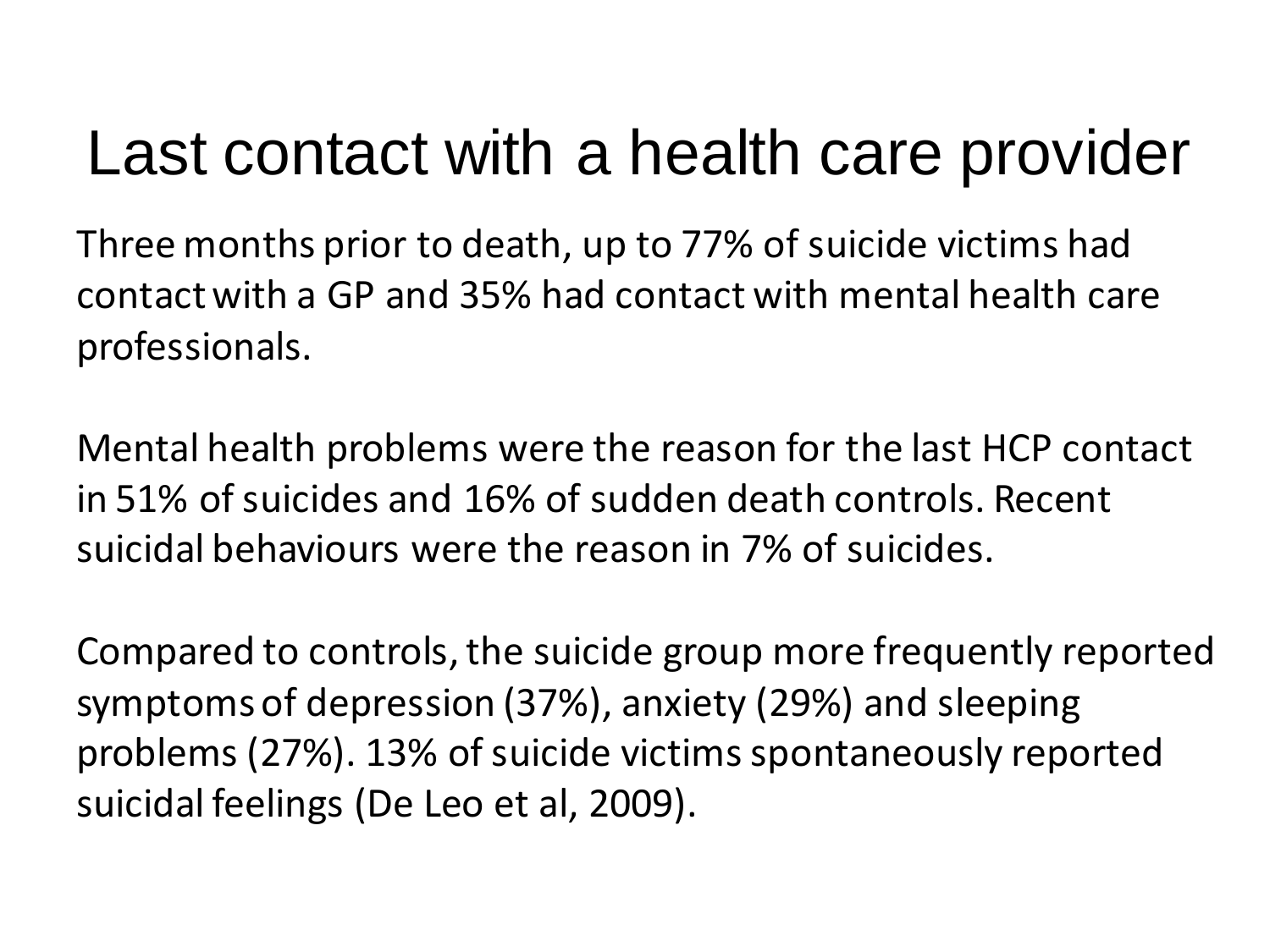At the time of the last contact, HCPs enquired about suicidal feelings in 45% of younger (35-59 yrs) and 29% of older (60+) suicides.

At the last contact, 74% of suicides (more in the younger age group) and 31% of sudden deaths had a known (by the HCP) mental illness. Suicide cases in the 35-59 years age group had a higher prevalence (80%) of having at least one psychiatric diagnosis, compared to the 60+ years age group (62%).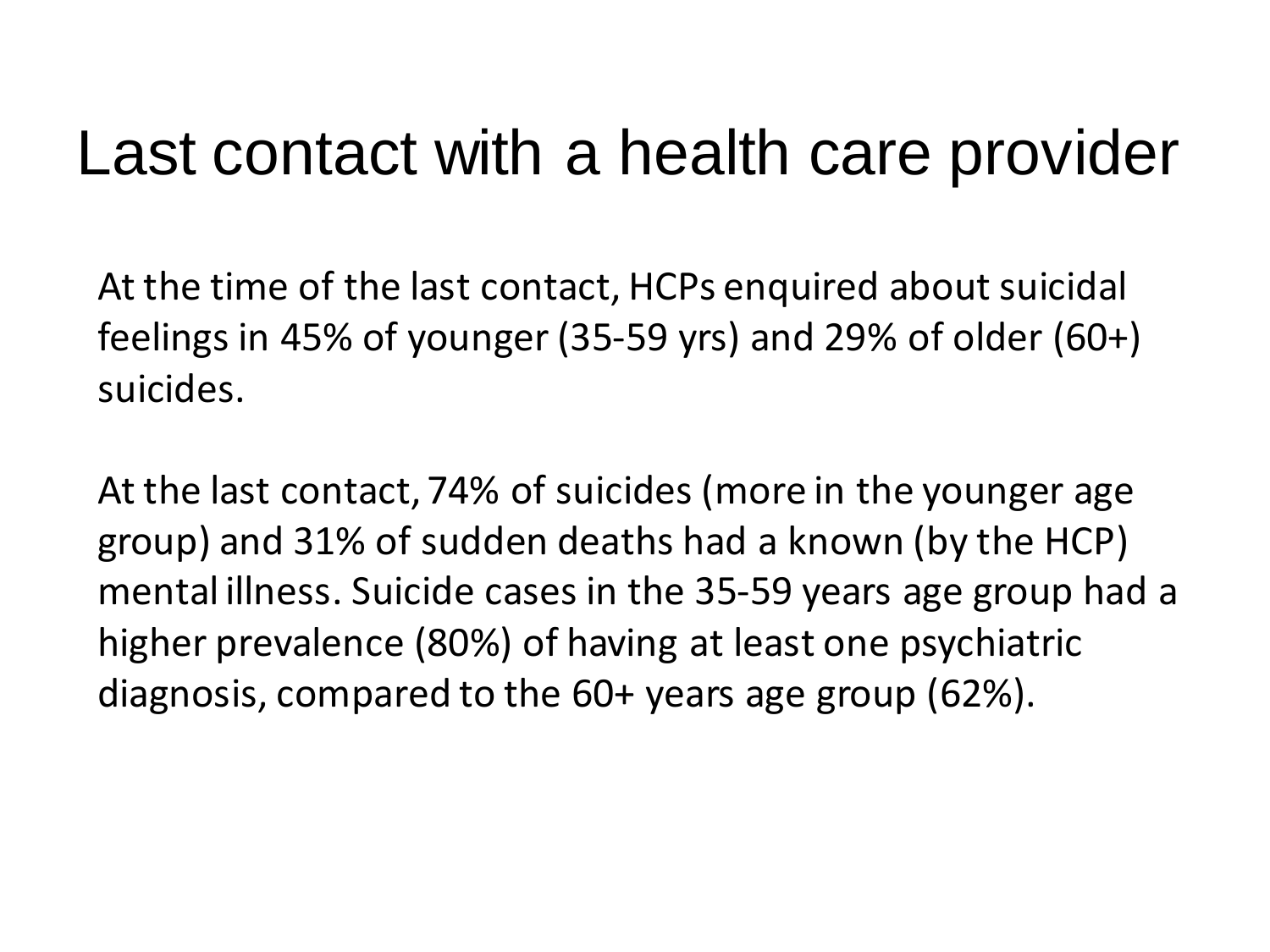The risk of psychiatric disorders was higher in suicides compared to controls.

In both age groups, most frequent were mood, substance-related and anxiety disorders.

Substance-related and psychotic disorders were significantly more frequent in younger suicides.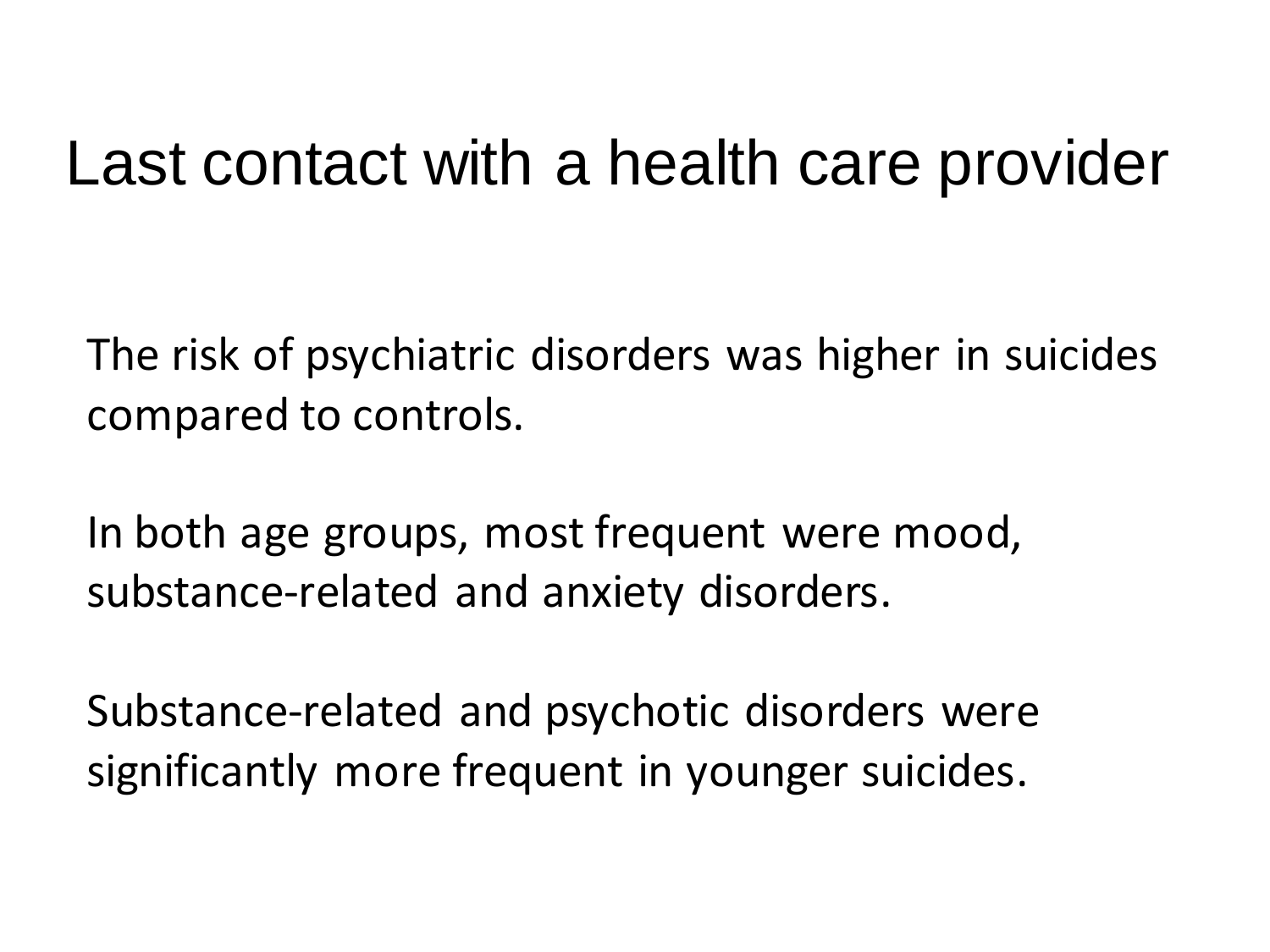Statements about changing the will or disposing possessions were rarely expressed to HCP, but often to relatives. It may be worthwhile for HCPs to ask this in the future.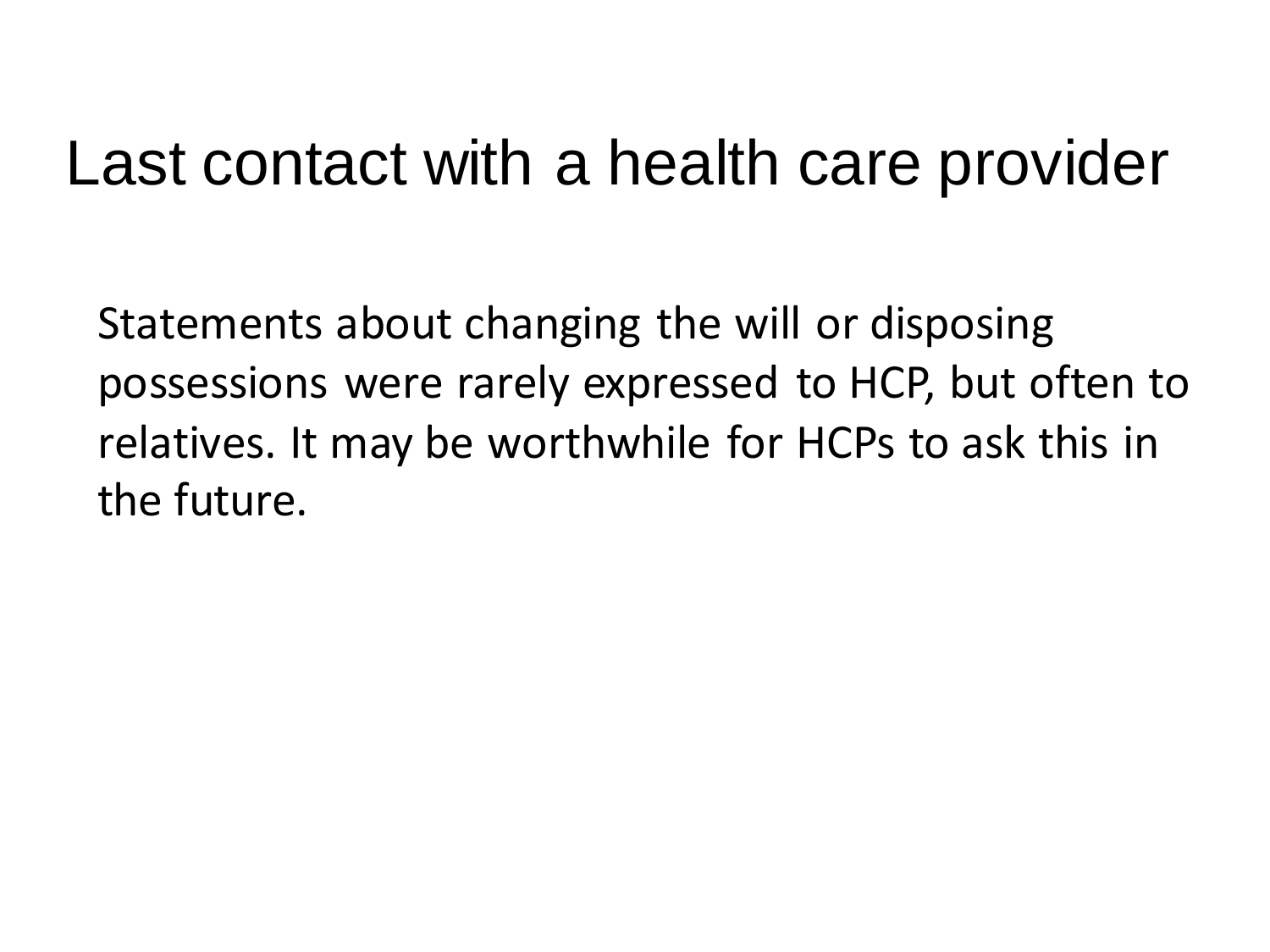## Conclusions

- Only a few risk factors were identified for the elderly suicides compared to middle-aged group.
- The risk of psychiatric disorders was higher in suicides compared to controls in both age groups.
- The prevalence of psychiatric diagnoses was lower than in most of the studies on elderly suicides.
- Need to analyse mentally well (without psychiatric dg) suicide cases in the older age group was identified.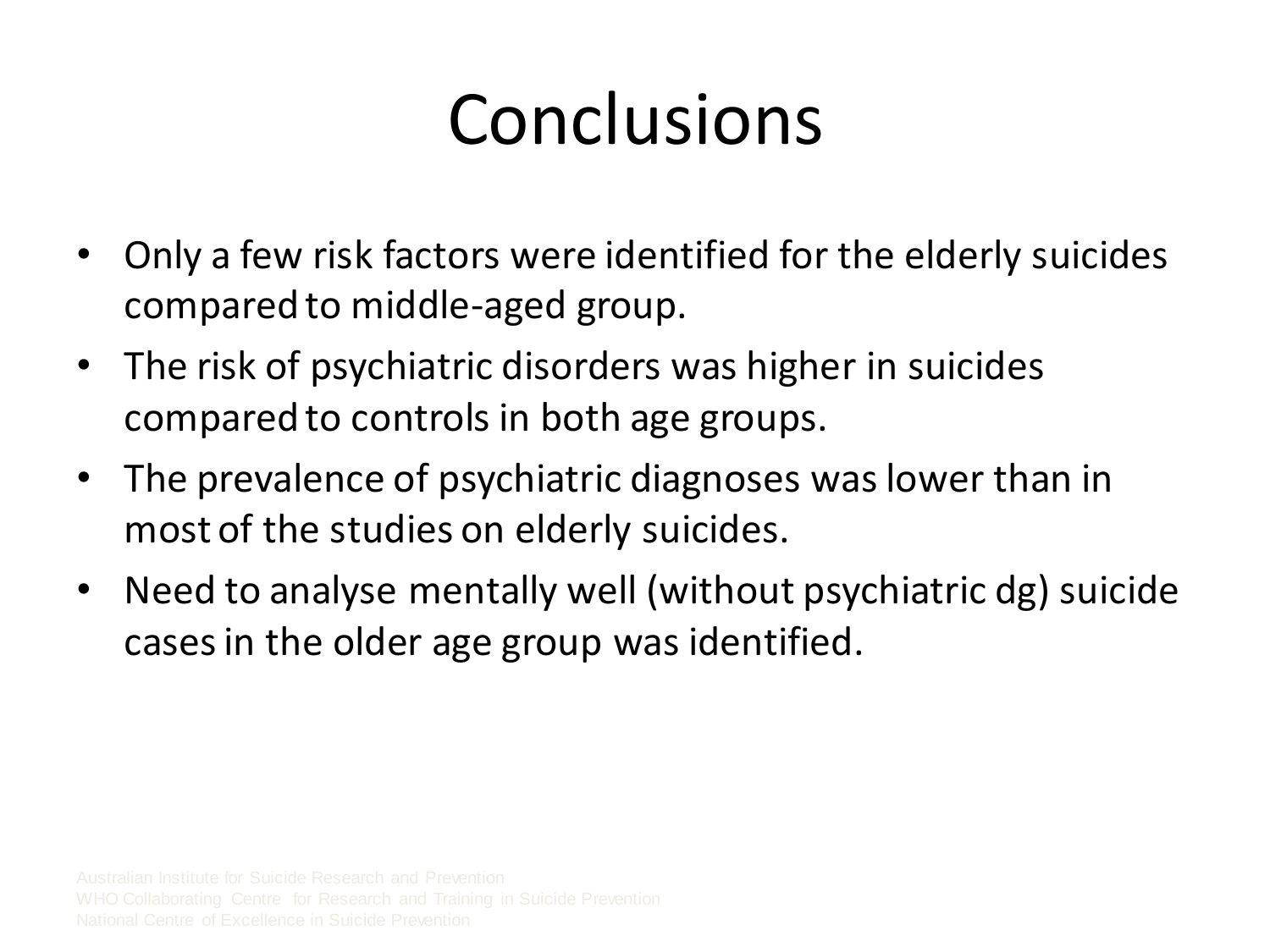#### *Future directions for research*

- For most countries: attention on males;
- Target advanced age groups (e.g., 80+);
- Inter-age-group comparisons for risk and protective factors;
- Inter-gender comparisons for risk and protective factors;
- Trans-cultural comparisons;
- Longitudinal observations of high-risk subjects (e.g., attempters; isolated and widowers; recently disabled, etc.).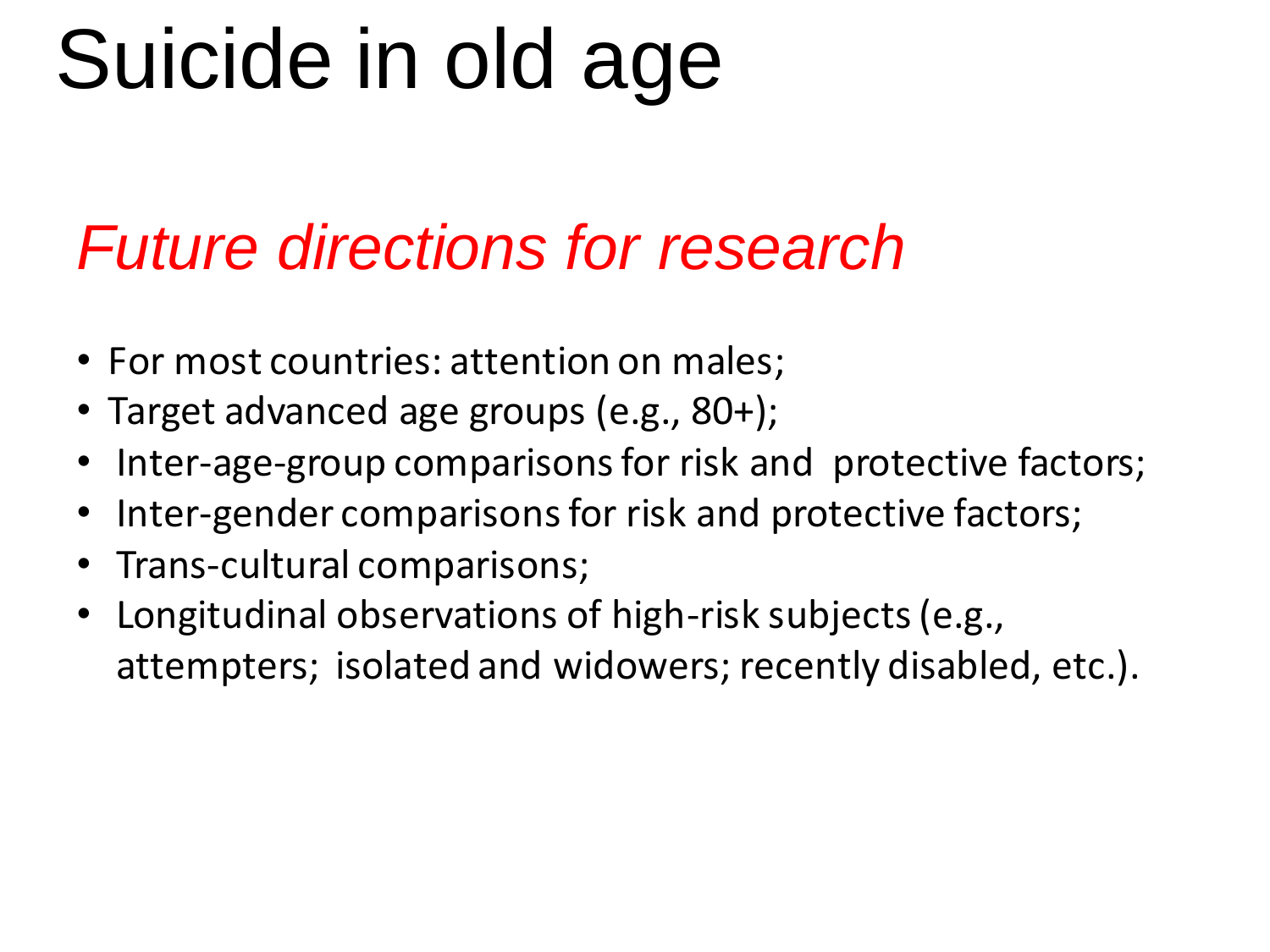#### *A few suggestions for practice*

- Prevention is the best therapy: educate to ageing successfully;
- Increase connectedness in any possible way, particularly for isolated, widowers, and recently disabled males; favour cohabitation.
- Develop active out-reach systems involving not only telehelp/tele-check or web-based services, but visits and 'controls by community members and gatekeepers (religious officers, policemen, mailmen, etc);
- Establish registries of people needing vigilance and involve volunteers.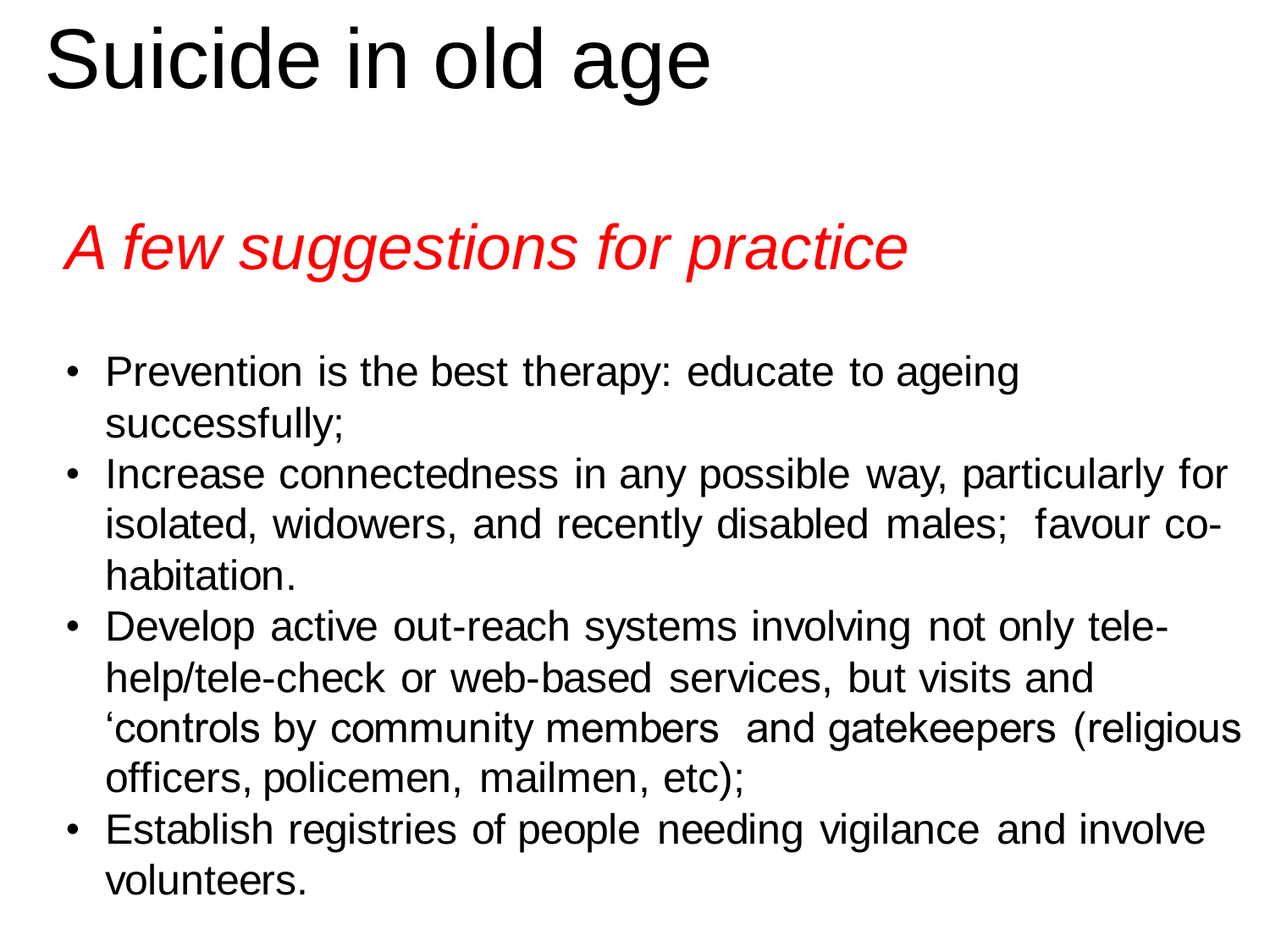*A few suggestions for practice*

## *Teaching about warning signs:*

A cooperation with the Government of Queensland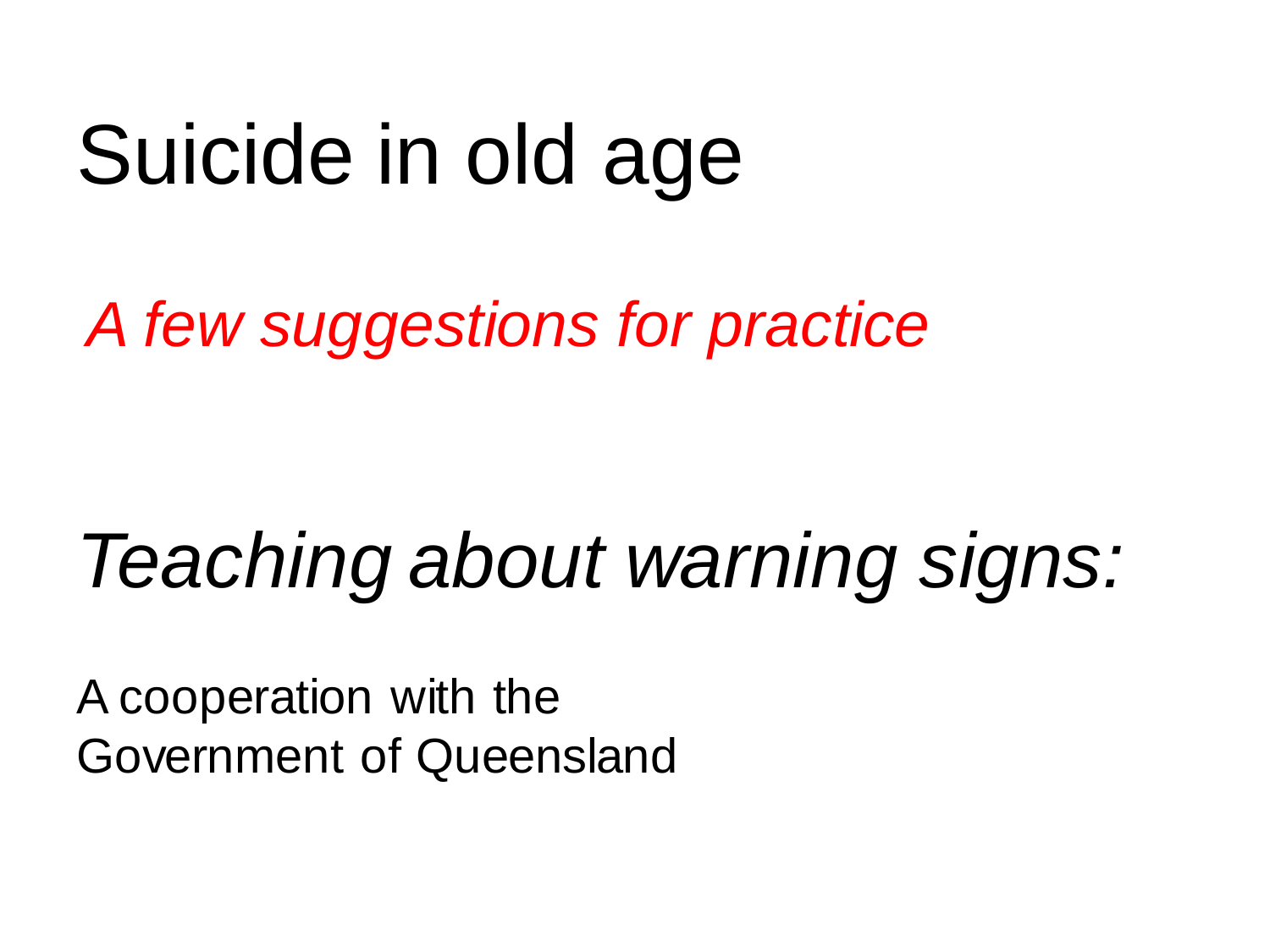*A combination of warning signs, plus one or more risk factors, is an alert signal.*

- • **Tidying up** papers and financial affairs.
- Updating or making a will.
- • **Giving away or labelling possessions.**

These activities may be a normal part of transition to retirement, or a move to a nursing home, or acceptance of a terminal illness. Accepting that death is a normal part of life is not the same as suicidal intent. However, they may be part of a final plan for suicide.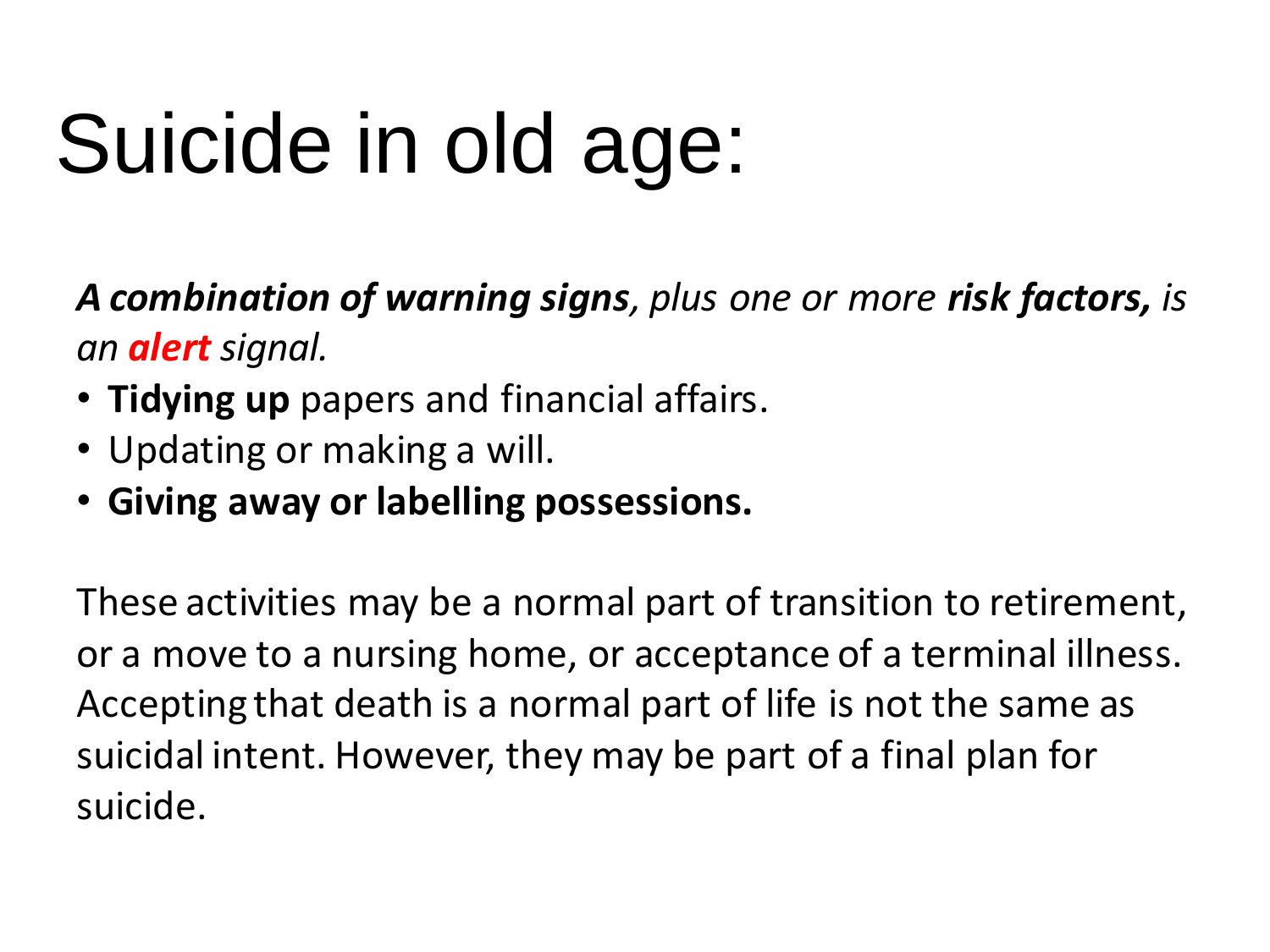• **Withdrawing** from people, events, etc, **avoiding social contact.**  This can be a warning sign of potential suicide, or could be due to some other aspect of ageing, such as loss of continence. In either case, don't ignore it.

• **Stockpiling pills.** Note: Someone who is stockpiling pills is probably not taking his medication correctly. This has its own health implications even if he is not suicidal.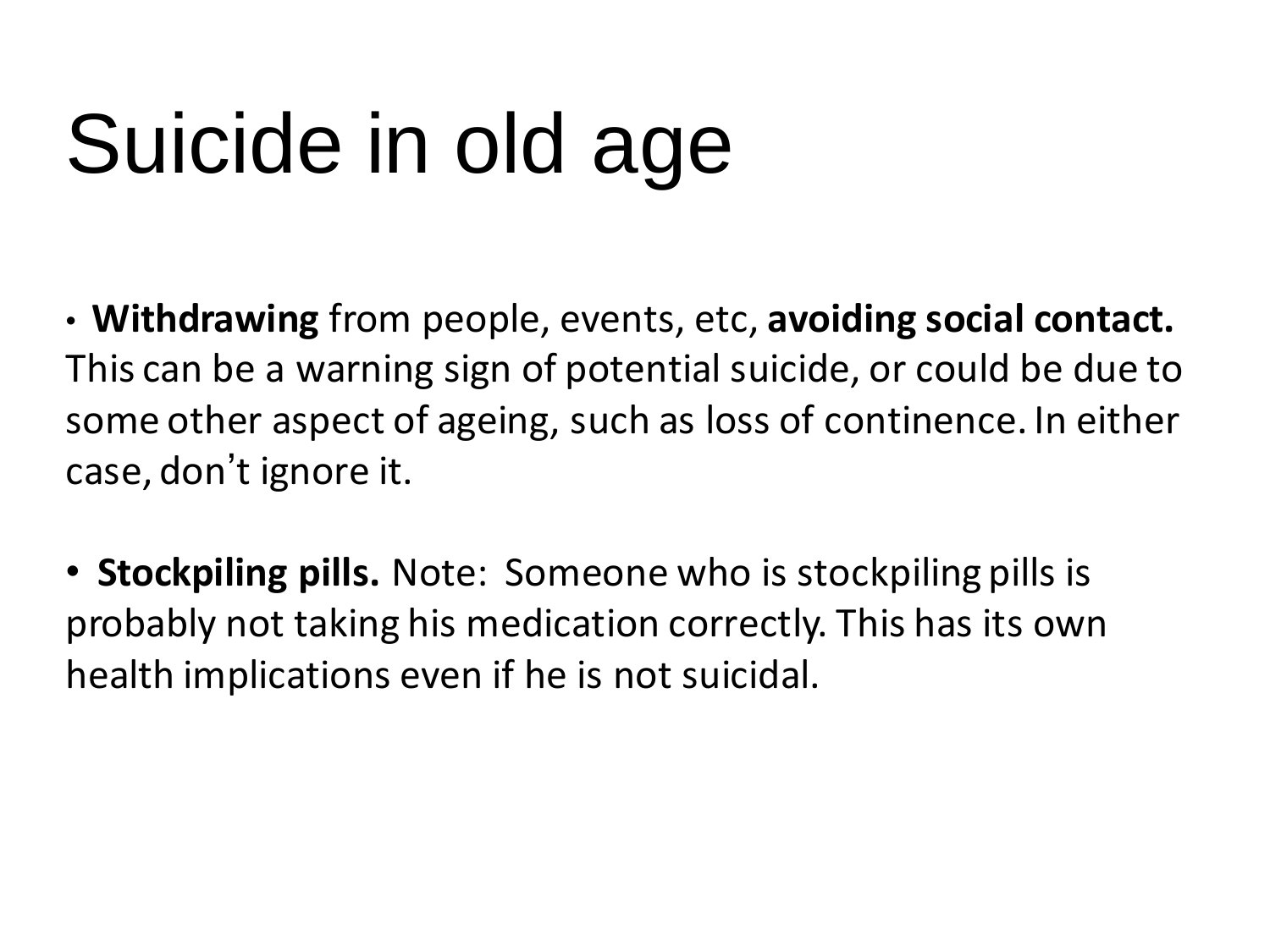• **Frequent and excessive use of alcohol.** He could be using alcohol to relieve feelings of depression, to deal with anger or anxiety, or to dull physical or emotional pain.

• **Suicide or attempted suicide of a friend or family member.** This can encourage a belief that suicide is acceptable, that it is a way of "solving" problems.

Note: **Previous suicidal behaviour** is often a warning sign in women and younger men. However, most older men who suicide use lethal methods, so we do not usually get the opportunity to use a previous suicide attempt as a warning sign in older men.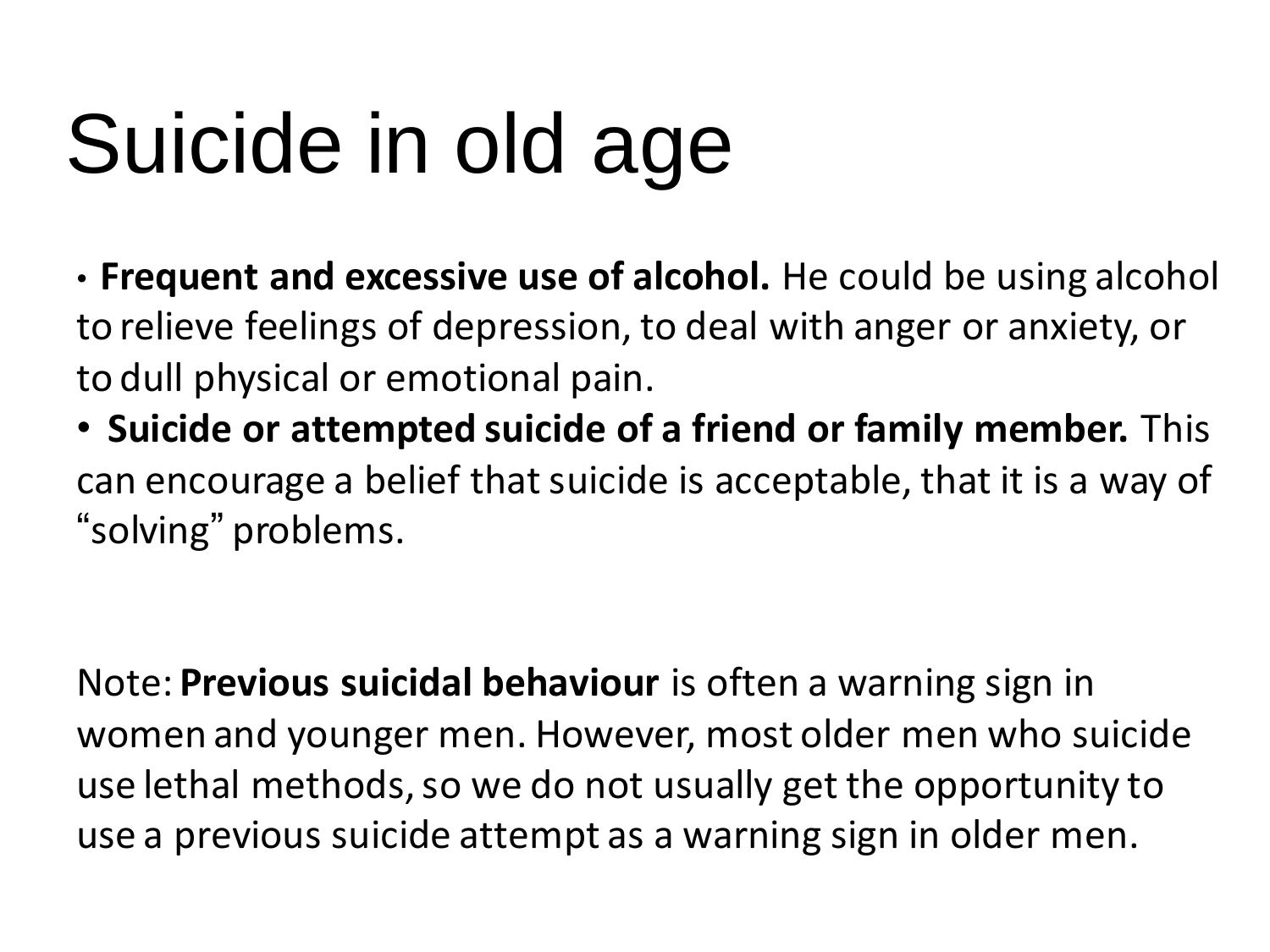- **Ask him directly if he is considering suicide.** Don't be afraid of the 'S' word.
- **Let him know that you care about him.**  *"I'm concerned about you. Do you want to talk about it?"*
- **Assure him that he is not alone.** *"I'm here to help in any way I can."*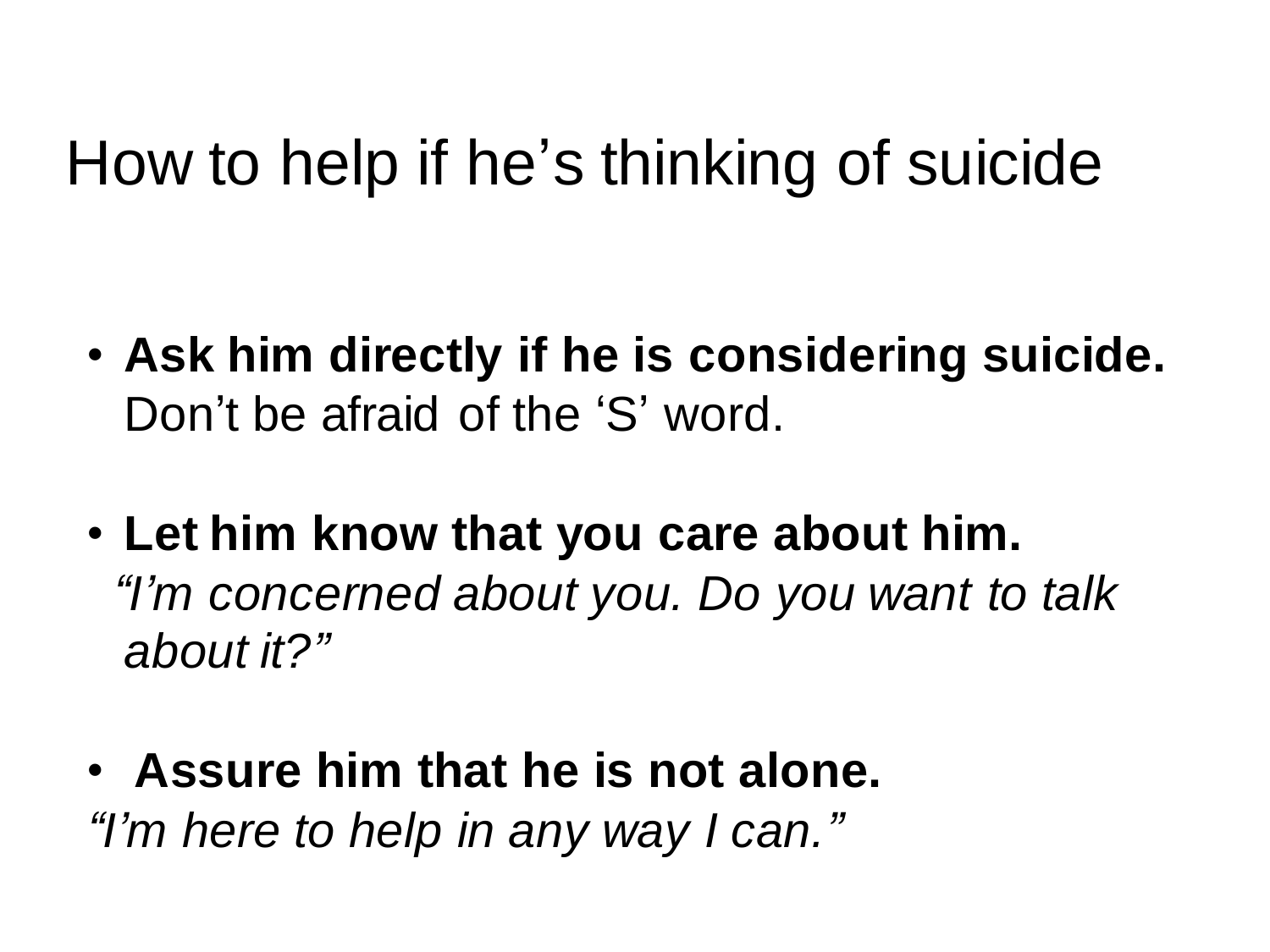#### •**Take him seriously.**

 Does he have plan? Does he intend to carry it out? When? How urgent is the threat? If he has a plan and means to carry it out soon, get help quickly.

•**Talk honestly, openly and non-judgmentally about suicide.** If you tell him it's wrong, or dodge the subject, he will probably close up and you have lost your chance to help.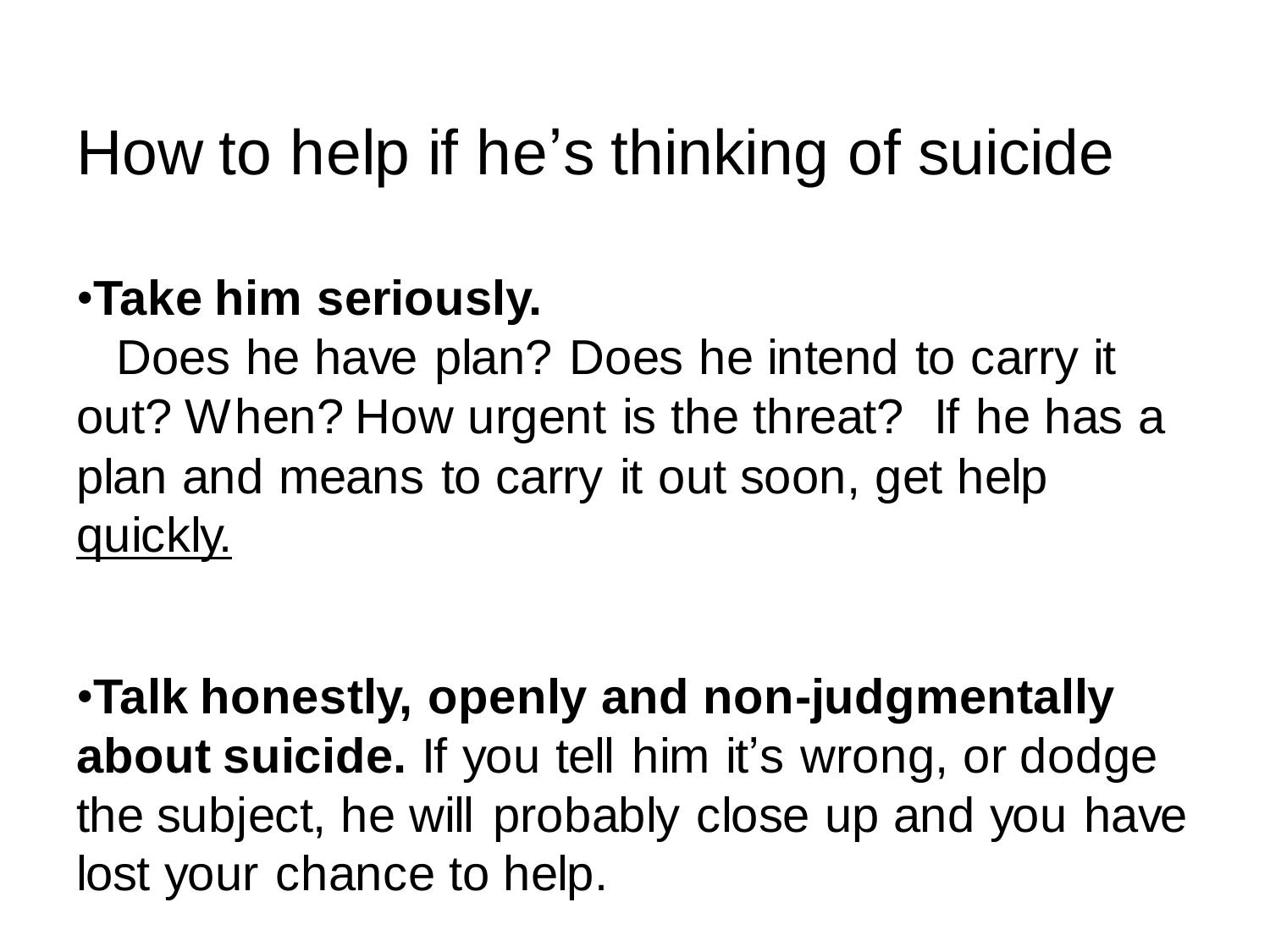- **Really listen, let him express his feelings.** Let him know you're listening: "You are really upset about this..." or "How do you feel about that?"
- **Discuss ways to help him, including possible support contacts.** There are national, regional and local people and services. Give him options, but the choice is his.
- **Support him to get psychological help.** Help make the phone call, If he refuses to get help, you can't force him to accept it.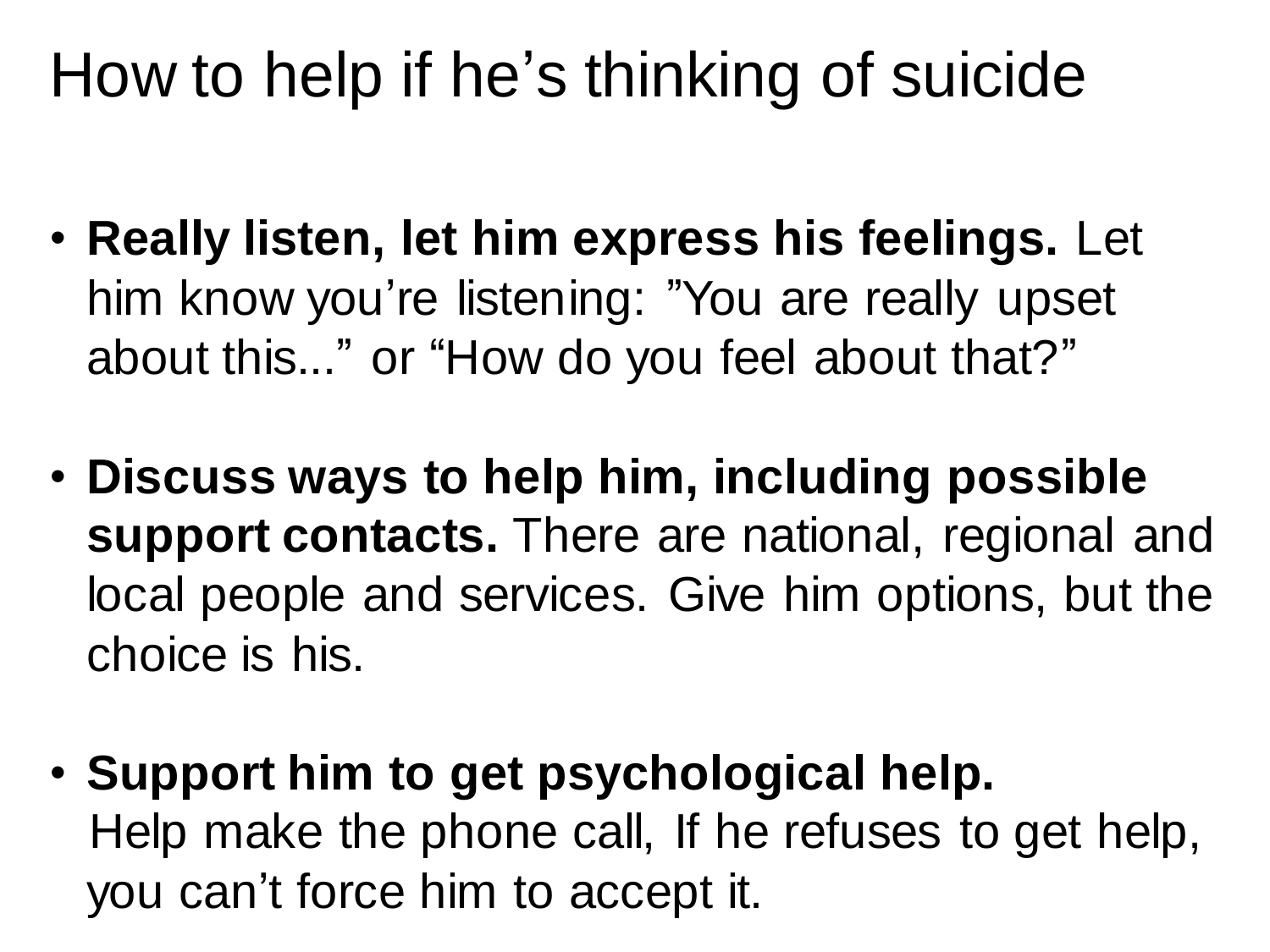#### •**Make him feel that there is hope of things getting better.**

 *"If you were in a court of law, does this deserve the death sentence?"*

•**If appropriate, remove any objects that could be classified as dangerous,** and therefore able to be used to cause harm. He may agree to let you have the pills he has stockpiled. But remember, you can't stop someone who is determined to suicide - and you can't remove everything *(QLD-DC, 2009).*